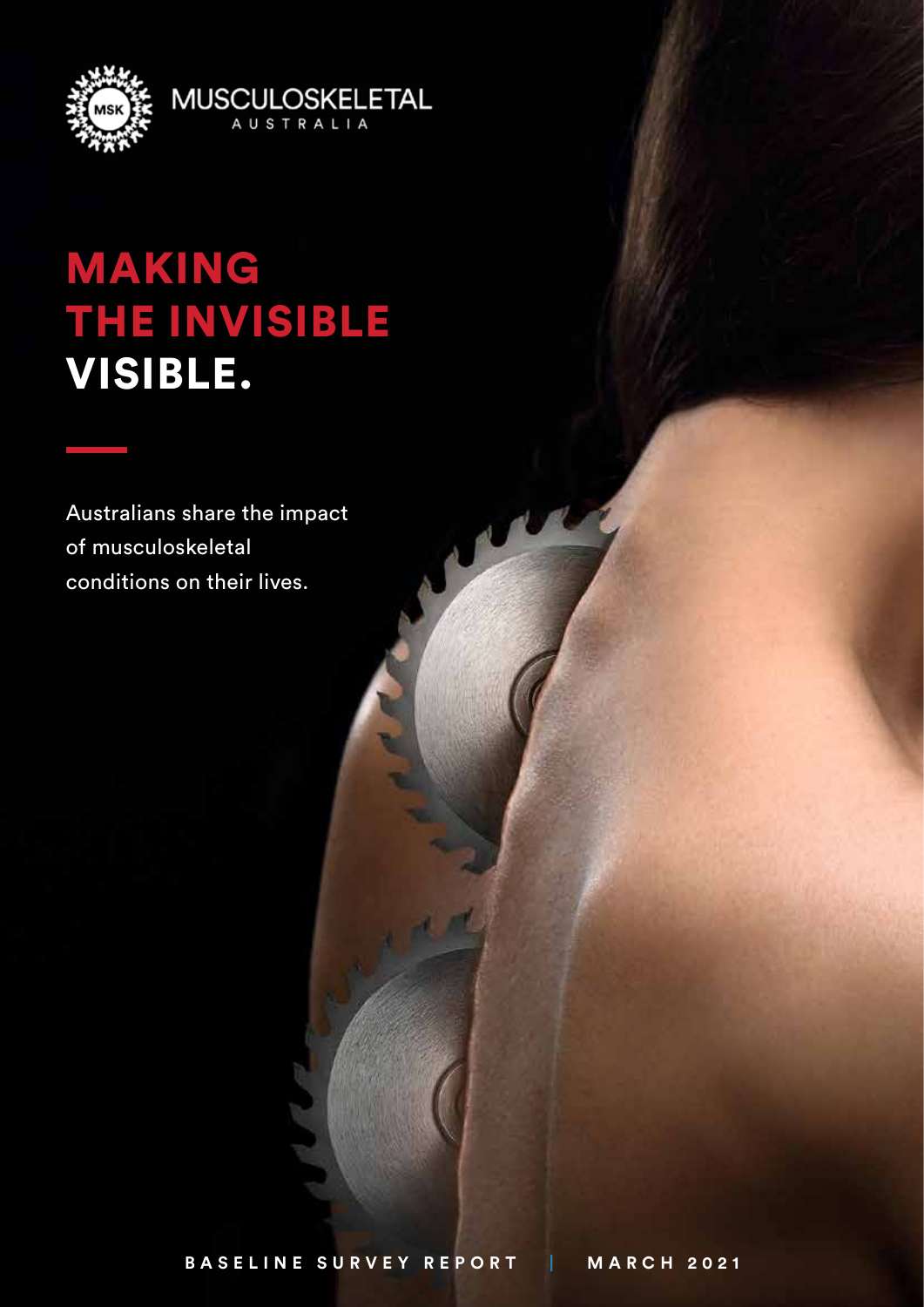# First, we will open eyes. Then we must open hearts and minds.

The numbers are alarming: 7 million Australians have a musculoskeletal condition. But it is all too easy to let those 7 million people blur into a statistic.

The reality is different.

As this survey reminds us, every one of those 7 million is a son or daughter, a sister or brother, a father, a mother, a grandparent, a friend, a teammate, a workmate. And 93% said their condition has had a negative impact on them.

Their stories are personal and painful: of lives diverted, families eroded, friendships abandoned, dreams crushed, potential unrealised. And yet despite these hardships people living with musculoskeletal conditions are stoic and resilient, with many taking an active role in managing their conditions using a range of approaches.

This report reveals for the first time the personal impacts of musculoskeletal conditions: of fellow Australians crying out for compassion, for understanding, for change, for a chance to make the best of the hand they've been dealt, for more support to help deal with the conditions that have intruded, unbidden and unwanted, into their lives.

**It is time to make these invisible conditions visible.**

#### ረረ

*I developed arthritis at 34... chronic pain affects my moods, my mental health and seriously limits my ability to work my farm. It was a major issue that contributed to my 25-year marriage ending. The worst part is they are invisible conditions so people can't understand unless they've had it.*

L.J.

#### **WARNING:**

This report contains material that may distress some people. If you need need to talk to someone, please reach out for help. **Lifeline:** 13 11 14 or lifeline.org.au **Beyond Blue:** 1300 224 636 or beyondblue.org.au **MSK Help Line:** 1800 263 265 or msk.org.au

*Note: We have used quotes from the survey throughout this report to enable people to speak in their own words. We've chosen not to use their names to protect the individuals' right to privacy.*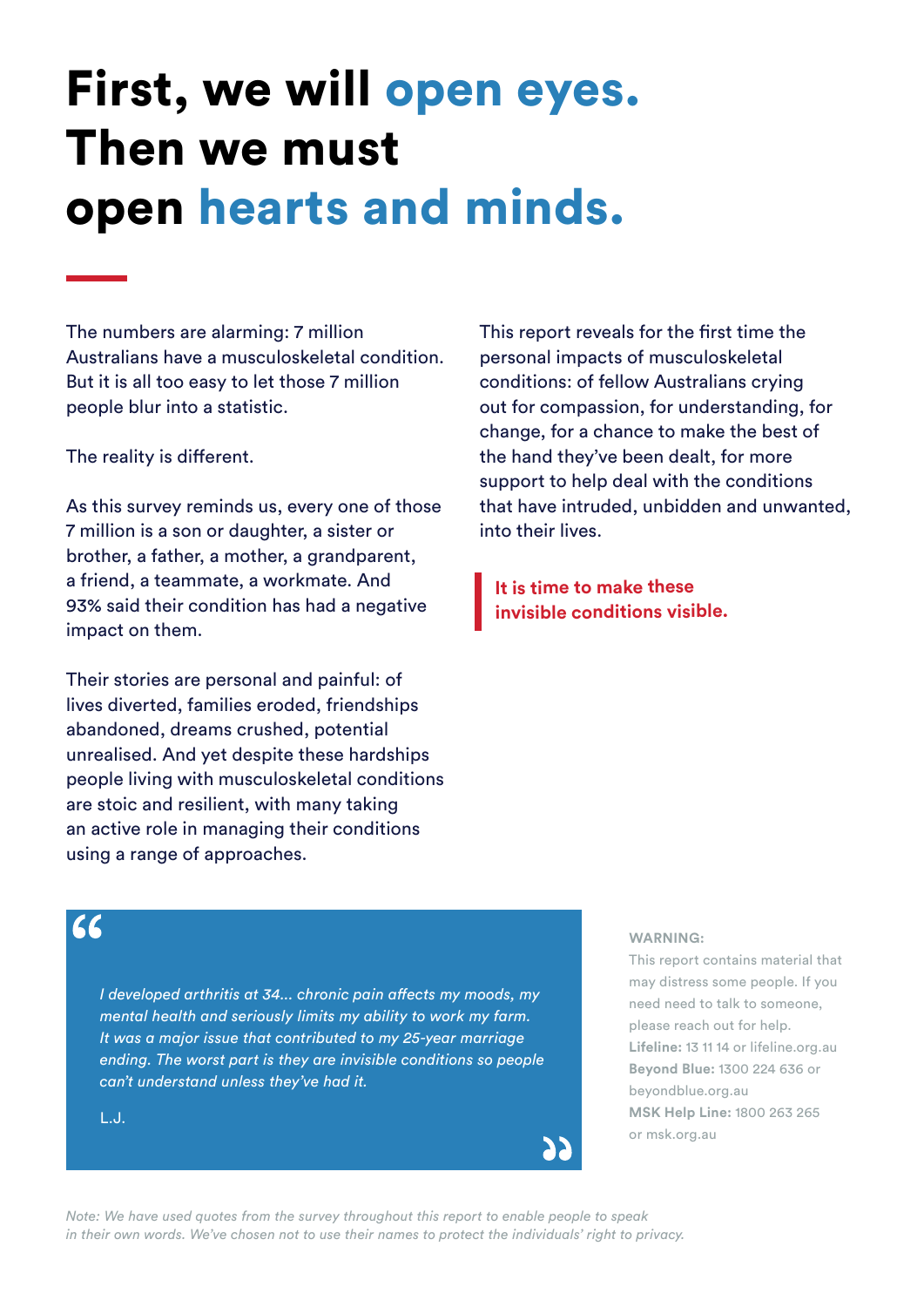# **Thank you!**

We'd like to thank the many thousands of people who took part in our survey. Thank you for taking the time to share your stories and experiences. We are truly humbled by the honest and at times very raw information that you shared.

Please know that we are committed to you and to all Australians living with musculoskeletal conditions, and that your personal insights will enable us to raise awareness of these conditions, build better programs and advocate for better care.

We would also like to thank our community of donors whose contributions have helped to fund this report.

### **Our partners**

Thank you to all of our partners who helped develop and distribute our survey. We appreciate your support in this important and overdue exercise.











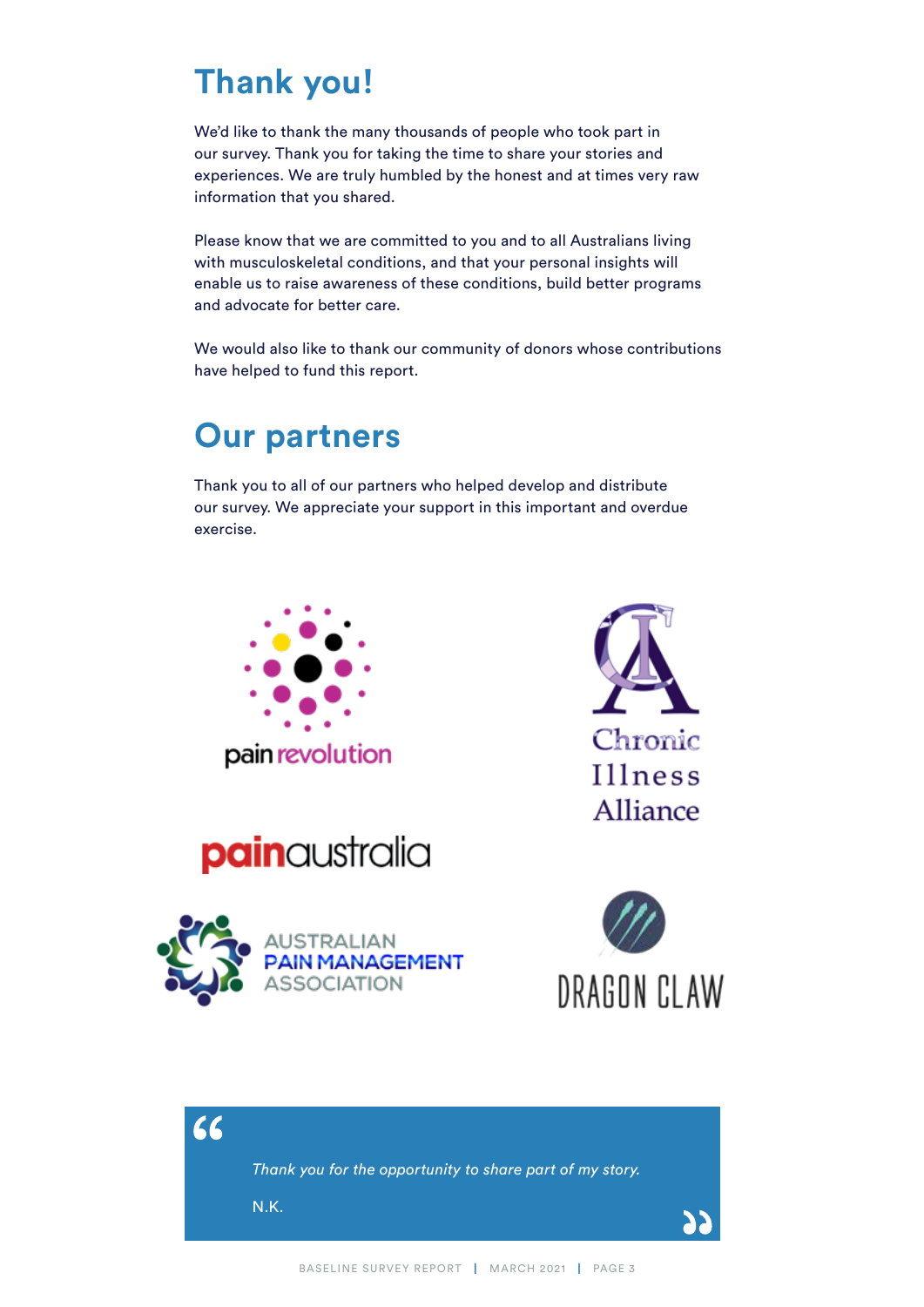### Executive summary



As a national organisation, we see with clarity that the severity of musculoskeletal conditions and their impact on people's lives are poorly understood and often glossed over, trivialised or ignored.

#### **Underfunded and out of sight.**

The level of funding provided to plan for and manage these conditions reflects this ignorance, with no dedicated funding provided by government between 2010 and 2018, and recent funding being fragmented and diffuse.

This is despite arthritis and musculoskeletal conditions being listed as one of 8 national health priorities since 2002.

#### **Making the invisible visible.**

With 7 million Australians affected by these chronic, painful conditions, there is a clear mismatch between the community-wide, life-destroying scale of the problem and the resources devoted to mitigating them.

In our report *A Problem Worth Solving* (2013) we identified the economic impact of these conditions: something every government should be aware of. Now we've completed a survey designed to identify the impacts of these conditions on individuals, because it is they who pay the price for this underfunding.

Nationally, 3,453 people took part, providing never before seen insights into their lives.

#### **Insights from the survey: cause for alarm.**

As the numbers highlighted on this page show, there is a level of pain and suffering in our community that is little known and largely ignored: family, friends, neighbours and colleagues struggling to maintain relationships and work, dealing with declining quality of life and finances, and unable to get effective, ongoing medical care and coordinated, meaningful support.

Alarmingly, the survey also revealed the prevalence of vicious cycles, with the lack of support and the unaffordability or unavailability of care leading to worsening symptoms, further reducing people's ability to be active or to work, leading in turn to declining health and finances in a spiral of despair. Indeed, a number of survey respondents expressed suicidal thoughts.

#### **A healthcare system not meeting people's needs.**

Furthermore, the survey has revealed serious issues with the way government, the health care system and health care professionals deal with these complex conditions. Simply put, the system as it stands is not meeting people's needs, and countless people's lives are daily diminished by these systemic failures.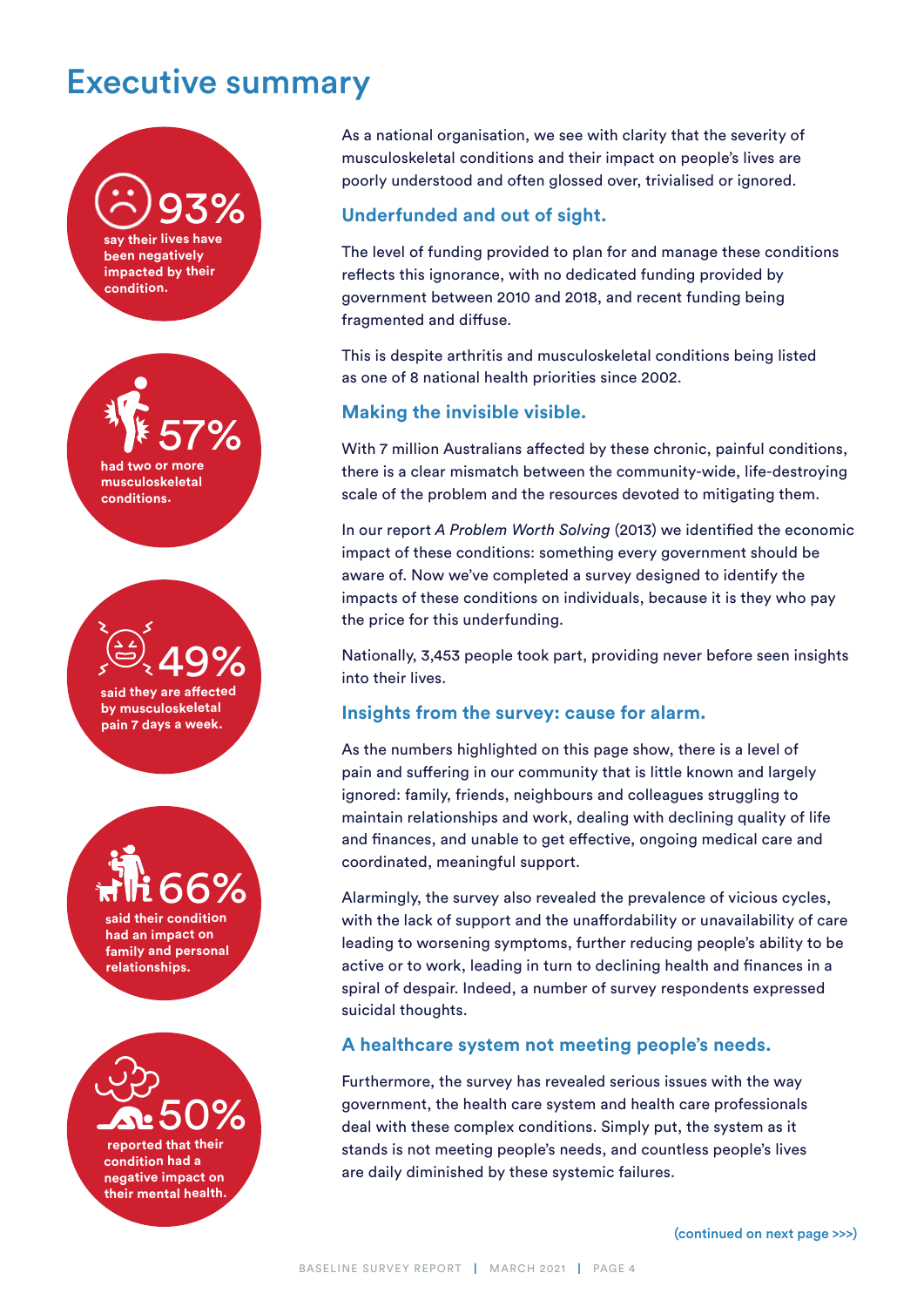# Executive summary (continued from previous page)



#### **Urgent action required.**

Our organisation's mission is to support people for better musculoskeletal health. This survey has provided new insights into how we must do this, identifying essential changes which we are committed to driving.

These include:

- **I** raising awareness of the prevalence and impact of these invisible conditions so that family, friends, colleagues, employers and health professionals change their attitudes and adapt their behaviours to provide compassion and more support.
- **I** lobbying for change in the way chronic conditions like these are managed by the healthcare system and the medical profession.
- ensuring goverments provide levels of funding and support proportionate to the prevalence and impact of these conditions across society.
- **I** raising awareness of the vicious cycles experienced by many people with musculoskeletal conditions and promoting the value of helping people break out of them.
- **I** unifying all of these elements around the notion of self-care: that chronic ongoing conditions like these demand that the person with the condition be at the heart of decision-making, and be encouraged and enabled to select and use the services most suited to helping them reduce the impact of these conditions on their lives.

Overall, this will require change across large areas of society. But the benefits will be widely felt.

#### **The shape of things to come.**

For too long people with musculoskeletal conditions have suffered unduly. As a developed and compassionate nation, it is our duty to shape our systems to accommodate the needs of people with conditions that they have acquired through no fault of their own, all too often at an early age.

By making these invisible conditions visible, and by shaping the national response to their unique and chronic characteristics, we can reduce the burden they impose on people and increase their opportunities to lead happy, fulfilling and productive lives.

#### **This is a national emergency, and this report must be the trigger for change.**

*I am 28 and I have many chronic health conditions including autoimmune problems, rheumatoid arthritis (RA) and epilepsy. When I have flares of my RA, they are in my lungs and they cause me unbearable pain. I need to take steroids in response and until the flare has passed I am essentially bed bound... I am lucky that I am still working part-time, but the cost of my health care is always going to be difficult... not to mention the cost in time off work.*

B.L.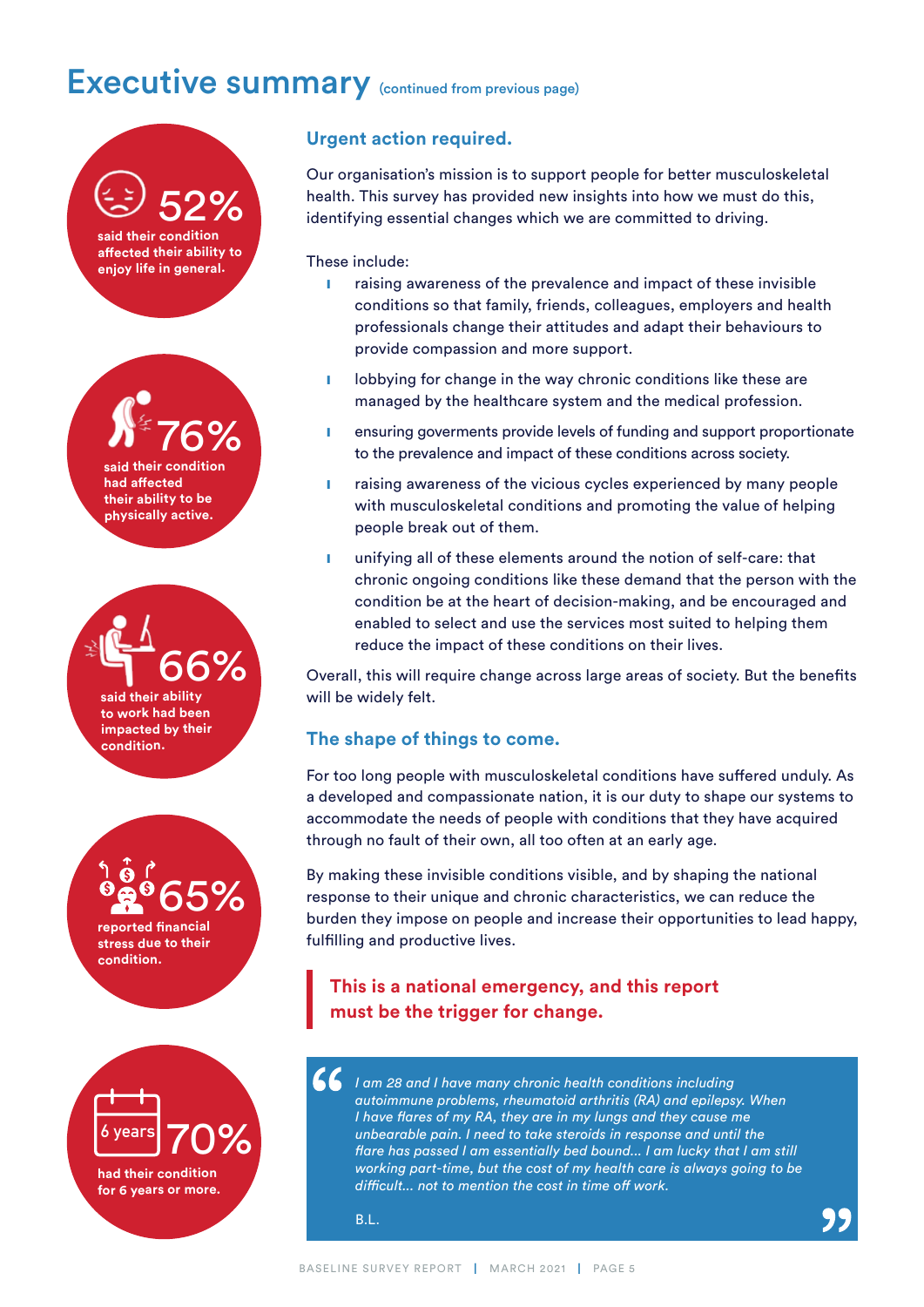## **Contents**

#### **Preamble**

| т | About Musculoskeletal Australia (MSK)                                                     | $\overline{7}$  |
|---|-------------------------------------------------------------------------------------------|-----------------|
| п | The origin and purpose of this report                                                     | 8               |
| ٠ | What are musculoskeletal conditions?                                                      | 9               |
| П | The scale of the problem.                                                                 | 10              |
|   | Musculoskeletal conditions are underfunded.                                               | 11              |
|   | National musculoskeletal consumer survey methodology and demographics                     |                 |
|   | How we developed the survey.                                                              | 13              |
| п | Respondent demographics.                                                                  | 14              |
| п | What musculoskeletal conditions did they have?                                            | 15              |
|   | How many musculoskeletal conditions did they have and for how long?                       | 16              |
| п | The prevalence of other conditions.                                                       | 17 <sup>2</sup> |
|   | <b>Survey insights</b>                                                                    |                 |
|   | The personal impacts of having a musculoskeletal condition revealed.                      | 19              |
|   | The impact of musculoskeletal conditions on everyday life, social life and mental health. |                 |
|   | The impact of pain.                                                                       | 21              |
| П | Impact on everyday activities.                                                            | 22              |
|   | Impact on personal relationships.                                                         | 23              |
|   | Impact on social life.                                                                    | 24              |
|   | Impact on participation in sport and leisure activities.                                  | 25              |
|   | Impact on mental health.                                                                  | 26              |
|   | The impact of musculoskeletal conditions on study, work and personal finances.            |                 |
| П | Impacts at every stage of people's lives.                                                 | 28              |
| п | Impact on study.                                                                          | 29              |
| п | Impact on work, career and financial security.                                            | 30              |
| п | Impact on personal finances.                                                              | 31              |
|   | How people manage their musculoskeletal conditions.                                       |                 |
|   | Self-care and musculoskeletal conditions.                                                 | 33              |
| п | The role of medical and health professionals in self-care.                                | 34              |
|   | The role of pharmaceuticals and supplements in self-care.                                 | 35              |
|   | The role of lifestyle strategies in self-care.                                            | 36              |
|   | What people need to better manage their musculoskeletal conditions.                       |                 |
|   | How to help people better manage their musculoskeletal conditions.                        | 38              |
|   | Improvements to the health care system.                                                   | 39              |
|   | Better access to services.                                                                | 40              |
|   | Better access to information.                                                             | 41              |
|   | Financial support.                                                                        | 42              |
|   | What needs to happen next.                                                                |                 |

#### **Six steps to ease the pain.** 44 **I** People need support so they can work. 45

| <b>I CODIC HEED SUPPORTSO THEY CALL WORK.</b>                                       | ∽⊷ |
|-------------------------------------------------------------------------------------|----|
| People need affordable services and financial assistance to get the care they need. | 46 |
| People need support to practise self-care.                                          | 47 |
| Consumer data should be used to advocate for better care.                           | 48 |
| Services should be more integrated.                                                 | 49 |
| There needs to be more understanding of what musculoskeletal conditions are         | 50 |
| and how they affect people.                                                         |    |

#### **Other voices heard in the survey. 51**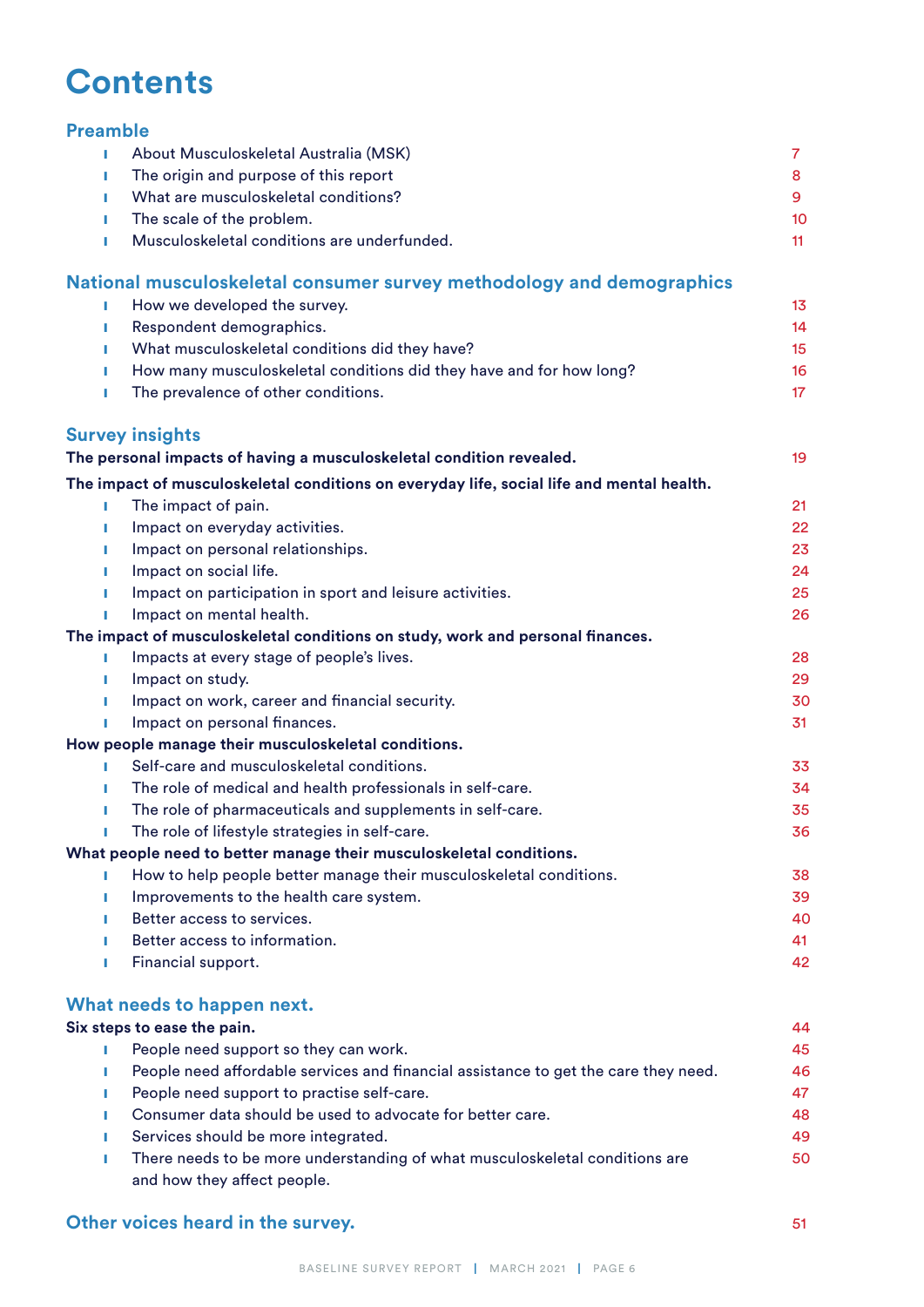# About Musculoskeletal Australia



We've been supporting people with arthritis and musculoskeletal conditions for over **50 years.** 

**We began in 1968,** when rheumatologist Dr Leslie Koadlow, his secretary Alice Petty, and consumer Mollie Riches decided things could and should be better for people living with these conditions.

From humble beginnings we've grown to become a national organisation that exists to **help people who have musculoskeletal conditions of any type.** 

#### Our mission

At Musculoskeletal Australia (MSK) our mission is to support people for better musculoskeletal health.

Our focus is on providing information, education and empathetic support for individuals and those that support them: we care about people and their personal conditions and circumstances.

We also undertake policy and advocacy work on behalf of all Australians who have musculoskeletal conditions.

7,000,000

# **Services and support**

To help people who have musculoskeletal conditions and those who support them, **we provide:**

- **■** comprehensive and accessible information and resources on our website (www.msk.org.au) and via our social media channels.
- **■** a national Help Line staffed by nurses and supported by volunteers who are living with musculoskeletal conditions.
- **■** webinars providing the latest information on conditions, treatments and living well, delivered by top experts in their fields.
- resources specifically designed for children with juvenile arthritis and their families and teachers.
- **l** a network of peer support groups that provide opportunities to share information, ideas and friendship.
- **I** representation of the consumer perspective via our Consumer Advisory Committee (CAC) which advises our Board and management on strategic direction and planning.
- **I** leadership in the development of community-based programs for people with musculoskeletal conditions.
- **■** consumer perspectives in broader forums, including input into consumerfocused research.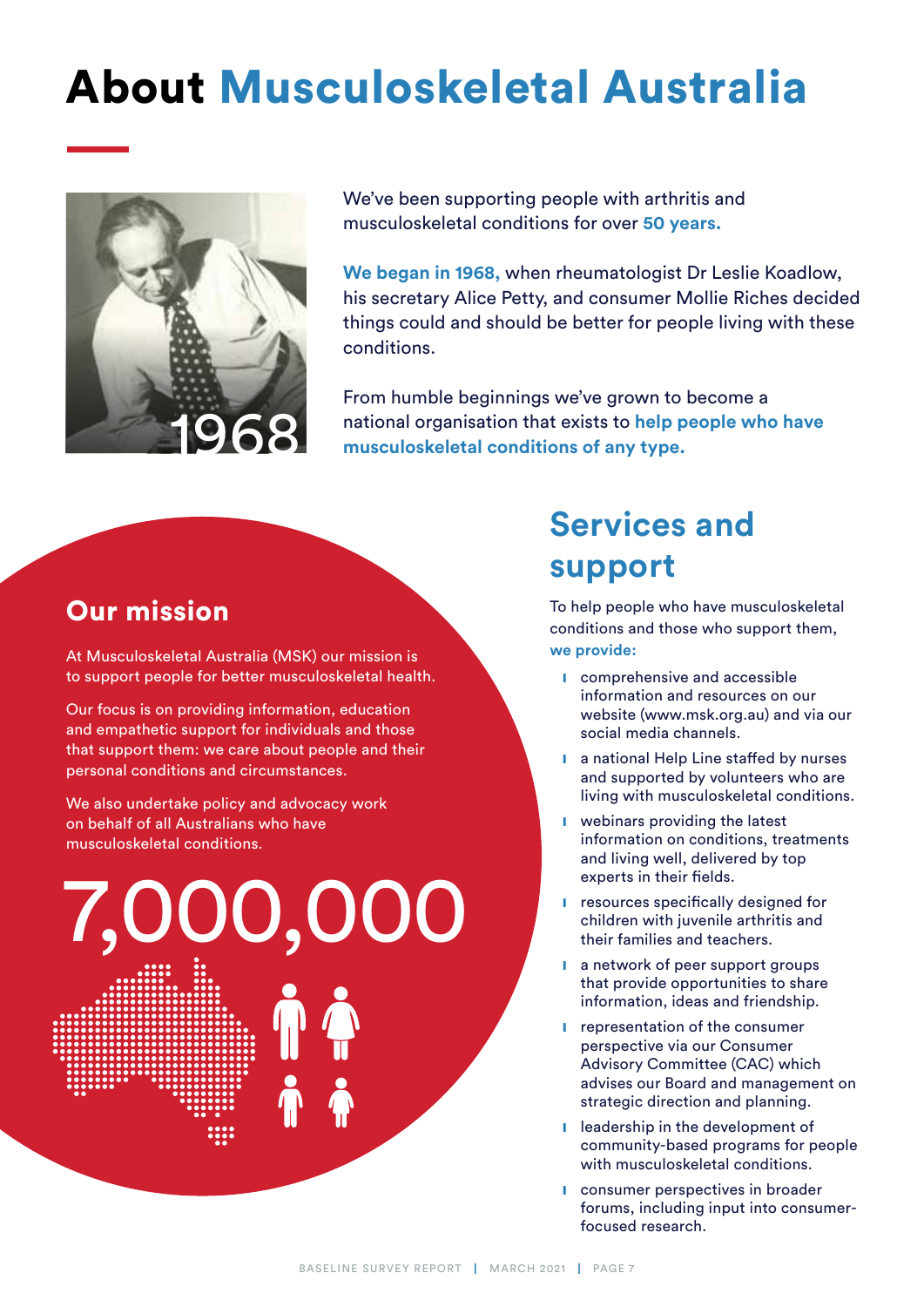# The origin and purpose of this report.

As a national organisation we can see that there's inadequate prioritisation of musculoskeletal conditions in our current health system.

In part this is due to a lack of awareness among decision makers in government, health workers, employers and the general community of the impact of living with these conditions.

Last year we decided it was time to change the status quo. We would collect the voices and stories of people living with musculoskeletal conditions. We would ask them about their experiences and needs. And we would share this information to raise awareness of the impact of these conditions.

The National Musculoskeletal Consumer Survey and this report are outcomes of that decision: this is the first and most comprehensive audit of what it's like to live with musculoskeletal conditions in Australia, and the first step in an ongoing commitment to better understand the lives and concerns of people with musculoskeletal conditions.

We will use the data from this and subsequent surveys to give people a voice in the wider discussions around health, funding and the future of Australian healthcare.

With this and subsequent reports we will shine a light on the problem, so that those living with musculoskeletal conditions, and those caring for them, get the support they deserve and desperately need.

It's time to make these invisible conditions visible.



Dipak Sanghvi CHAIR OF THE BOARD

Rob Anderson CEO

andere M. M. Hansen.

Annie McPherson CHAIR MSK CONSUMER ADVISORY COMMITTEE

#### **ETHICS IN HEALTHCARE**

*We are a member of the [Australian Ethical Health Alliance \(AEHA\)](https://www.ethicalhealth.org.au/). AEHA represents 72 healthcare organisations that aim to improve healthcare in Australia through articulation and affirmation of a set of ethical principles, outlined in the [Australian Consensus Framework](http://www.ethicalhealth.org.au/acf). These principles promote the interests of patients and consumers, enhance access to safe and effective healthcare, encourage ethical collaboration in the healthcare*  sector, and build public trust. This survey and report was produced by ascribing to the substantive principles and *procedural principles of the AEHA.*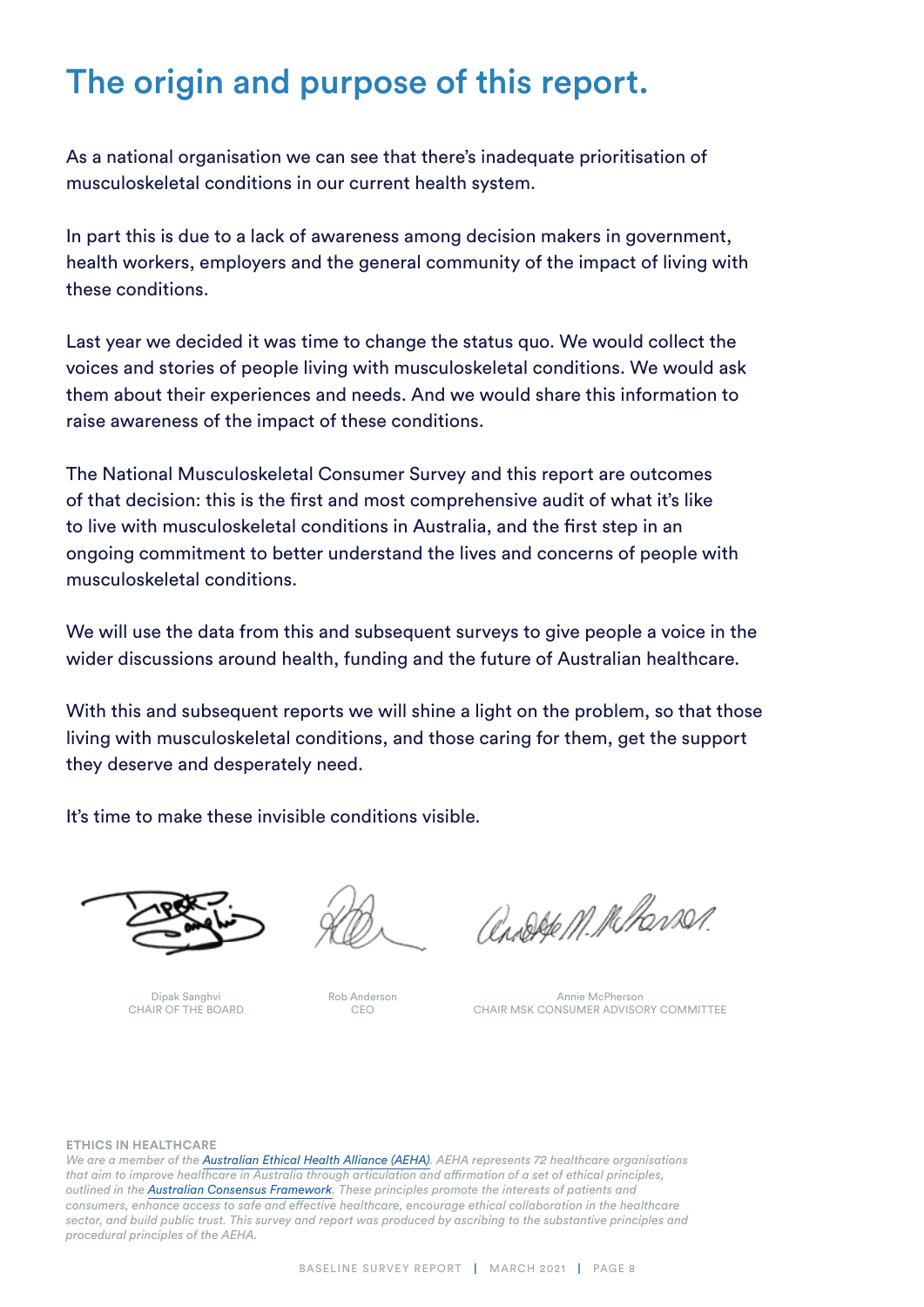# **What are musculoskeletal conditions?**

Musculoskeletal conditions are conditions that affect our bones, muscles, joints, cartilage, ligaments, tendons and bursae. They can affect people from all walks of life and of all ages, from very young children to the elderly.

For most types of musculoskeletal conditions there is no known cause. There are more than 150 different types of musculoskeletal conditions.

While some, like back pain, osteoarthritis, rheumatoid arthritis, osteoporosis, fibromyalgia and gout are widely known, there are many others including:

# 150+

different types of musculoskeletal conditions.

**Achilles tendinopathy |** acute (CPP) crystal arthritis (pseudogout) | **adhesive capsulitis** | adult-onset Still disease | **ankylosing spondylitis (AS)** | antiphospholipid syndrome (APS) | arthritis mutilans | **arthritis of Crohn disease | arthritis of ulcerative colitis** | **back pain** | bacterial arthritis | basic calcium phosphate crystal deposition disease | Behçet syndrome | **bursitis** | **carpal tunnel syndrome** | Charcot arthropathy | chronic calcium pyrophosphate crystal inflammatory arthritis | complex regional pain syndrome (CRPS) | De Quervain tenosynovitis | dermatomyositis | diffuse idiopathic skeletal hyperostosis (DISH) | diffuse scleroderma | drug induced lupus erythematosus | Dupuytren's contracture | enteropathic arthritis | **enthesitisrelated juvenile arthritis** | eosinophilic fascitis | eosinophilic granulomatosis with polyangiitis | familial Mediterranean fever | Felty syndrome | **femoroacetabular impingement syndrome** | **fibromyalgia (FM)** | **flexor tenosynovitis (trigger finger)** | foreign body synovitis | fungal arthritis | **giant cell arteritis (GCA)** | gonococcal arthritis | **gout** | granulomatosis with polyangiitis (GPA) | greater trochanteric pain syndrome | haemochromatosis | haemophilic arthropathy | hypertrophic osteoarthropathy | immunoglobulin A (IgA) vasculitis | inclusion body myositis | joint hypermobility syndrome | juvenile dermatomyositis | juvenile fibromyalgia | **juvenile idiopathic arthritis (JIA): oligoarthritis** | juvenile idiopathic arthritis: polyarthritis | Kawasaki disease | **lateral epicondylar tendinopathy (tennis elbow)** | limited scleroderma | localised scleroderma | Löfgren syndrome | Lyme disease | **medial epicondylar tendinopathy (golfer's elbow)** | microscopic polyangiitis | mixed connective tissue disease (MCTD) | multicentric reticulohistiocytosis | myofascial pain syndrome | myositis | **neck pain** | **osteoarthritis (OA)** | osteomalacia | osteonecrosis | **osteoporosis (OP)** | overlap syndrome | **Paget disease of the bone** | palindromic rheumatism | patellofemoral pain syndrome | **plantar fasciitis** | polyarteritis nodosa (PAN) | **polymyalgia rheumatica (PMR)** | polymyositis | popliteal cyst (Baker cyst) | post-traumatic arthritis | prepatellar bursitis | **psoriatic arthritis (PSA)** | psoriatic juvenile arthritis | **Raynaud phenomenon** | **reactive arthritis** | relapsing polychondritis | **rheumatoid arthritis (RA)** | **Ross River virus and Barmah Forest virus arthritis** | **rotator cuff disease** | Scheuermann disease | **scleroderma** | septic arthritis | **Sjögren's syndrome** | spinal canal stenosis | **spondyloarthritis** | spondylosis | **systemic lupus erythematosus (SLE)** | systemic-onset juvenile idiopathic arthritis | Takayasu arteritis (TA) | **temporomandibular joint disorders** | tendonitis | undifferentiated juvenile idiopathic arthritis | undifferentiated spondyloarthritis | vasculitis | viral arthritis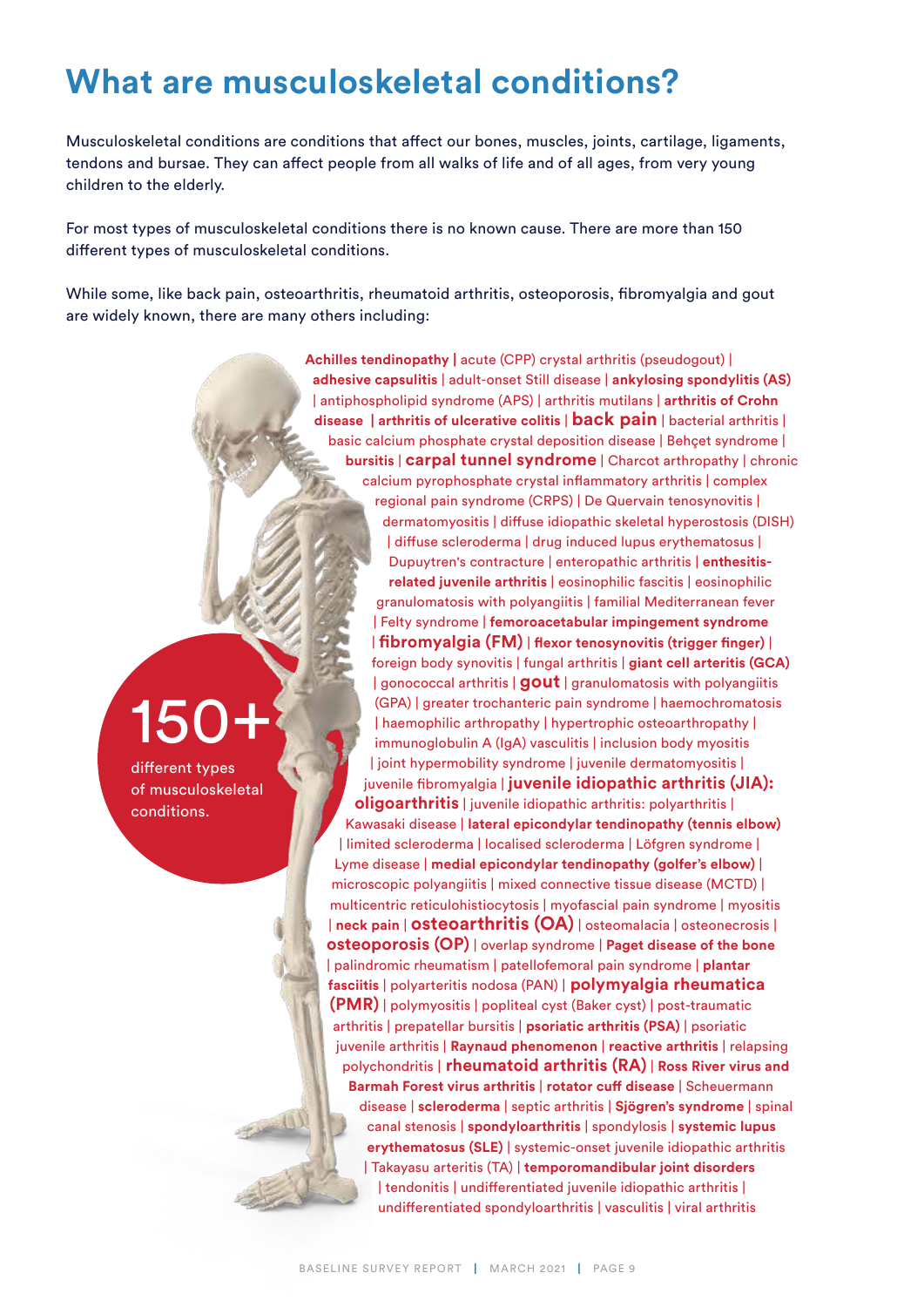# **The scale of the problem.**

To understand the national impact of musculoskeletal conditions, we commissioned Deloitte Access Economics to investigate the scale of the problem. The resulting report *A Problem Worth Solving*\* (2013) revealed:

#### Musculoskeletal conditions affect more people than any other national health priority:

- ❙ Musculoskeletal conditions: 7 million
- **I** Obesity: 5.1 million
- ❙ Cardiovascular: 3.8 million
- **I** Mental health: 3 million
- ❙ Asthma: 2.3 million
- **I** Diabetes: 0.9 million
- Cancer: 0.36 million

#### Musculoskeletal conditions don't just affect old people:

- ❙ 58% are in prime working age: 25 64
- $1, 38\%$  65+
- ❙ 4% under 25

#### Musculoskeletal conditions cost Australia greatly:

- **I** Burden of disease: \$34.2 billion
- **I** Health costs: \$9.2 billion
- **I** Productivity: \$7.4 billion
- Other financial costs: \$4.3 billion

#### **TOTAL = \$55.1 billion (3.55% of GDP).**

#### Musculoskeletal conditions create hidden costs for government:

- Potential taxation revenue lost: \$2.4 billion
- Welfare payments: \$1.34 billion

#### The problem is growing:

- ❙ Forecast: 8.7 million people affected by 2032
- **EXECT** A surge in older people affected, with an estimated 4.1 million being over 65 by 2032 as the population ages

**These numbers highlight the impact of musculoskeletal conditions on Australia as a whole. To this we must now add the devastating impact these conditions have on individuals: impacts revealed by our consumer survey, the first of its kind, in the pages that follow.**

*[<sup>\\*</sup> https://www.msk.org.au/wp-content/uploads/2018/07/APWS.pdf](https://www.msk.org.au/wp-content/uploads/2018/07/APWS.pdf)*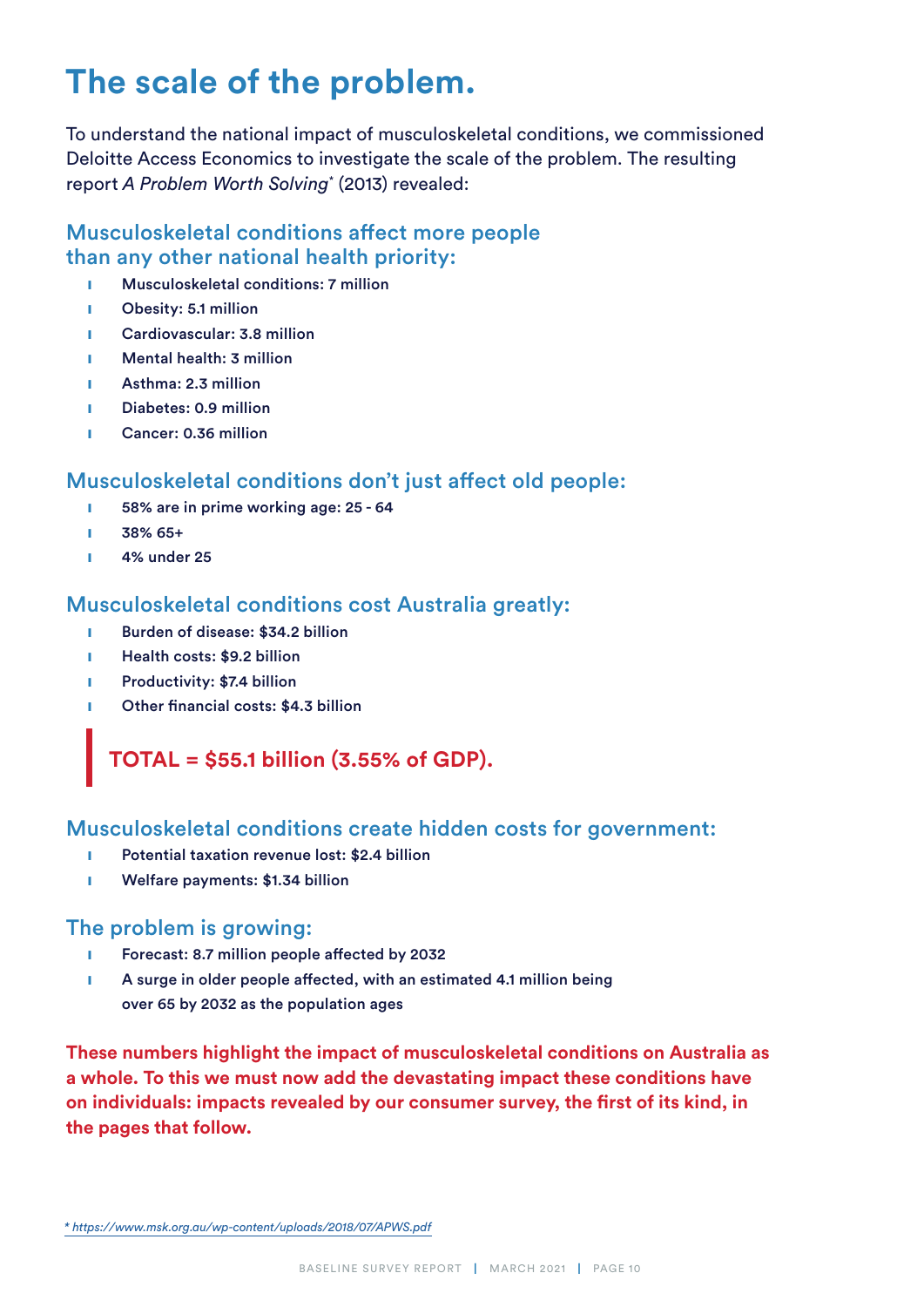# **Musculoskeletal conditions are underfunded.**

There is a major mismatch between the burden of disease imposed by musculoskeletal conditions and their prioritisation in health policy and resourcing.

In spite of the economic and individual impacts of these conditions, the perplexing reality is that the musculoskeletal health sector is being defunded:

## 2002 to 2006

**The Commonwealth Government committed \$11.5 million over 4 years for the Better Arthritis Care Initiative.**

# 2006 to 2010

**The Commonwealth Government committed \$14.8 million over 4 years for the Better Arthritis and Osteoporosis Care Initiative.**

# 2010 to 2018

**No dedicated funding for arthritis or musculoskeletal conditions.**

Note that, after 8 years without any dedicated funding for musculoskeletal conditions between 2010 and 2018, the latest round not only represents a reduction after inflation, but also takes a piecemeal approach that lacks focus on musculoskeletal conditions as a unified problem.

**This illustrates how invisible these conditions have become and highlights the importance of this survey report as a catalyst for change.**

# 2019 to 2023

**Commonwealth Government commitment of \$14.8 million over 4 years for selected initiatives:** 

- ❙ [Arthritis National Action Plan](https://www.health.gov.au/resources/publications/national-strategic-action-plan-for-arthritis)  (\$4 million).
- **I** Osteoporosis National Action Plan (\$4 million).
- **National Strategic Action Plan for** [Pain Management](https://www.health.gov.au/ministers/the-hon-greg-hunt-mp/media/supporting-people-with-chronic-pain-to-access-services) (\$6.8 million).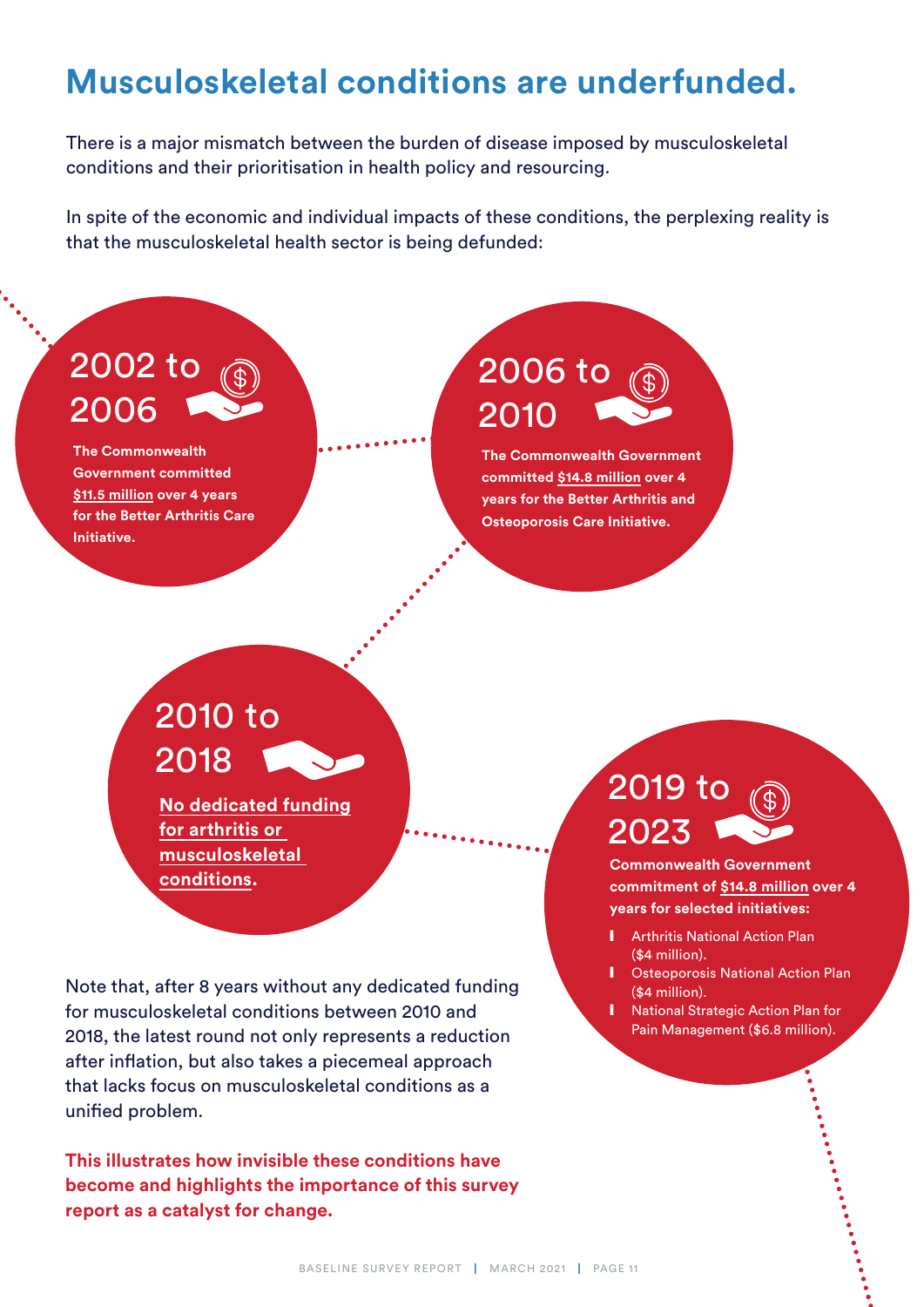# National Musculoskeletal Consumer Survey

Methodology and demographics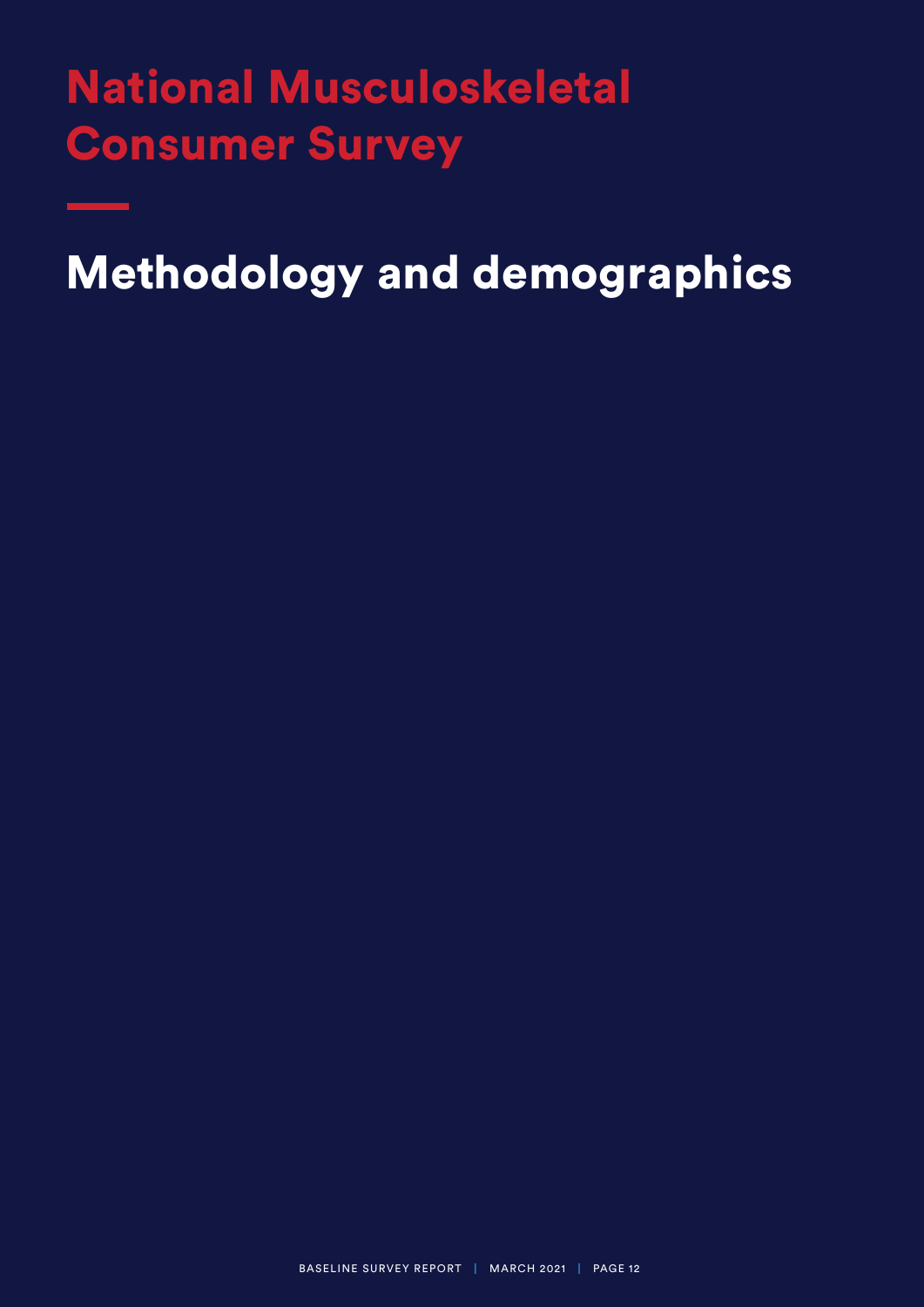# **How we developed the survey.**

In conjunction with our Consumer Advisory Committee, we developed a survey that explores topics and themes that are most relevant to people living with musculoskeletal conditions.

Other stakeholders (health professionals, government bodies, consumer organisations and researchers) were also consulted as part of the development process.

This resulted in a survey format involving multiple choice questions (always including an 'other' option), as well as an opportunity for people to tell more of their story in a free text section at the end of the survey. Some multiple choice questions allowed people to indicate more than one response.



#### **How did people participate?**

We made the survey available using online survey software. For anyone unable to access the online version, our staff were available to take responses over the phone.

#### **How did we recruit participants?**

We promoted the survey through our partner organisations, social media (Facebook, Twitter, Instagram, YouTube and LinkedIn) and our existing consumer networks. This method offered the most feasible and flexible approach to reaching a large and diverse group of people within the scope and budget of the project.

#### **Timing.**

The survey was live from August to October 2020.

#### **Number of respondents.**

3,453 people responded, a broad and robust sample of the national population. Details of the sample are provided on the following pages.

#### **Notes on the limitations of the survey.**

Participation in this survey was voluntary. Therefore those completing the survey were self-selected and represent the perspectives of people who wanted to have their voices heard and were able to complete the survey. Although they do not necessarily reflect the perspectives of all people with musculoskeletal conditions, they provide important insights into the day-to-day experiences of living with these conditions.

As the survey was primarily distributed online, it was limited to those who had access to the internet.

The survey respondents were largely English speaking as recruitment material and the survey itself were not available in other languages. This was due to a limitation of resources.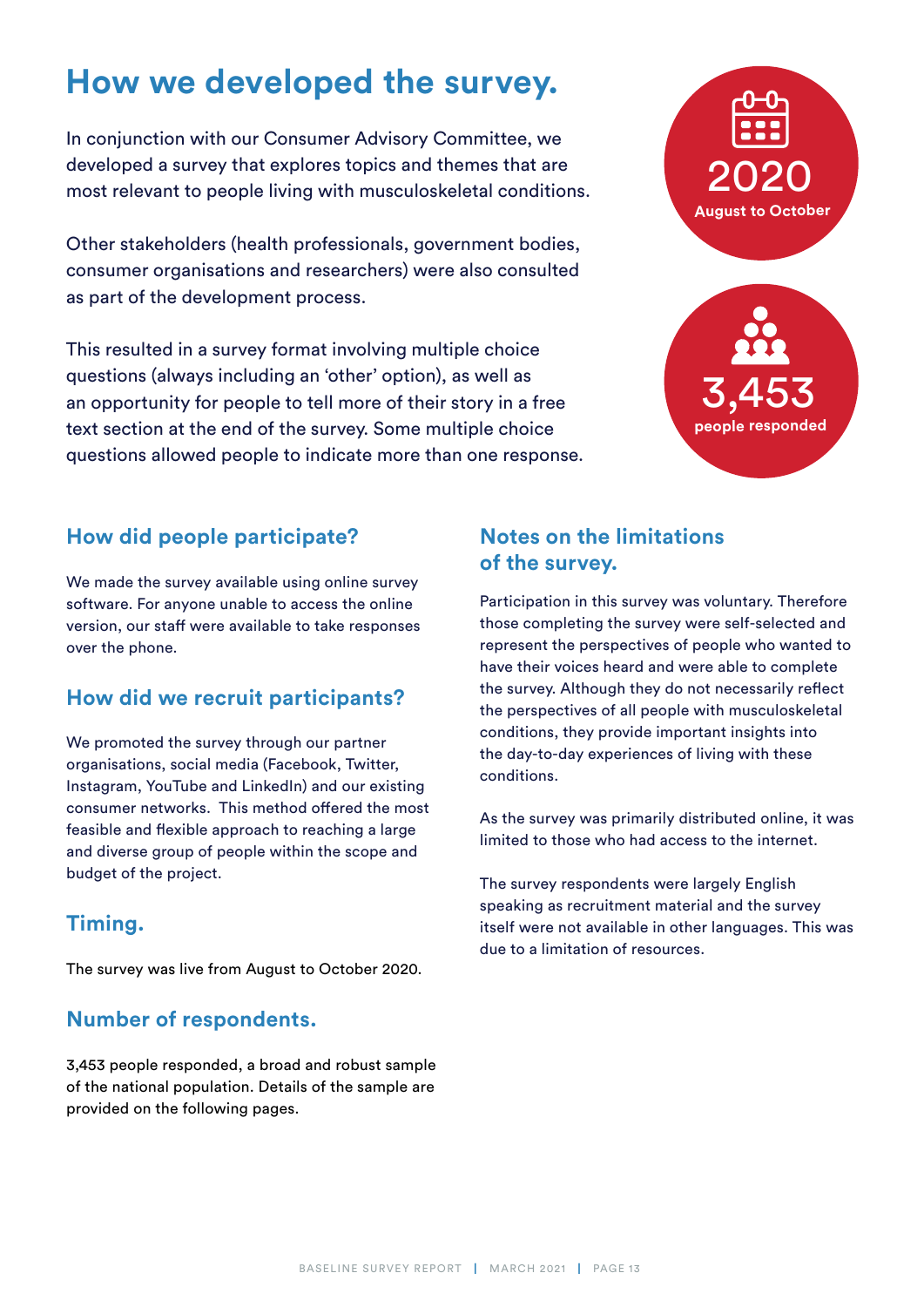# **Respondent demographics.**

This is the first, truly national survey of people living with musculoskeletal conditions. In total 3,453 people completed the survey from all states and territories around Australia.

- **I** NSW 28%
- ❙ VIC 27%
- ❙ QLD 16%
- ❙ WA 12%
- ❙ SA 9%
- ❙ ACT 4%
- ❙ TAS 3%
- **I** NT 1%

#### Reason for participation

- **I** 97% were people living with musculoskeletal conditions
- **i** 3% were carers or parents of children with musculoskeletal conditions

#### Gender

- **I** 69% were female
- 30% were male\*
- < 1% identified as other

 *\* Despite specific promotional efforts to inform men of the survey, under-representation of males is a limitation of health behaviour research in general.* [https://bmcpublichealth.biomedcentral.com/articles/10.1186/s12889-019-7087-4](https://bmcpublichealth.biomedcentral.com/articles/10.1186/s12889-019-7087-4
)

#### Age

- **i** 54% were working age (18-64 years)
- **I** 45% were 65 and over
- **1** 1% were under 18 (as reported by their parent or carer)

#### Education

- **i** 40% completed either a university degree or attained a graduate qualification
- **1** 35% attained a certificate or diploma
- **1** 10% finished year 12
- **1** 13% did not finish high school
- **I** 1% solely completed primary school
- ❙ 1% other

#### Employment status

- **1** 44% retired or on a pension
- **i** 36% working or self-employed
- **I** 8% unable to work
- **i** 4% unemployed or looking for work
- **1** 2% volunteer/charity work
- ❙ 2% home duties
- ❙ 2% student
- **1** 1% carer (fulltime)
- ❙ 1% other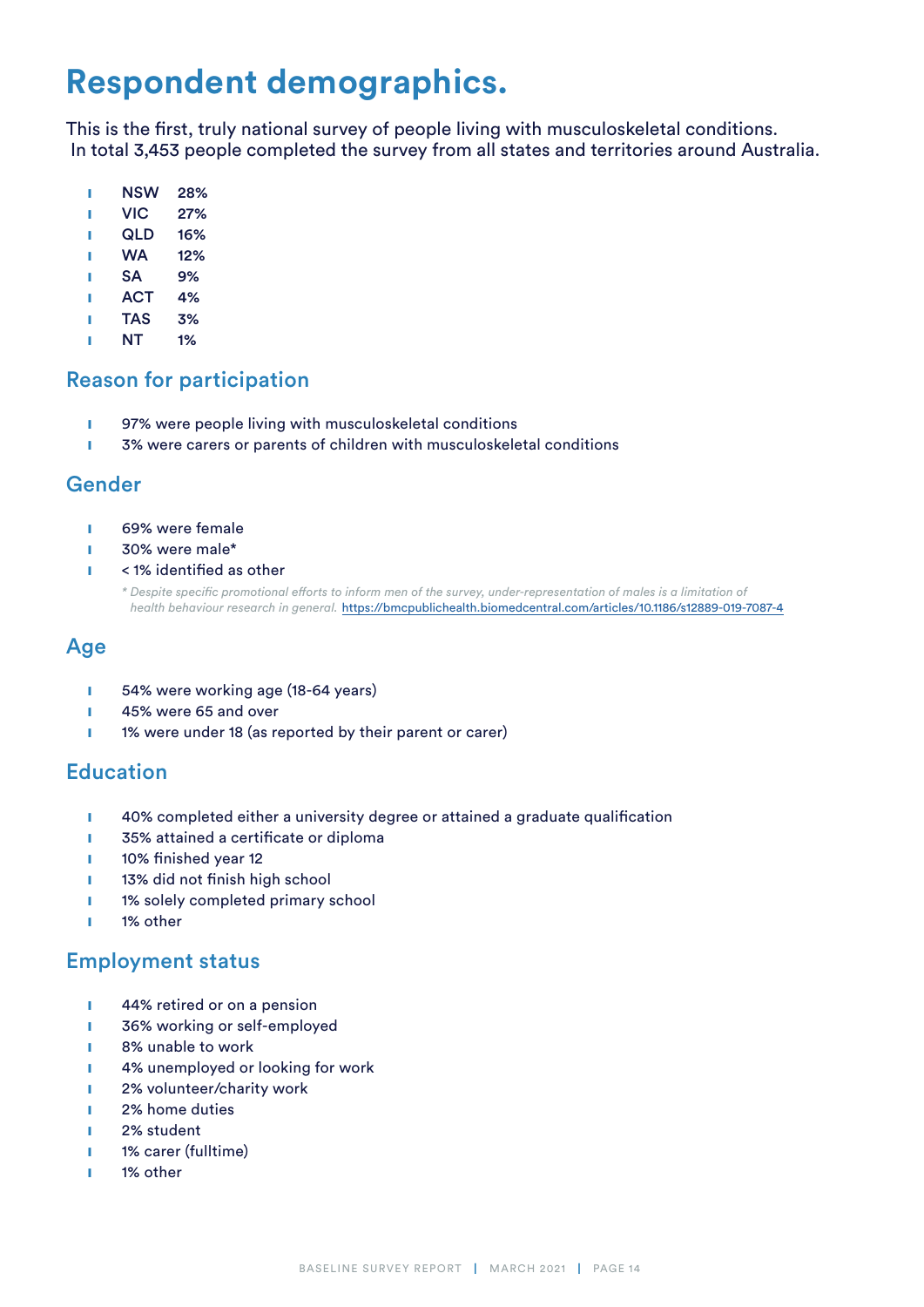# **What musculoskeletal conditions did they have?**

There are more than 150 musculoskeletal conditions, so it is not a surprise that people reported having a wide range of conditions. Indeed, many reported having more than one. The most common conditions reported were:

| <b>Back pain</b>              | 55.7%   |
|-------------------------------|---------|
| Osteoarthritis                | 53.5%   |
| Osteoporosis                  | 16.3%   |
| Rheumatoid arthritis          | 16.2%   |
| Fibromyalgia                  | 13.4%   |
| Ankylosing spondylitis        | 5.9%    |
| <b>Psoriatic arthritis</b>    | 5.0%    |
| Gout                          | 4.5%    |
| Spondyloarthritis             | 3.9%    |
| Systemic lupus erythematosus  | 3.5%    |
| Reactive arthritis            | 3.4%    |
| Sjogren's syndrome            | 2.5%    |
| Polymyalgia rheumatica        | 2.2%    |
| Juvenile idiopathic arthritis | 0.9%    |
| Scleroderma                   | $0.7\%$ |
|                               |         |

Some of the other conditions reported by respondents included tendonitis, Still's disease, bursitis, disc degeneration, carpal tunnel syndrome, Bertolloti syndrome, complex regional pain syndrome, dermatomyositis, diffuse idiopathic skeletal hyperostosis, Dupuytren's contracture, facet joint disease, hypermobility syndrome, Perthes' disease, spondylolisthesis, Ehlers-Danlos syndrome and frozen shoulder, as well as unspecified or undiagnosed arthritis or general musculoskeletal pain in specific body regions such as neck, knee, hip and other areas.

#### **Although not all musculoskeletal conditions are represented in the survey there is broad representation from the most common conditions as well as a wide range of rarer types.**

In telling us their personal stories in the free text responses some people were also able to tell us the origins of their conditions. They were many and varied, ranging from road trauma, workplace injuries and sporting injuries to those precipitated by other health conditions, surgery or genetic factors and appearing across the full range of ages from childhood onset to those that first appeared in later years.

### $66$

*I had no idea I had this disease and how I got it. I don't know much about it. It affects me as I can't walk very far. I do what I can then I rest then I work around the house. I feel useless.*

J.A.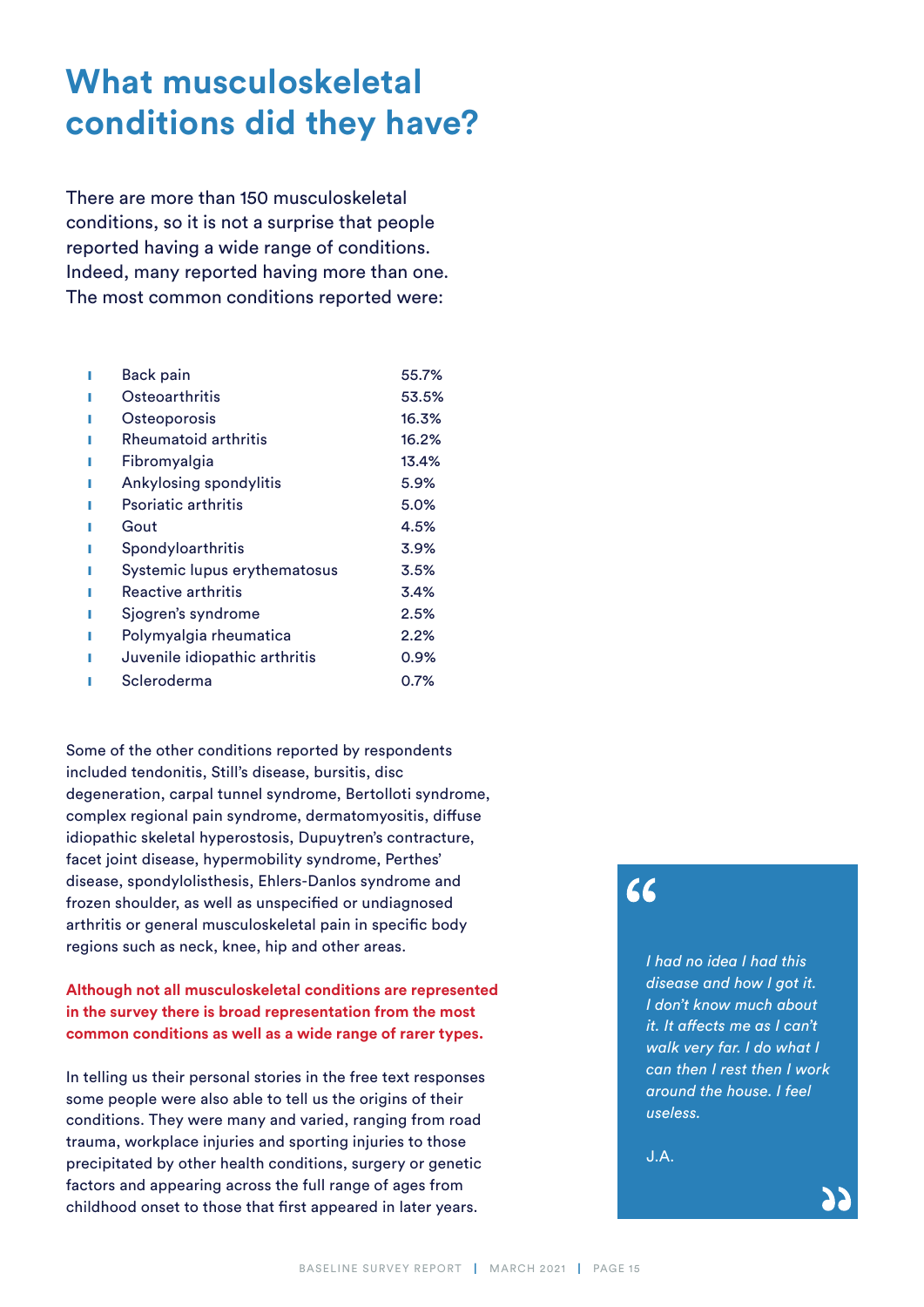# **How many musculoskeletal conditions did they have and for how long?**

Over half of the people in the survey had multiple musculoskeletal conditions.

- ❙ **30% had 2 conditions.**
- ❙ **27% had 3 or more.**

#### **How long did they have their musculoskeletal conditions?**

Many people reported having their condition for a significant proportion of their lives.

- ❙ **25% had their condition for over 20 years.**
- ❙ **24% had their condition for 11-20 years.**
- ❙ **21% had their condition for 6-10 years.**
- ❙ **26% had their condition for 1-5 years.**

Only 4% reported having their condition for less than 1 year.

#### **MULTIPLE MUSCULOSKELETAL CONDITIONS** AND LONG-TERM IMPACTS.

The insight that so many people had multiple conditions is troubling. The impact of this needs to be investigated as the burden of dealing with multiple conditions, particularly over long periods of time, may have serious impacts on mental health and wellbeing, to say nothing of the cumulative impact on relationships, employment and personal finances.

 $66$ 

*I* was a pedestrian crossing the road when struck by a motor vehicle 14 years ago. I have *experienced chronic back pain since. Originally low back pain, with sciatica. I later developed severe plantar fasciitis as a result of altered gait as diagnosed by my physiotherapist and endorsed by a rheumatologist and a podiatrist. Later I developed shoulder pain and chest pain. Investigations found severe compression within cervical spine.*

N.M.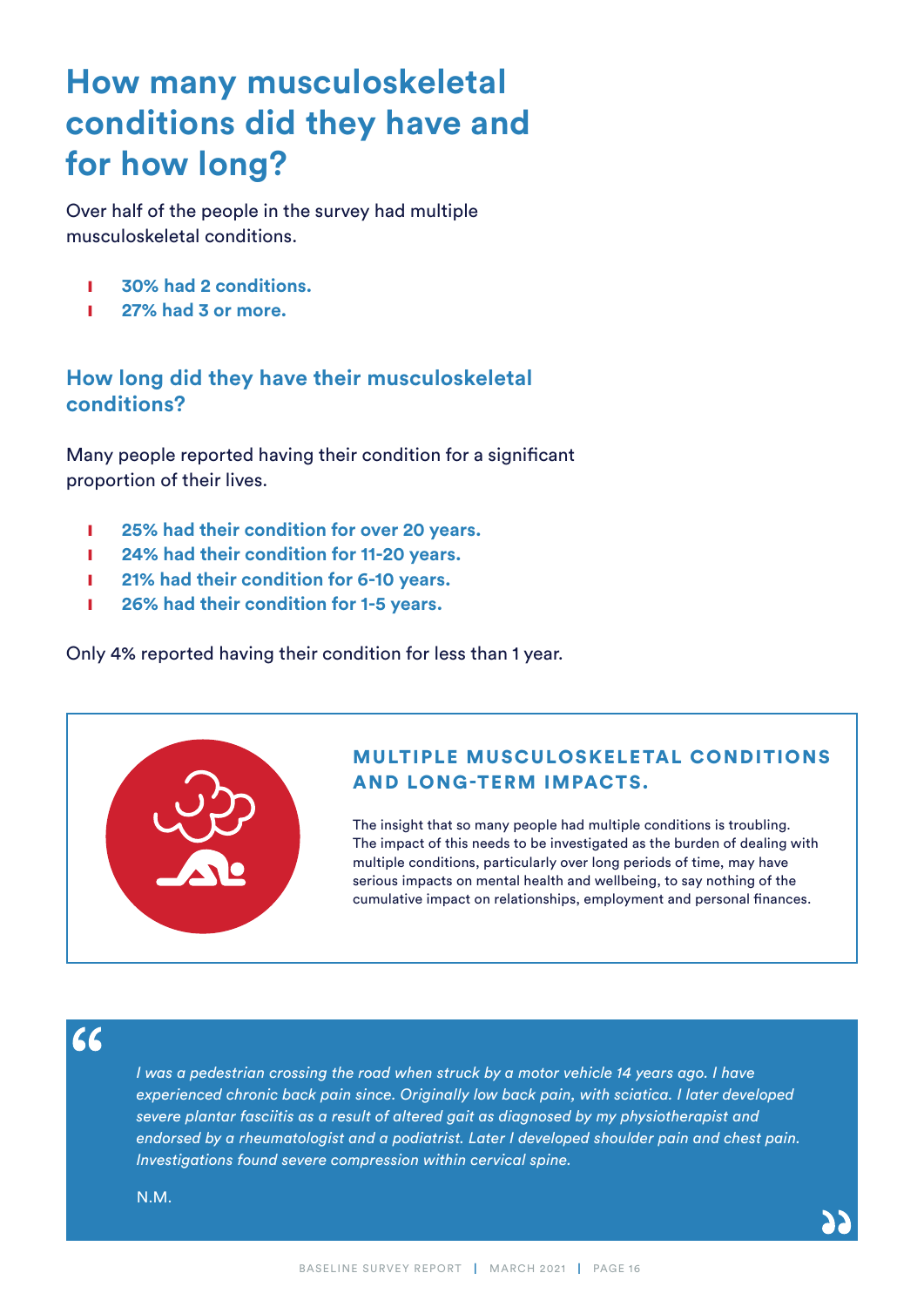# **The prevalence of other conditions.**

The survey revealed that 80% of respondents had other health conditions in addition to their musculoskeletal conditions. The most common were:

| <b>High blood pressure:</b>         | 30% |
|-------------------------------------|-----|
| <b>Mental health conditions:</b>    | 24% |
| <b>Gastrointestinal conditions:</b> | 17% |
| <b>Respiratory conditions:</b>      | 13% |
| <b>Diabetes:</b>                    | 11% |
| <b>Heart conditions:</b>            | 10% |
| <b>Cancer:</b>                      | 7%  |
| <b>Liver conditions:</b>            | 3%  |
| <b>Kidney conditions:</b>           | 2%  |

The high level of comorbidities revealed by respondents reflects the prevalence of musculoskeletal conditions and the shared risk factors with other chronic conditions. It's also likely that the pain and loss of mobility associated with many musculoskeletal conditions leads directly or indirectly to the development or progression of some of these comorbidities.

**This is one of a number of vicious cycles driven by musculoskeletal conditions that have been identified by our survey.** 

#### THE IMPACT OF LIVING WITH MULTIPLE CONDITIONS.

Comorbidities have been shown to reduce quality of life, limit the ability to work, and increase treatment burden and healthcare costs. They have also been shown to impair the ability to cope and maintain health and independence, leading to physical and social decline. Overall, the prevalence of comorbidities is another cause for concern and highlights the challenge of living with musculoskeletal conditions and the complexity of treating them.



### 66

*I have had rheumatoid arthritis since I was 32 years old. I am now 57. As with many autoimmune diseases, it doesn't always stop with one. I was diagnosed with Sjogren's syndrome five years after acquiring rheumatoid arthritis. In 2017, my kidneys started to fail and I was diagnosed with sarcoid of the kidneys. It was later also found in my lungs. The Sjogren's has also led to infections and subsequent failure of the cornea in my left eye, which necessitated a corneal transplant three years ago.*

G.W.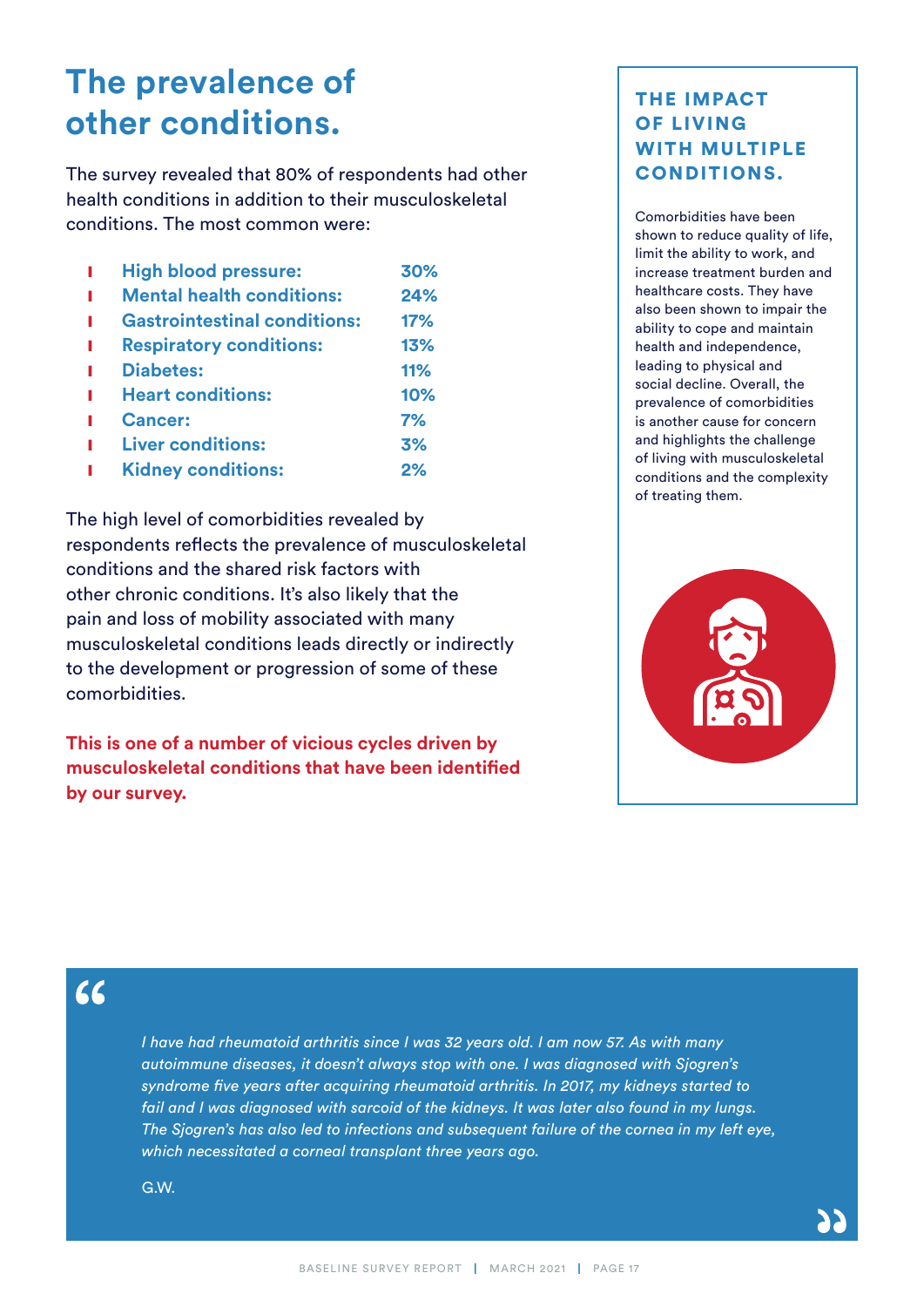# National Musculoskeletal Consumer Survey



**MAKING THE INVISIBLE VISIBLE**

 $\overline{Q}$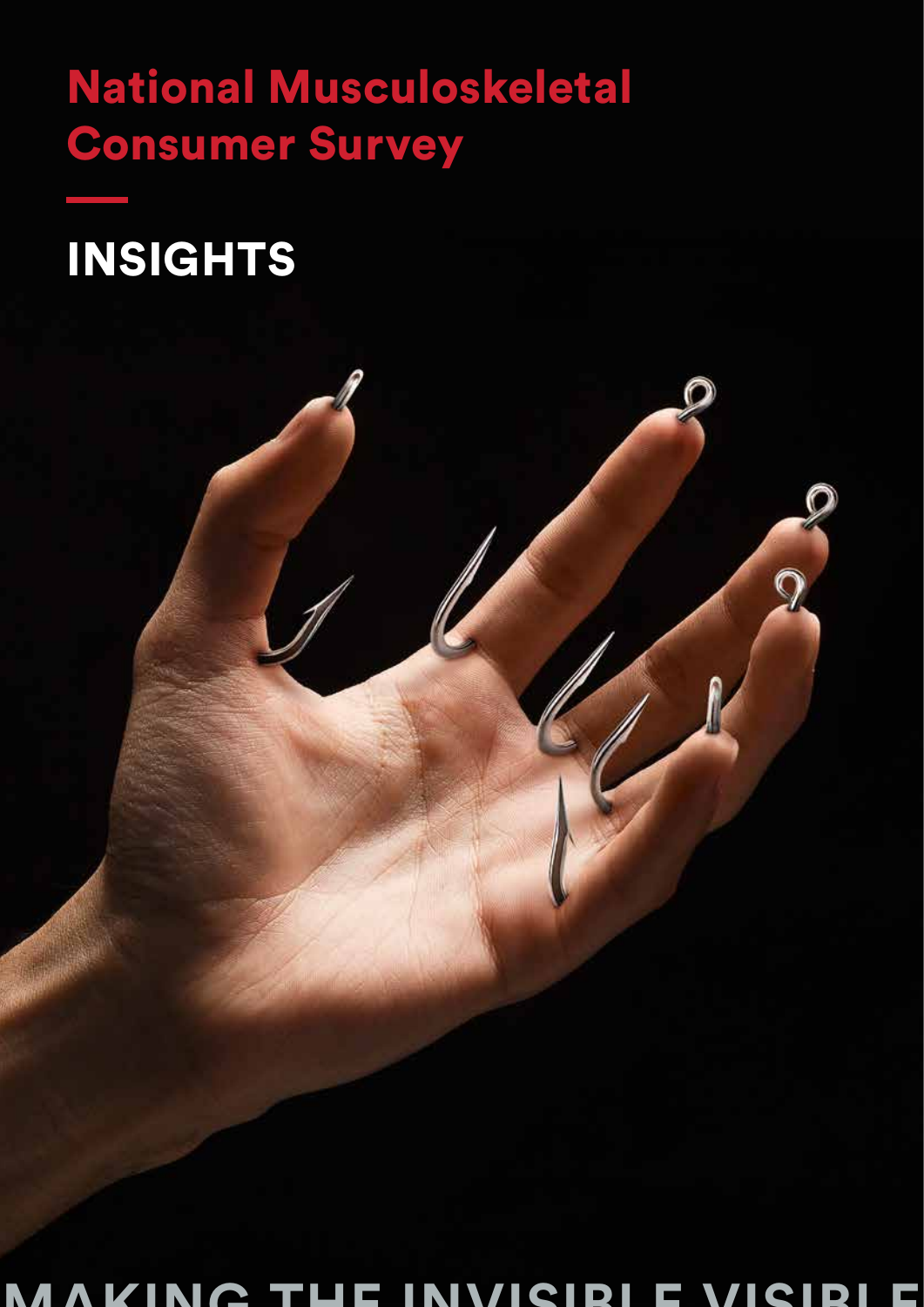# **The personal impacts of having a musculoskeletal condition revealed.**

The survey makes clear that musculoskeletal conditions can have profound and persistent effects, spanning all aspects of people's lives, often for years and even decades.

- $\blacksquare$  **70% reported that they'd had their conditions for 5 years or more.**
- ❙ **25% had their conditions for over 20 years.**

The impact of this is amplified for the 57% of people who reported having two or more musculoskeletal conditions and the 80% who reported having other health problems.

#### **Overall, 93% of the people who responded to the survey indicated that their condition has had a negative impact on them.**

We are concerned that the full impact of these conditions on individuals across their lives are not well recognised or understood, and the 3,453 people who took part in our survey confirm that view.

#### **Structure of results.**

To clarify the nature of these impacts and how people are currently managing them, we have grouped the survey insights as follows:

**The impact of musculoskeletal conditions on everyday life, social life and mental health.**

- **i** The impact of pain.
- **I** Impact on everyday activities.
- **I** Impact on personal relationships.
- **I** Impact on social life.
- **I** Impact on participation in sport and leisure activities.
- **i** Impact on mental health.

#### **The impact of musculoskeletal conditions on study, work and personal finances.**

- **I** Musculoskeletal conditions have an impact at every stage of people's lives.
- **I** Impact on study.
- **I** Impact on work, career and financial security.
- **I** Impact on personal finances.

#### **How people manage their musculoskeletal conditions.**

- Self-care and musculoskeletal conditions.
- **■** The role of medical and health professionals in self-care.
- **■** The use of pharmaceuticals and supplements in self-care.
- **■** The role of lifestyle strategies in self-care.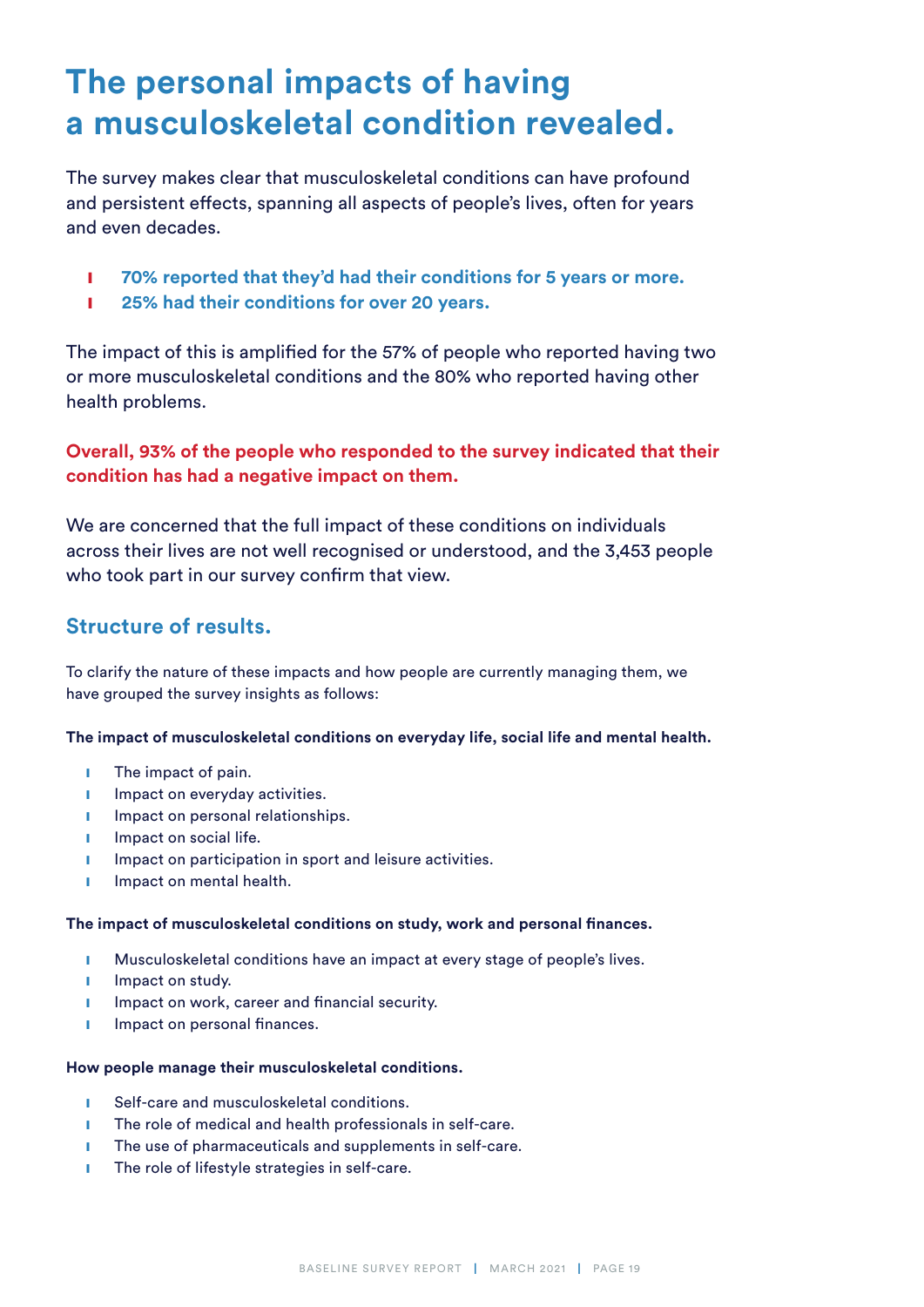# Survey Insights

The impact of musculoskeletal conditions on everyday life, social life and mental health.

**MAKING THE INVISIBLE VISIBLE**

痛

BASELINE SURVEY REPORT | MARCH 2021 | PAGE 2021 | PAGE 2021 | PAGE 2021 | PAGE 2021 | PAGE 2021 | PAGE 2021 |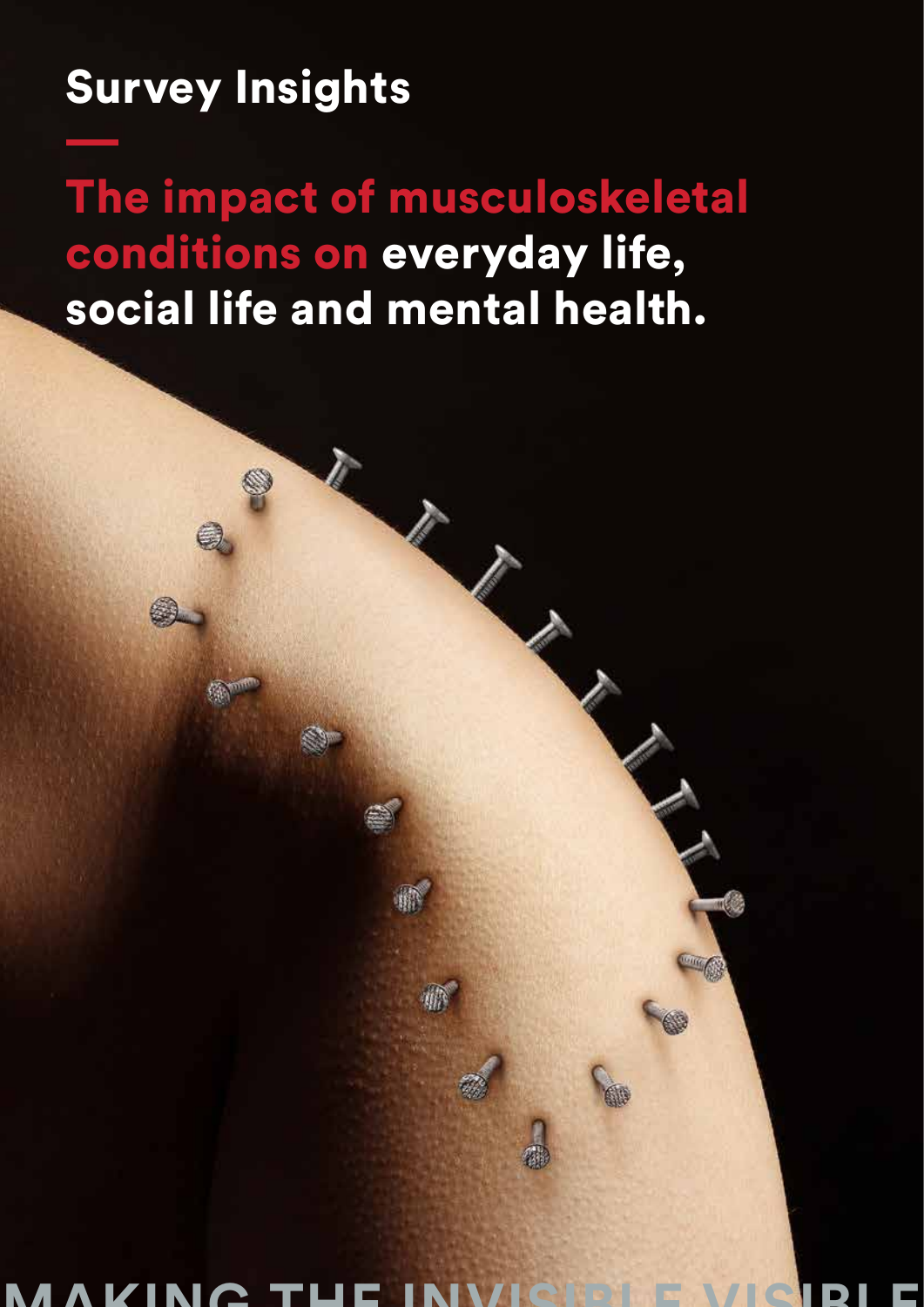# **The impact of pain.**

The survey reveals that pain is a major factor in the lives of most people with musculoskeletal conditions.

For many, it is inescapable and often severe.

- ❙ **49% said they are affected by musculoskeletal pain 7 days a week.**
- ❙ **25% said they are affected 4-6 times per week.**

Pain has multiple impacts on people with musculoskeletal conditions, ranging from disrupted sleep and disrupted careers to making it difficult or impossible to maintain relationships with family and friends.

#### **The pain story pervades and underlies many of the other insights generated in the survey and should not be considered in isolation.**

Instead, the pain associated with many musculoskeletal conditions is an omnipresent factor in people's lives, persistent and pervasive across the entire spectrum of other impacts.

### $66$

*I had surgery on both my knees at around 30 years of age and was then diagnosed with arthritis. Mostly just told to exercise and eat right but it is very hard when others don't appreciate the pain that you have. I guess I like to hide it as much as possible as I don't wish to be seen as someone who complains or is a hypochondriac.*

S-E.J.

*Every day at work is painful and when I get home I feel rotten because all I want to do is lie down with heat packs on, and I feel like a crappy wife and mother. I wish I could work just 3 days a week so I didn't have to spend 2 days in a row at my desk. But we can't afford it, it would damage my career and reduce my superannuation when I retire. Society does not recognise chronic pain as a disability, and it expects me to suffer every single day and there is no safety net for me. This is it. This is my life.*



#### COMPASSION AND UNDERSTANDING.

A recurrent theme in respondents' open answers to survey questions was the sense of being misunderstood, or people not taking their conditions seriously, or trivialising the impact of these conditions on people's lives. In fact, 36% of people wanted better community awareness and understanding of the impact of musculoskeletal conditions.

*Regular, constant, unremitting pain is THE MOST debilitating of conditions both physically and emotionally. I am a strong, fiercely proud woman but I am reduced to less than I am by this condition (and to tears sometimes) and while I know it will always be with me, I choose NOT to believe there is not more available to help me.*

U.H.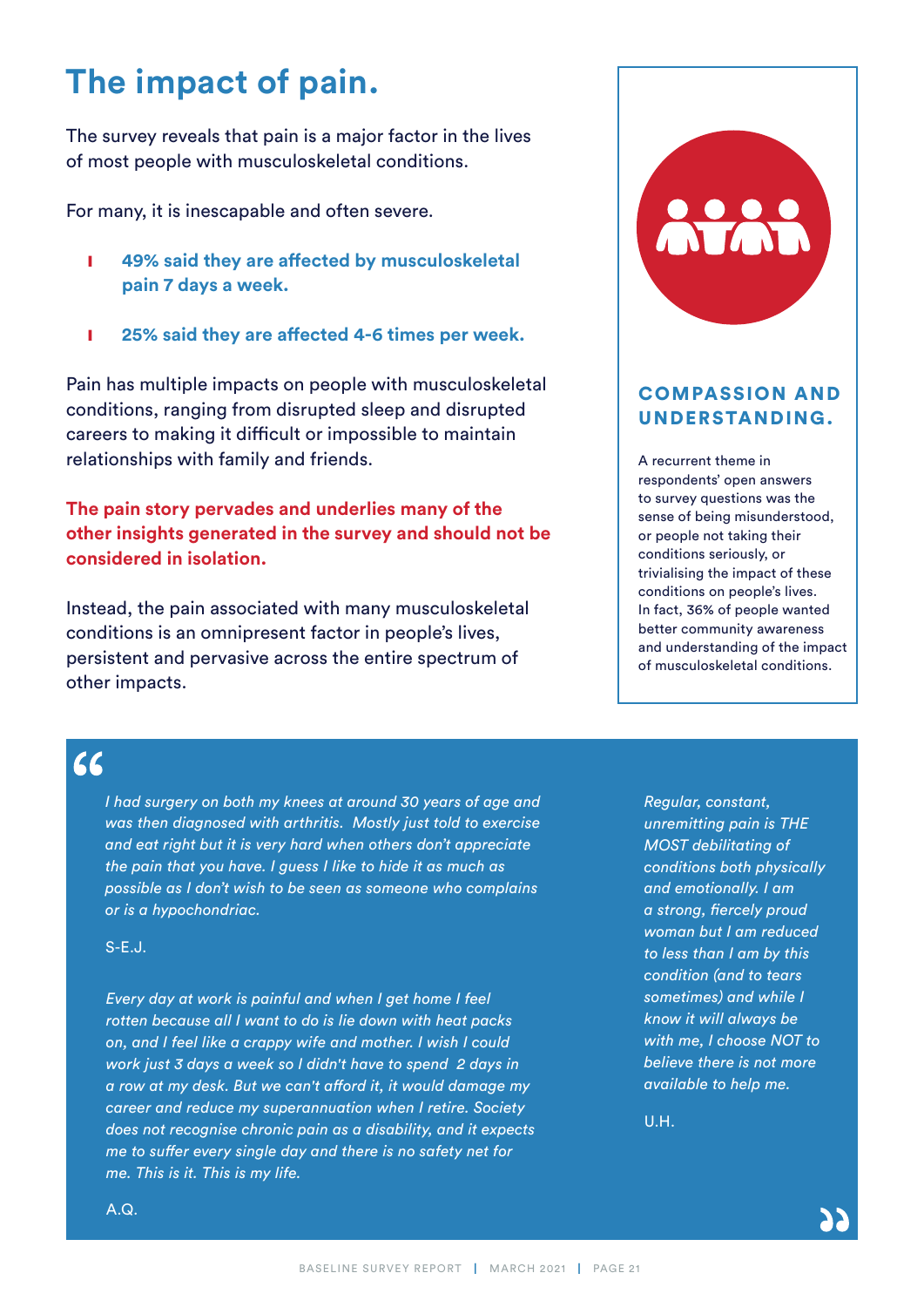## **Impact on everyday activities.**

There is basic dignity in being able to take care of personal hygiene, to feed yourself, to move freely around your home, to be in control of your personal appearance and your daily routine.

The survey reveals that for many people, musculoskeletal conditions affect them at this most fundamental level. Simple things like going to the bathroom, pulling on shoes, opening jars, combing your hair or sitting for long periods can become difficult and painful when you live with a musculoskeletal condition.

- **l** 76% of people say that that their condition/s have affected their ability to be physically active **e.g. walking, climbing stairs and lifting things.**
- **i** 54% of people said that their ability to do everyday activities like cooking, grocery shopping **and getting around is affected by their condition/s.**
- **I** 30% of people said personal care such as showering, getting dressed and toileting is affected.

**The implications of these numbers are shocking: a significant proportion of the Australian population struggles every day to do things that most of us take for granted, things that can go to the heart of human dignity and what it means to live an independent life.**



#### HOW SEVERELY ARE PEOPLE AFFECTED?

Many people were so affected by their condition/s that they required physical aids and equipment to help with their daily lives and work. 27% of respondents reported using tap turners, walking sticks, ergonomic computer equipment and other aids and tools.

 $66$ 

*Having been a person who can run around getting a lot done in a day, who happily worked consulting all hours in our successful international business, to now having to manage how to have a shower, care for the cats, superficially clean, and cook the family's dinner, over the course a day. From staying up until after midnight and up early, I am hanging out for bed by mid-afternoon, and finally in bed at 4:30-5pm. My house is comfortable and pleasant, and while my daughter and partner aren't the best at helping with the day-to-day chores, they are very supportive and loving emotionally.*

*There are many people worse off than me.... But when something like this hits you, everything changes; everything is impacted, your body feels crap and you feel sad and depressed. I have always been fit and active until now. Oh, did I mention you feel angry and robbed.*

G.W.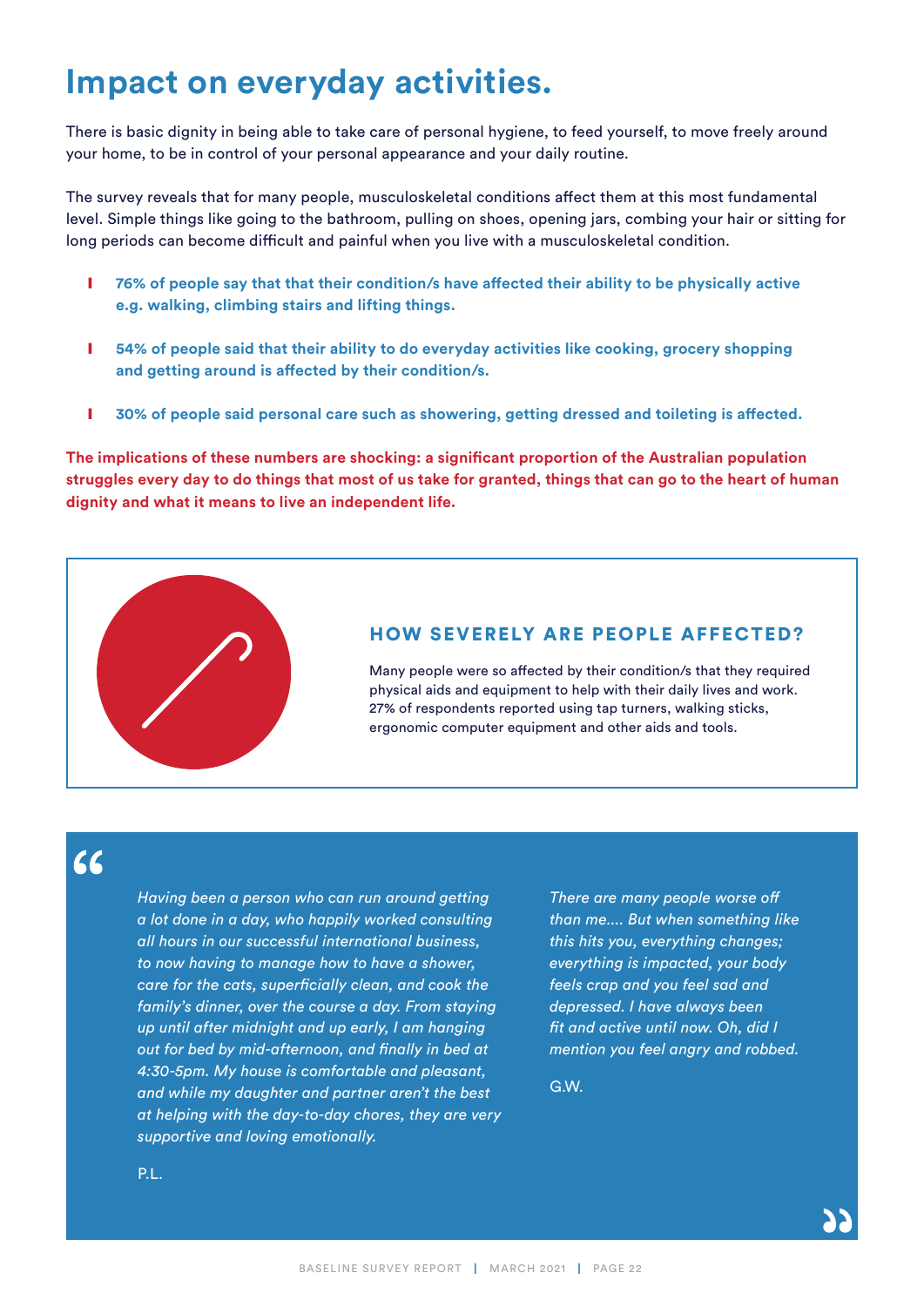# **Impact on personal relationships.**

Family and personal relationships are fundamental to the human experience. They are a source of joy, life satisfaction and support. Disturbingly the survey reveals that musculoskeletal conditions have a significant effect on personal relationships and family life.

- **lace 66% of people reported that their ability to socialise with friends and family was impacted.**
- **l** 64% tended to keep to themselves and not contact friends and family when they're feeling unwell.
- **I** 35% said it impacted their ability to participate in family events and activities.
- **lacktria) 1 27% said it affected their ability to take care of family (e.g. children, spouse, parents).**

The impact on family and personal relationships can take various forms. Many people shared personal stories about the need to step down from their role as caregiver and rely on family and friends to take on daily tasks such as cooking, cleaning and making lunches. Some expressed feelings of guilt in not being able to look after their families, while others talked about the frustration of not being able to spend time with their kids, partner or grandkids.

**The survey has revealed that musculoskeletal conditions can have a pervasive and corrosive effect on these relationships, highlighting the need to develop support not only for the individual but also for their family, partners and close friends.**



#### INTIMACY AND FORMING RELATIONSHIPS

Musculoskeletal conditions can have a very personal impact with 32% of people reporting that their condition had affected their ability to be intimate with their partner.

### $66$

*I love outdoors, gardening, walking our rescue dog or going for a bike ride with my hubby. I am a qualified chef, but due to my pain and discomfort cannot do this anymore, but still love cooking for friends. I come from a large family...scattered around the country, some have lost interest in being family, but that's ok, life is what you make it.*

#### S.D.

*I'm a secondary teacher, single mother of a gorgeous 12 year old son, I work for him, you cannot believe the pain I encounter everyday, I do not feel like doing anything especially after work, my son is SO good to me, he helps me but I'm so so sad that when he asks me to go for a walk I physically can't. If it wasn't for him, I would be in another place right now.*

B.McW.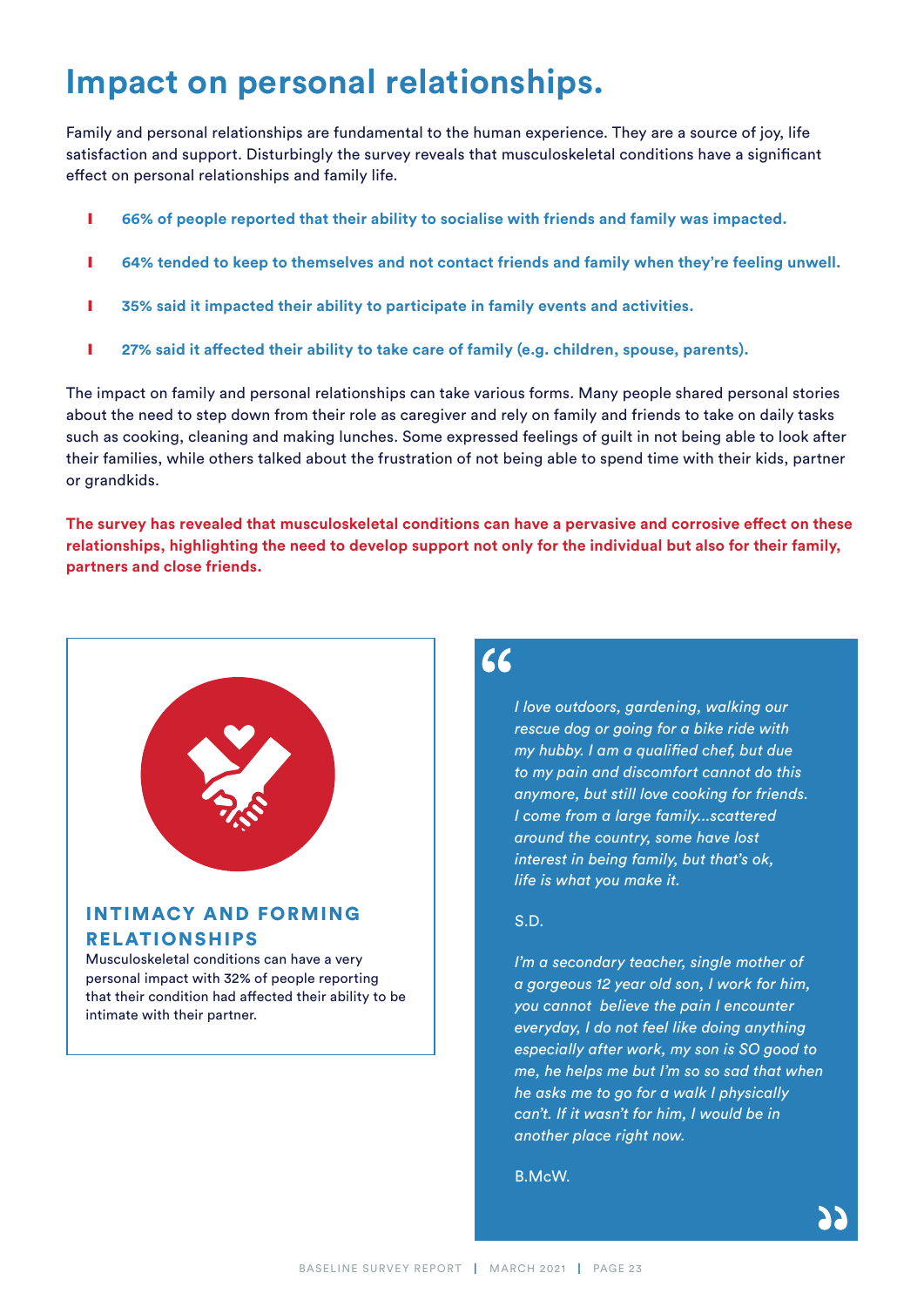# **Impact on social life.**

Relationships with our friends and connections with our broader community are central to the enjoyment of life. The survey has revealed the significant impact that musculoskeletal conditions have on the social fabric of people's lives.

- **lacks** 63% often needed to monitor how much they could do socially.
- ❙ **45% felt they couldn't make firm commitments to socialise.**
- **lacks** 39% said they often needed to cancel plans due to their condition.
- **lacks** 26% felt guilty for not investing more time in friends and family.
- **l** 26% indicated they didn't want to make new friends as they weren't able to commit to nurturing the **friendship.**

Given the importance of social connections to happiness and mental health, these findings reveal the broader impact of musculoskeletal conditions on individual happiness and wellbeing.

**These findings reveal another vicious cycle at work: when musculoskeletal conditions lead to isolation they may trigger or exacerbate mental health issues such as depression or anxiety, reducing the inclination to socialise or be active and thus worsening the condition.** 

By raising awareness of the social isolation and loneliness faced by people living with musculoskeletal conditions, we can provide a better understanding of the broader impacts of musculoskeletal conditions so that programs around social participation and engagement can be part of the solution.



#### ISOLATION CAUSED BY DIFFICULTY USING TRANSPORT.

For a significant number of respondents, isolation was partly a result of being unable to travel beyond home, with 30% reporting their condition affected their ability to drive, and 21% saying their ability to take public transport or travel by plane was affected. This is a concern because studies have shown that social isolation can lead to worse cardiovascular and mental health outcomes and higher mortality risk.

#### $\epsilon$

*Ongoing management is almost a job in itself and leaves me very tired, which also reduces opportunities to do fun things, as being able to work has to come first.*

S.C.

*'Being diagnosed with SLE [systemic lupus erythematosus] and a series of overlap conditions around 10 years ago severely impacted life as I knew it. I went from being physically active and emotionally outgoing to someone who became physically reliant on my husband and avoided social interaction. I mourn the loss of the life I had.*

 $VQ$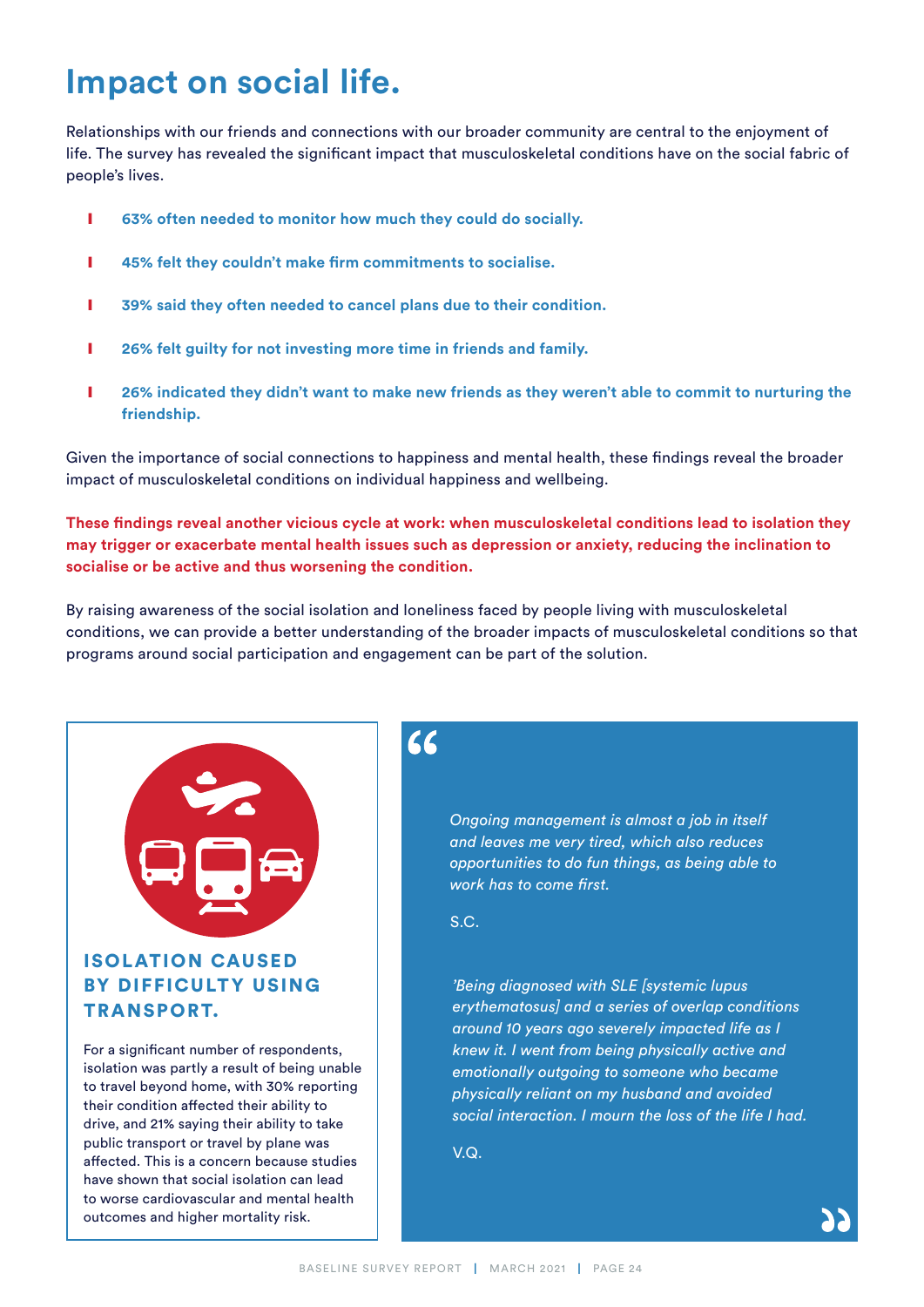# **Impact on participation in sport and leisure activities.**

For many people, sport and leisure activities are interconnected with social life and general enjoyment.

- **i** 67% of people said their condition/s have affected their ability to play sports and participate in **hobbies.**
- **lacktriangleright 1 56% of people said their condition/s have affected their ability to participate in recreational and social activities.**

This finding highlights the impact that musculoskeletal conditions have on quality of life.

Not being able to participate in leisure activities and sport can also affect physical and mental health and increase social isolation by restricting the opportunity to make new friends and to sustain friendships through sport and leisure activites.

In addition, people can become physically deconditioned, exacerbating their musculoskeletal pain and affecting cardiovascular health and weight management.

**These are two more examples of the vicious cycles that amplify the impact of musculoskeletal conditions.** 



#### PHYSICAL EDUCATION, PHYSICAL ACTIVITY AND SPORT IS A FUNDAMENTAL RIGHT\*.

Some people with musculoskeletal conditions will require additional supports (such as access to financial subsidies, physiotherapists, exercise physiologists, adaptive equipment, and more) to remain physically active. Without these extra supports being provided, sport and leisure activities are often the first casualties in already stretched consumer budgets. This means that consumers miss out on the benefits of this most basic "fundamental right."

*\* (UNESCO's International Charter on Physical Education and Sport, Article 1)*

# $66$

*I have a strong family history of osteoarthritis. I don't usually have pain at rest but I can now only walk a short distance without pain. I used to get great pleasure from bush walking with friends, as well as walking a lot in daily life. It has been sad to lose this part of my life and to experience a general loss of fitness because of this physical limitation.*

N.N.

*Arthritis of the hip has affected my capacity to exercise. Playing squash, running and cycling, the 3 main types of exercise I participated in prior to the condition have been extremely difficult due to the discomfort experienced by relevant body movements. Sometimes, it can be uncomfortable just walking.*

M.J.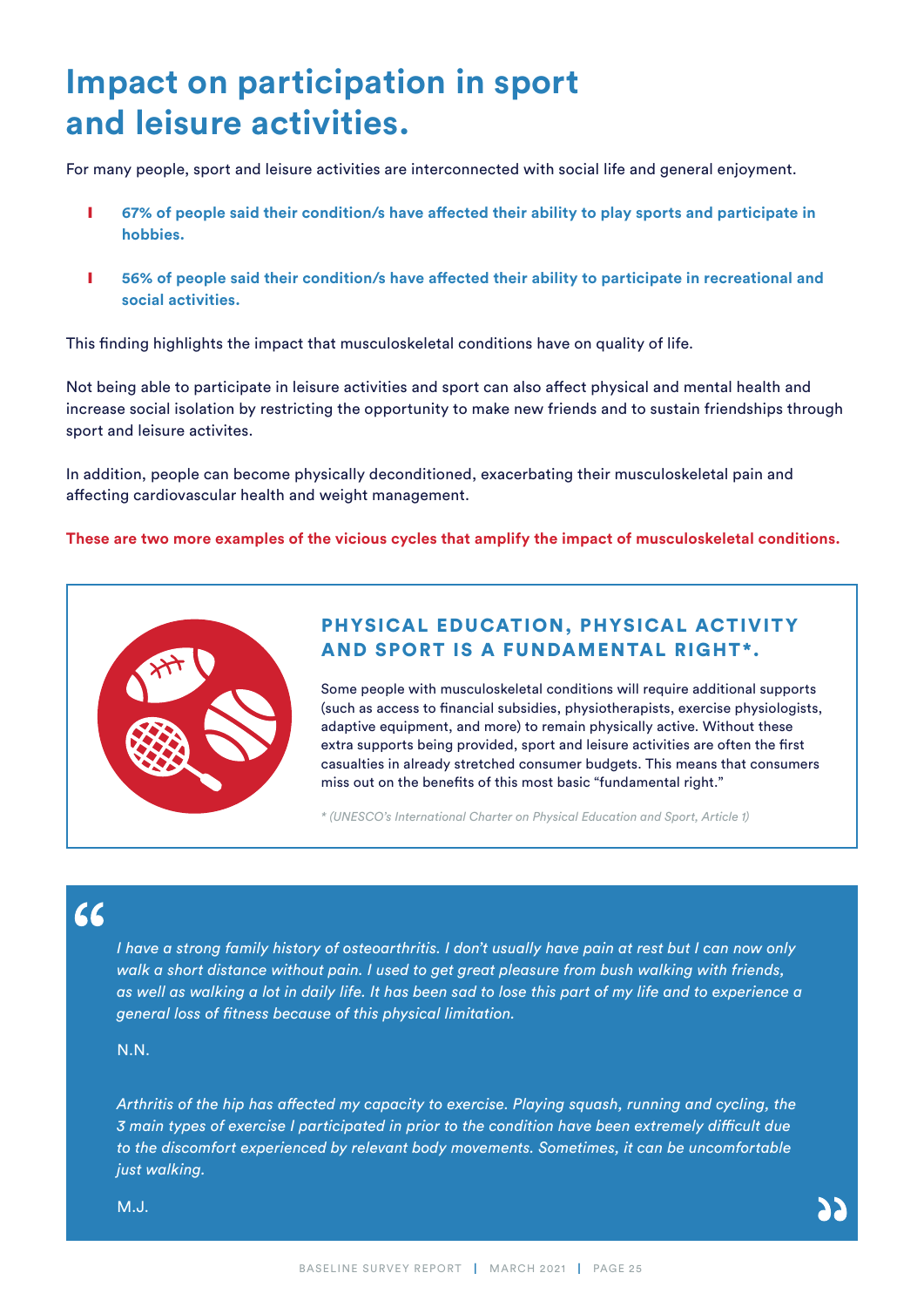# **Impact on mental health.**

One of the most concerning findings revealed by the survey is the number of people reporting the negative effects their condition/s have on their mental health.

- **lacks** 52% said their condition/s affected their ability to enjoy life **in general.**
- ❙ **50% said their condition/s affected their ability to be emotionally and mentally well.**

Musculoskeletal conditions also contribute to time off work, loss of employment and financial pressures, all of which can negatively impact a person's emotional and mental wellbeing.

These are alarming findings as they make it clear that the impact of musculoskeletal conditions extend beyond the physical and directly affect mental health.

**Indeed several respondents revealed that they had at times felt suicidal as a result of their conditions.**



#### SLEEP

We are aware, from callers to our National Help Line, that sleep is a significant issue for people with musculoskeletal conditions. This was supported by the survey with 72% of people saying their sleep is affected by their condition. This is a worrying figure, because poor sleep can aggravate pain and inflammatory processes, reduce pain inhibitory responses and dampen mood and the perception of wellbeing. In the longer term untreated insomnia is associated with an increased incidence of depression, anxiety and substance misuse, with implications for increased impacts on family, community and society.

 $66$ 

*I am totally over this chronic pain. If it gets worse to the point where I can no longer drive, work and do activities of daily living independently... I will end my life peacefully.*

L.D.

*I sometimes can't distinguish between my problems as they all give me pain and sometimes I just sit and cry as it gets on top of me after 5 or 6 days without sleep for 2-4 hrs.*

L.M.

*A constant battle with my body and mind. It's hard to stay positive when pain has been a constant in your life for twenty years. I am a nurse and have had to relinquish shift work and reduce to three working days a week as a result of health issues, mental health, and ongoing pain.*

B.L.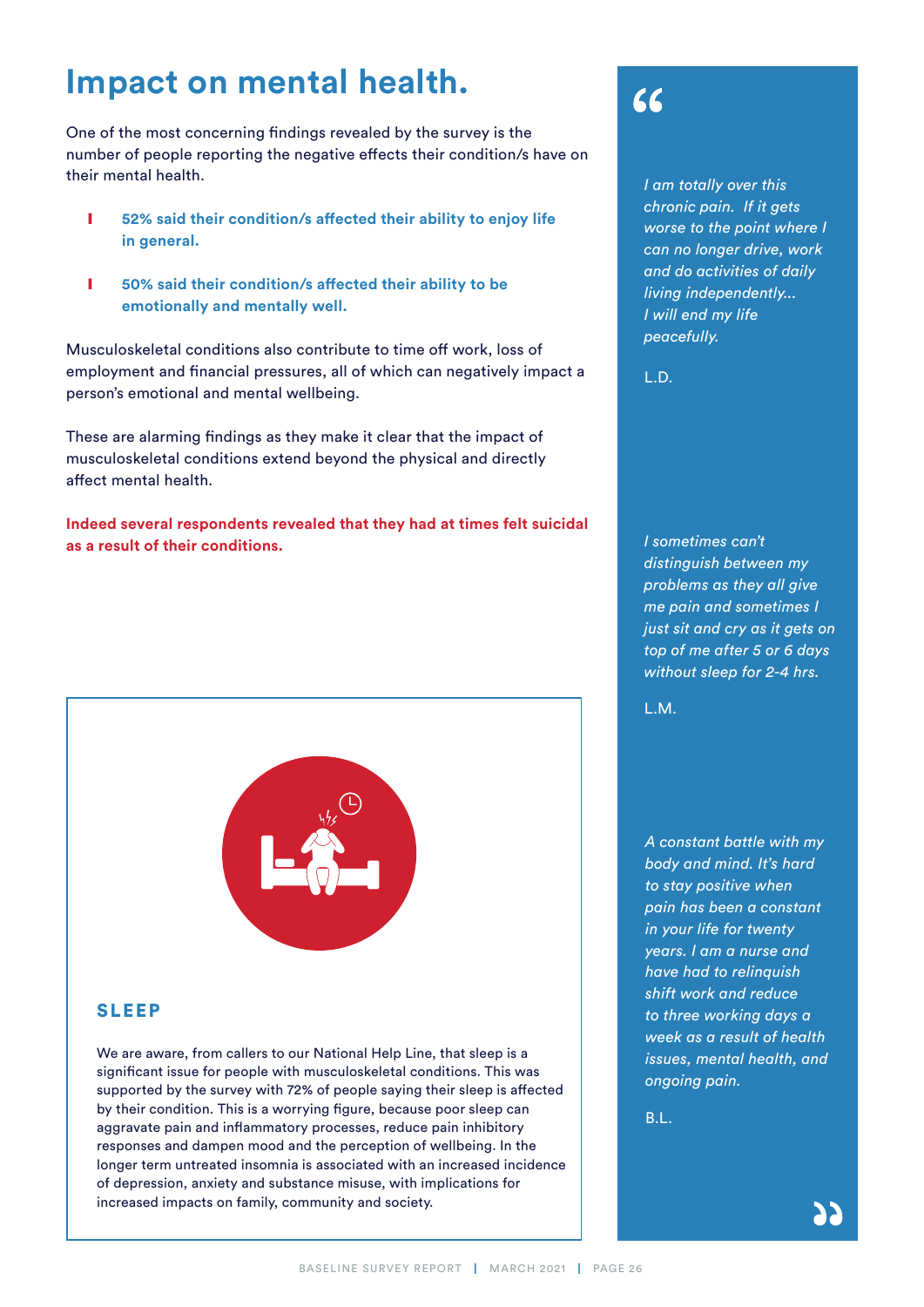# Survey Insights

The impact of musculoskeletal conditions on study, work and personal finances.

BASELINE SURVEY REPORT | MARCH 2021 | PAGE 27 **MAKING THE INVISIBLE VISIBLE**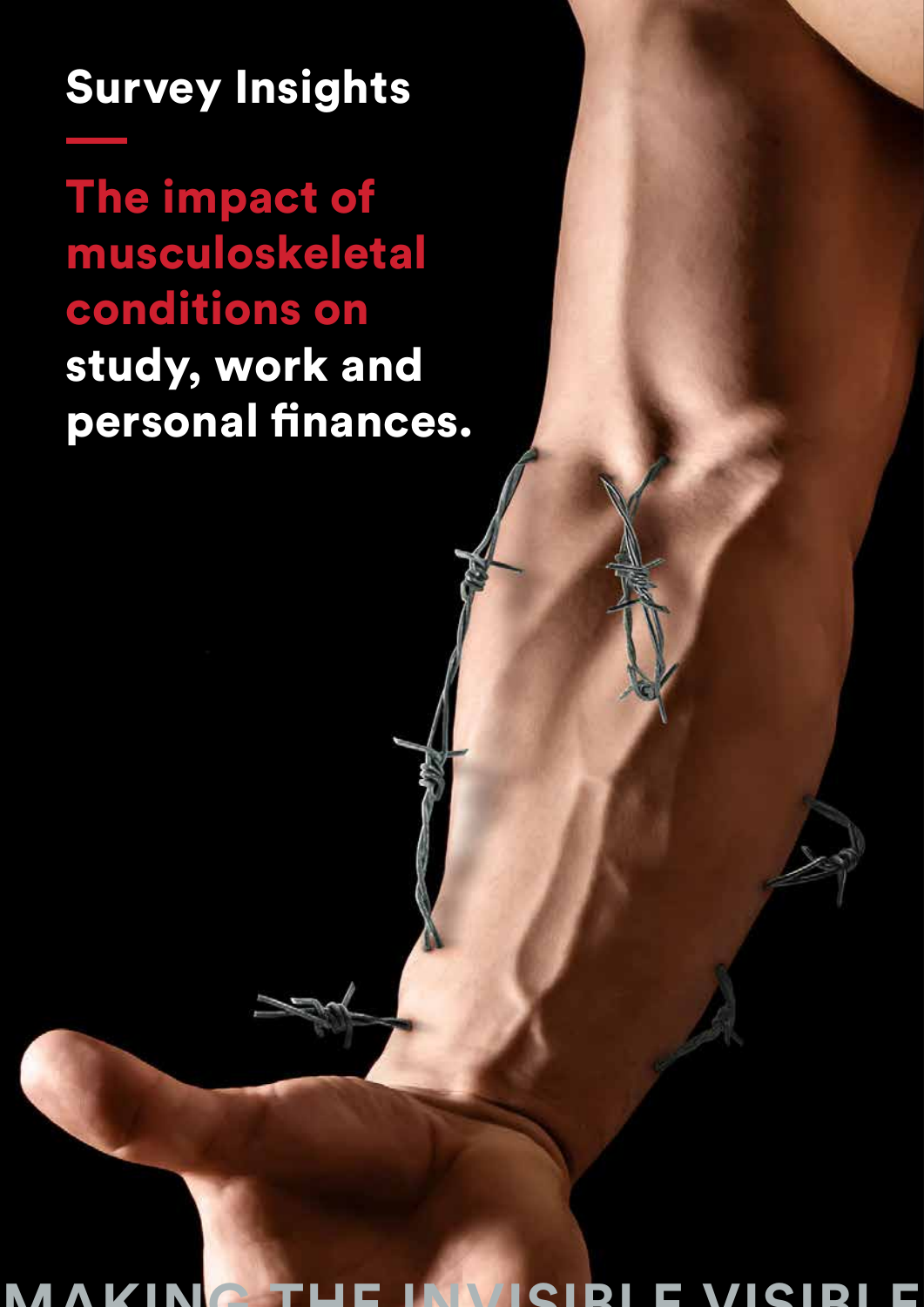## **Impacts at every stage of people's lives.**

For many people, study and work are an important part of their sense of self, and key to achieving their goals in life. So, it is of great concern that the survey revealed the profound impact that musculoskeletal conditions are having on people in these areas.

- **i** 66% of people indicated that their ability to work had been impacted by **their condition/s.**
- ❙ **20% percent of people said their condition/s had an impact on their studies.**

These effects extend into the areas of personal finance, with implications for people's ability to achieve and maintain financial stability or to afford the care required to manage their condition/s effectively.

❙ **65% of respondents had experienced financial stress as a result of having a musculoskeletal condition/s.**

**These findings have broad implications. While the impact on individuals can be terrible, the cumulative effect of musculoskeletal conditions on society and the economy are also not fully appreciated and may explain the chronic underfunding of these conditions.**

The following pages look at the main areas in more depth:

- **i** Impact on study.
- **Impact on work, career and financial security.**
- **Impact on personal finances.**

### $66$

*I have really struggled to find and hold down work over the years due to my many conditions. I often feel like a burden, both at home and at work, and use annual leave for sick days. My husband and I would dearly love to start a family but are not financial enough to do so and worry that I won't have enough energy for a child and/or work. Life can be really crappy...*

*I am 24 years old. I have had a history of 'pain' conditions since I was about 16 years old... I was diagnosed with osteopenia and have had broken bones on minimal impact. Currently, I live with all these issues that flare up as they will... I have seen a consortium of specialists, physiotherapists, natural health specialists, pain surgeons, integrative doctors and so on with minimal lasting relief.*

P.W.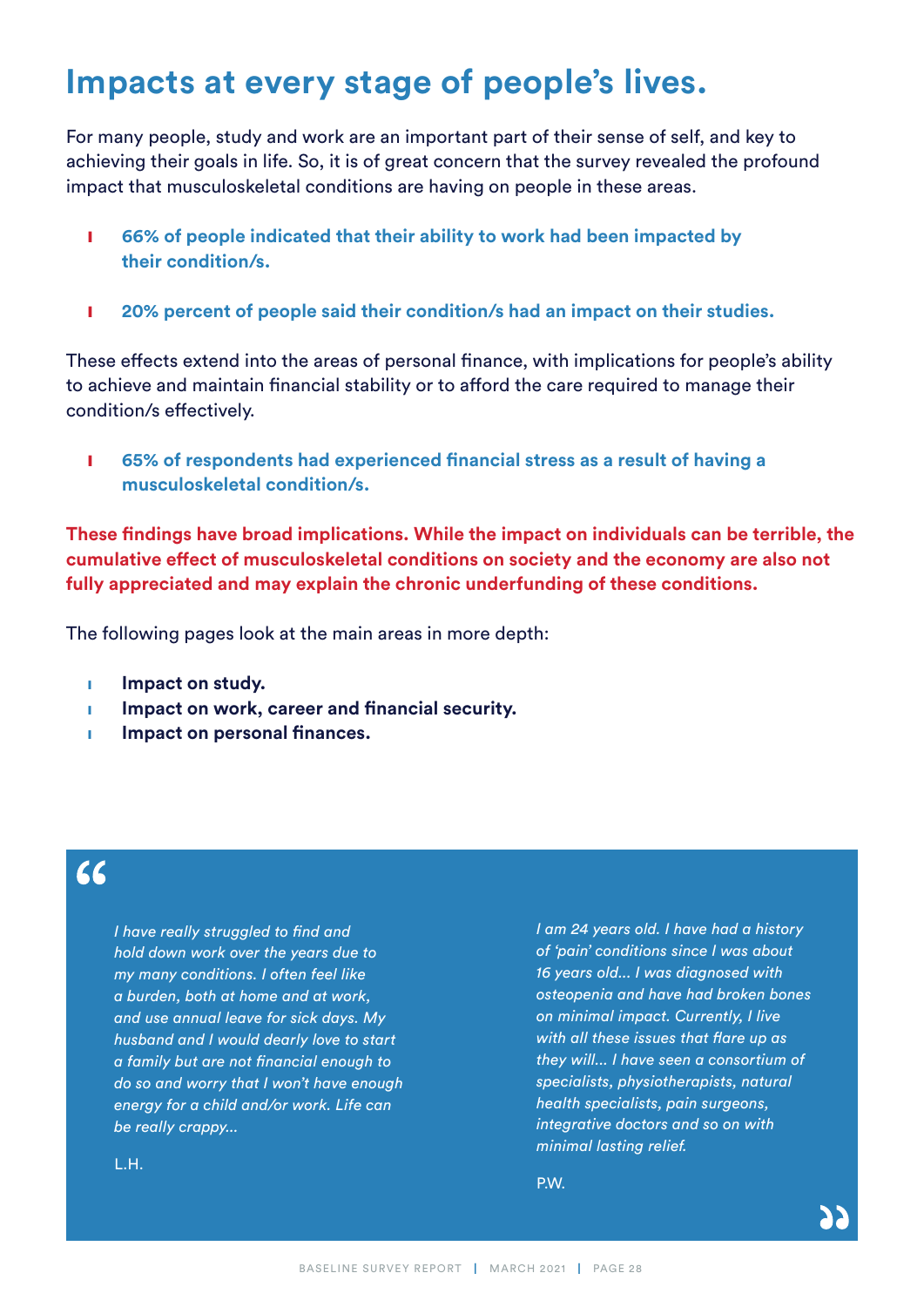## **Impact on study.**

Whether it be school, college, TAFE or university, study is where many people start building a foundation central for their future career. Later in life study is key to career development, personal and professional growth, career transitions and responding to events such as redundancies and business failures.

In light of this, the impact of musculoskeletal conditions on people's ability to study is concerning. Of the 20% of people who said their condition/s had an impact on their studies, the most common impacts were:

| . . | I've had to drop out of my course:                           | 32%        |
|-----|--------------------------------------------------------------|------------|
|     | l've had to do my course part-time:                          | 23%        |
|     | My condition has affected the subject that I chose to study: | 22%        |
|     | It's taken me a lot longer to finish my degree:              | <b>20%</b> |

The consequences are that people with musculoskeletal conditions may reach lower levels of academic achievement due to their condition/s, with lifelong implications for their personal satisfaction, earning potential and level of achievement.

In addition people considering returning to study or contemplating career changes or skill upgrades may find their condition/s impede their progress and restrict their opportunities.

**And we must never forget the many children and young adults living with musculoskeletal conditions. For them the impact of their condition/s on play, study and socialising can have lasting effects.**



 $66$ 

*The biggest thing is not being able to put words together and understand what someone is trying to explain to me. Also not remembering things and being in a brain fog most of the time. Also not doing things I usually enjoy due to keeping to myself and the constant pain.*

*Some people in my life have thought I was exaggerating or using my condition as an excuse not do things, such as work full-time or finish my studies on time. Some have just thought I was lazy, and I have wondered whether they were right. But now I'm married, a mum, working 4 days a week in a job I think is important and trying to finish my (never ending) PhD.*

V.M.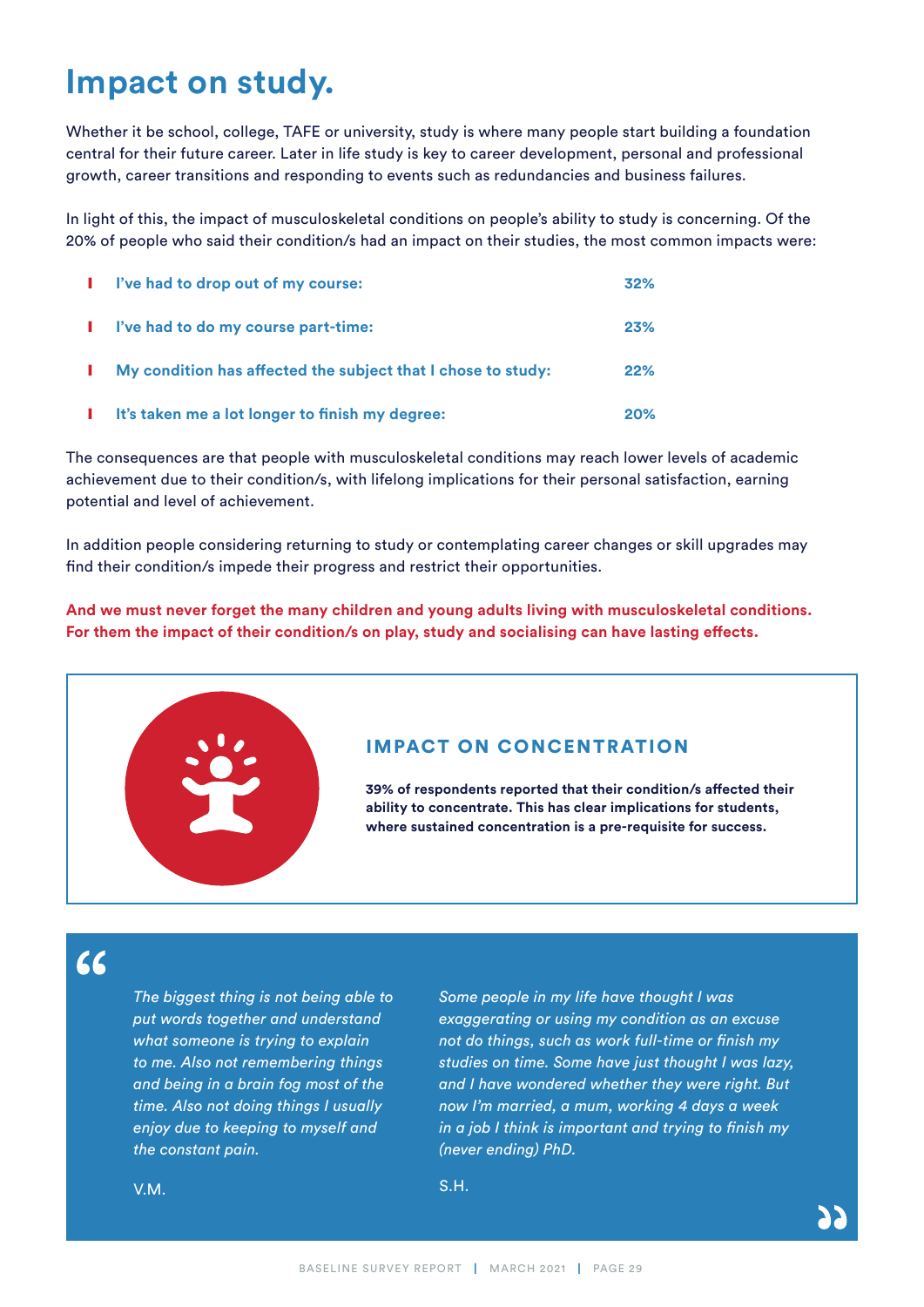# **Impact on work, career and financial security.**

Overall, 66% of people said that their ability to work had been impacted by their condition/s. These impacts occurred at different ages and in different ways:

|               | I had to stop work completely:                            | 33% |
|---------------|-----------------------------------------------------------|-----|
|               | I am unable to work full-time due to my condition/s:      | 29% |
| and the state | I had to retire early:                                    | 29% |
|               | I've had to change from full-time work to part-time work: | 21% |

In addition, there are also disruptions for those who continue to work.

- ❙ **17% said they had to use annual leave to take time off work to manage their condition/s.**
- ❙ **17% said they had to take leave without pay to manage their condition/s**
- ❙ **16% said they had to access superannuation due to their condition/s.**

In the free text responses, some people stated that they had had to sell or close their businesses due to their musculoskeletal condition/s.

**The financial impact of this is clear. Affected individuals may not have the opportunity to buy or pay off a family home, start and grow businesses, or build up assets through superannuation or other investments to sustain them in retirement, with long-term consequences for themselves and the community at large.**



#### CAREER CHOICE AND ADVANCEMENT.

For people with musculoskeletal conditions, there is a real possibility of unfulfilled potential.

- **I** 27% said their condition/s had negatively affected their career plans.
- **I** 21% said their condition/s had affected their choice of profession.
- **I** 17% said they had to change jobs/profession to accommodate their condition/s.

Changes of this magnitude can be personally devastating. This finding also has broader implications for society when this effect is multiplied by large numbers of people.

*My job is strenuous on my body. I only work two days then have a day off and once a fortnight I have six days off so I can push through to be able to stay at work.*

S.V.

 $\epsilon$ 

*Because of my fibromyalgia I am unable to be a classroom teacher, which I have dreamt of being since I was very young. I also struggle to complete any household tasks, so my husband does a lot of the work, which leaves me feeling incredibly guilty and depressed. I hate my body and I feel trapped inside it.*

N.R.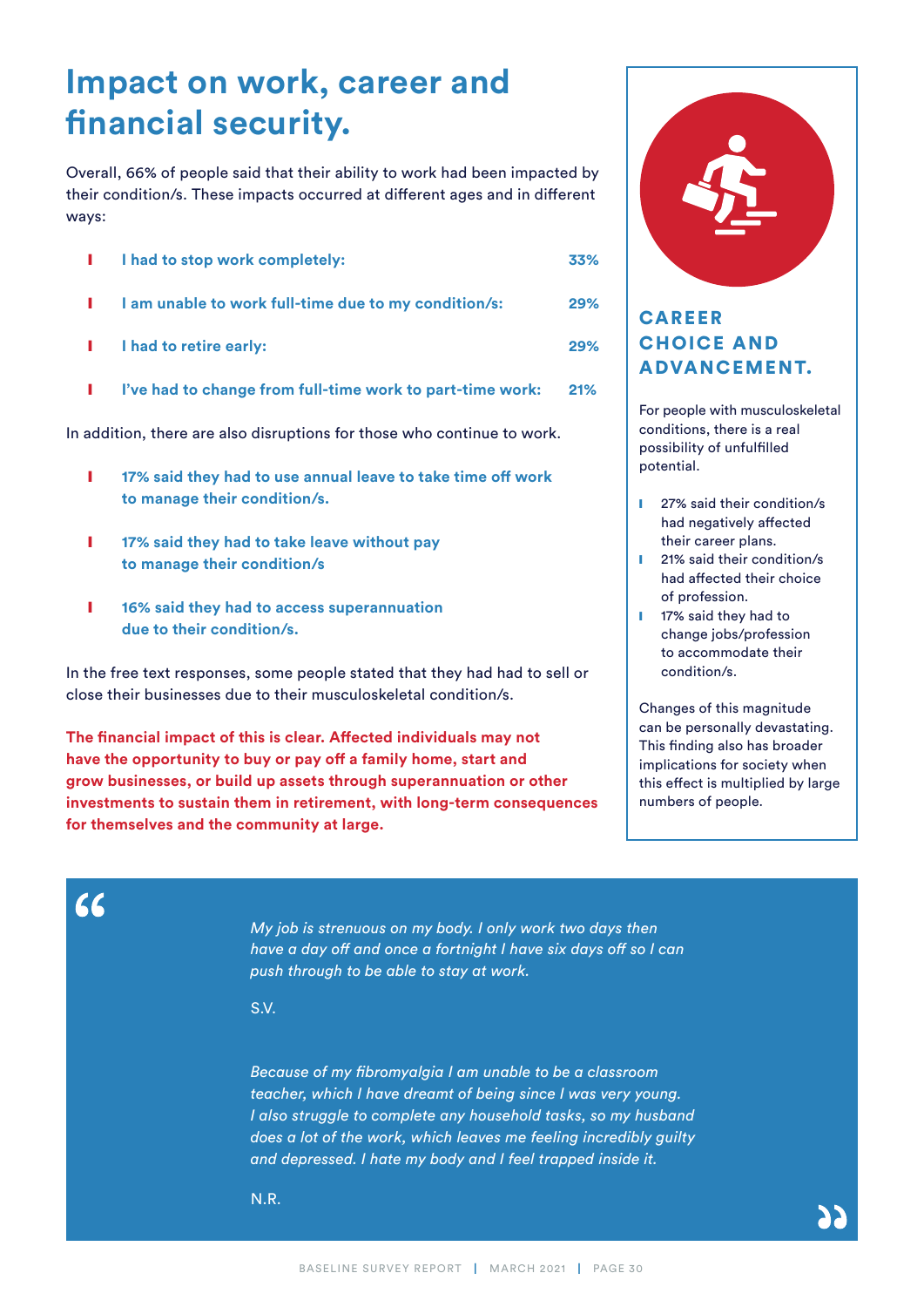# **Impact on personal finances.**

Living with a chronic musculoskeletal condition can create a financial burden on individuals and those that support them. Of the 65% of respondents who had experienced financial stress as a result of having a musculoskeletal condition, the most common causes were:

|      | cost of specialist appointments:        | 50% |
|------|-----------------------------------------|-----|
|      | cost of allied health appointments: 46% |     |
|      | cost of medications:                    | 39% |
| a ka | cost of surgery:                        | 19% |

The financial burden is exacerbated by the prevalence of comorbidities. Each condition comes with its own care regime and associated costs, increasing the financial burden imposed by musculoskeletal conditions.

There is currently no escape from the financial stress that musculoskeletal conditions impose on many people. In fact some people forego treatment because they can't afford it.

**This is another of the vicious cycles associated with musculoskeletal conditions: if someone can't work or has to reduce their hours of work because of their condition/s, it may affect their ability to pay for medical care and associated expenses. As a result, their condition/s may not be adequately managed or worsen, further limiting their ability to work and to pay for an optimal level of care.**

It is clear that there needs to be better support for those who are struggling financially to manage their condition/s in order to help them break out of these vicious cycles.

#### PEOPLE UNABLE TO AFFORD TO PRACTISE SELF-CARE EFFECTIVELY.

34% of respondents revealed they were dependant on welfare, a disability pension, Centrelink or other social safety net. For many of these people, the cost of ongoing treatment was prohibitive, and they simply couldn't afford to continue paying for care once their allowances were exhausted. This undermines their ability to practise self-care, and reduces their opportunities to regain employment.

 $66$ 

*Working with a physio who has specialised in pain science has been most effective component of my ongoing management, along with Pilates and a few sessions with a psychologist to manage depression from chronic pain - but that got too expensive. My condition has had a huge impact on my working life and income and therefore also superannuation.*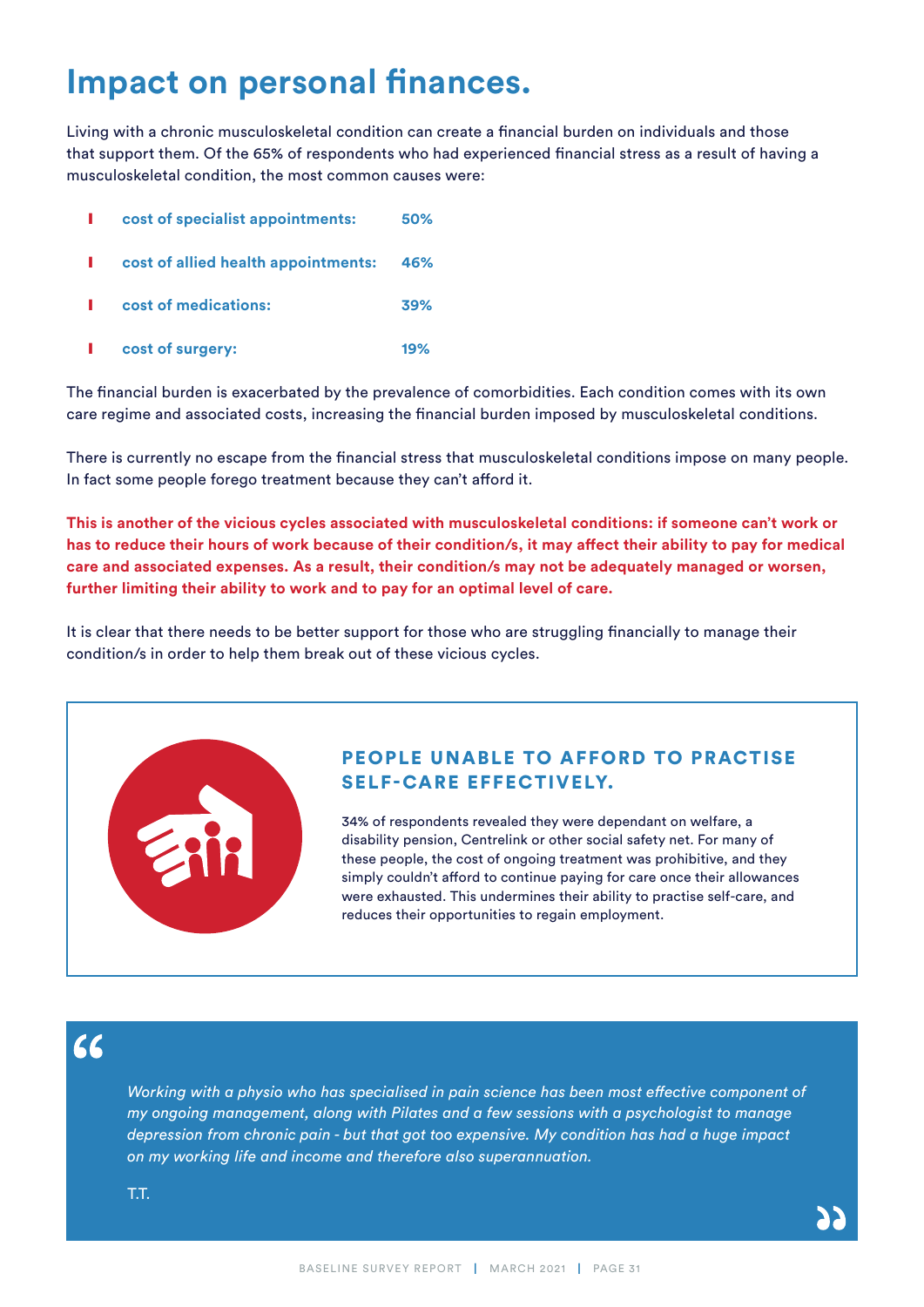# Survey Insights

How people manage their musculoskeletal conditions.

**MAKING THE INVISIBLE VISIBLE**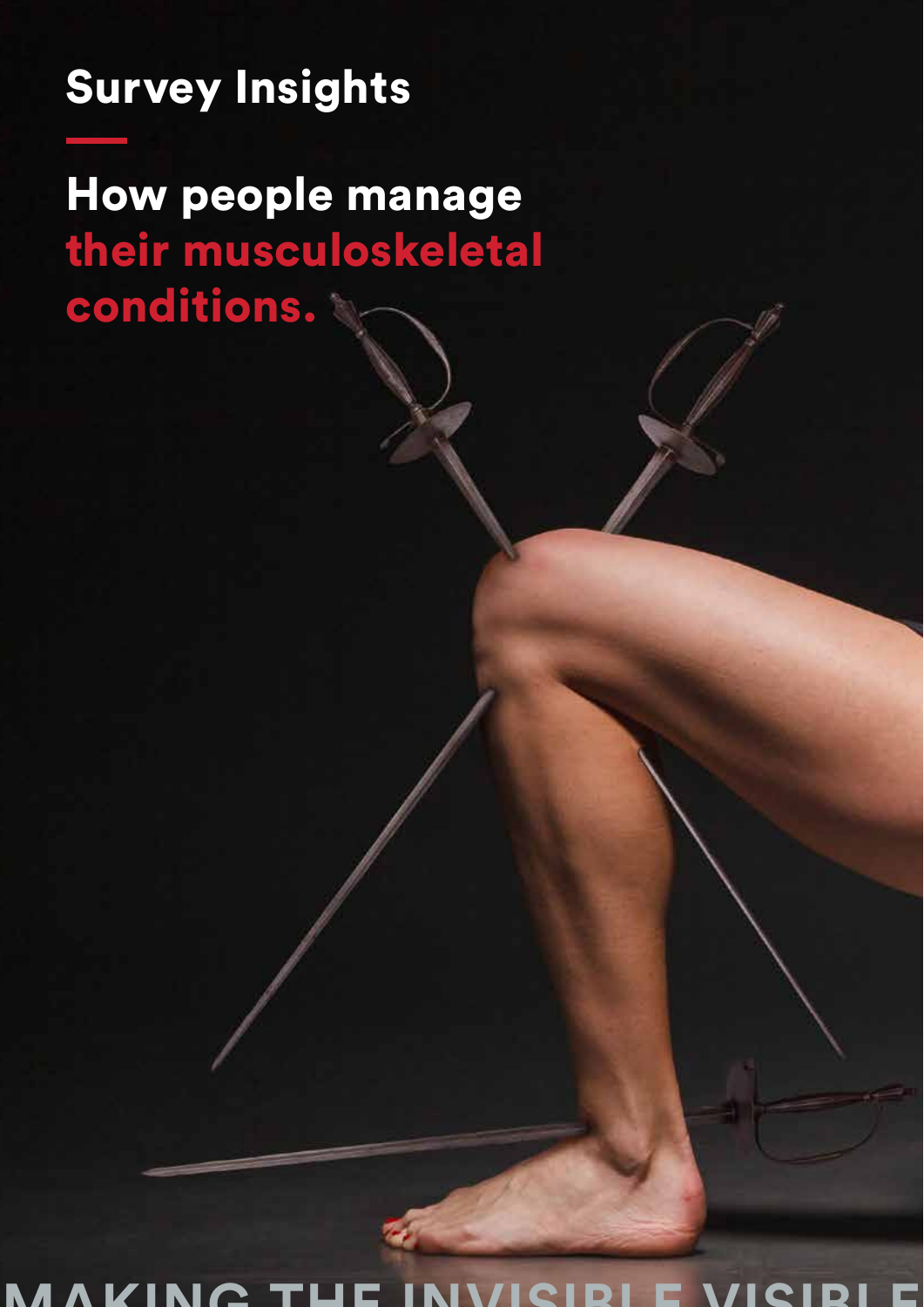# **Self-care and musculoskeletal conditions.**

Musculoskeletal conditions are generally chronic and lifelong. As such, self-care is central to each person's ability to manage their condition/s.

In fact, many respondents showed a deep commitment to trying to alleviate the impact of their condition/s through self-care.

Individual approaches to management vary among conditions and are dependent on many factors. The survey revealed that people employ a wide range of approaches to manage their condition/s, with many using multiple methods. These include:

- **u** working with medical and health professionals.
- ❙ **appropriate use of pharmaceuticals and supplements.**
- ❙ **adopting lifestyle strategies.**

These are discussed in more detail in this section.

**It is important to note that in order to effectively engage in self-care, people need to be empowered so they can play an active role in managing their condition/s. They cannot do this alone and governments need to provide support to enable people and their health professionals to practise and support self-care.**



#### WHAT IS SELF-CARE?

Self-care encompasses everything that people do to manage their condition/s, from seeking information about their condition to visiting their doctor or health professional, buying over-the-counter medications and taking active steps to reduce the impact of their condition/s through diet, exercise and other lifestyle changes.

Self-care provides considerable benefits not only for the individual and their family, but also to the greater community, with improved wellbeing and happiness, lower morbidity and mortality, and reduced health care costs.

It is important to note that self-care is not just the responsibility of the individual. Instead it should be a partnership between health professionals, government, families and communities who work together to support people to manage their conditions.

### $66$

*As a young teenager, I remember feeling joint pain in my knees and lower back, could not sit for long periods, couldn't sit at the cinema to watch a full movie, could not stand for long periods either. Some days my pain is excruciating, especially when I get out of bed in the mornings... Everything I do is painful for me. I realised though, that it's better to move my body rather than lay on the couch all day. So step by step, little by little, I try to do my physio exercises, some walking every day, and have even started working with a personal trainer. Pain or no pain, I am at least a little excited about my life!*

S.L.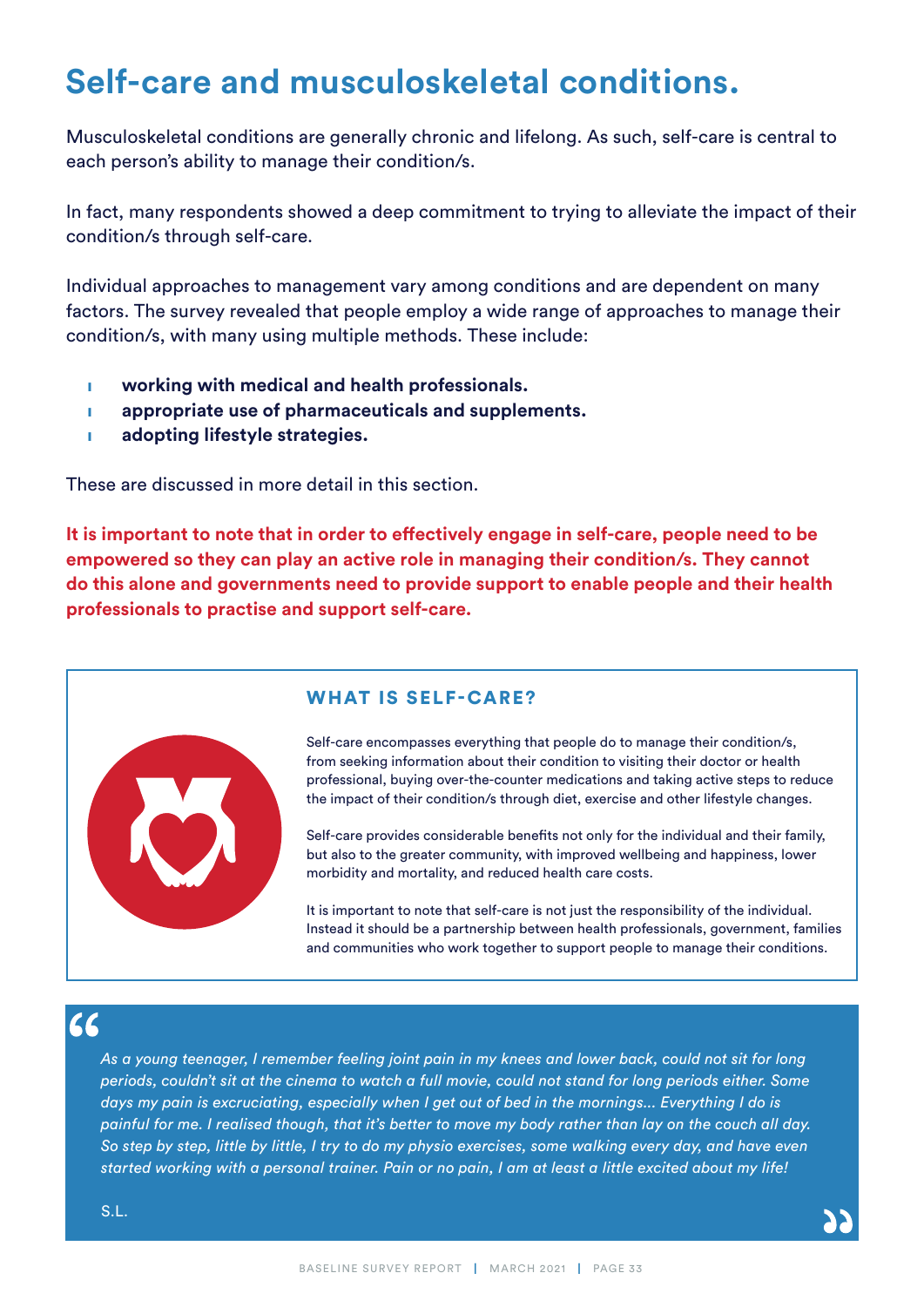# **The role of medical and health professionals in self-care.**

Musculoskeletal conditions are often complex. It's no surprise then that our survey shows people generally interact with a number of health professionals in trying to manage their condition/s.

| <b>General practitioner (GP)</b>                   |     |
|----------------------------------------------------|-----|
|                                                    | 70% |
| <b>Physiotherapist</b>                             | 39% |
| Complementary & alternative therapist <sup>#</sup> | 32% |
| <b>Pharmacist</b>                                  | 27% |
| Rheumatologist                                     | 24% |
| <b>Podiatrist</b>                                  | 19% |
| <b>Surgeon</b>                                     | 15% |
| <b>Exercise physiologist</b>                       | 13% |
| <b>Pain specialist</b>                             | 11% |
| Mental health specialist*                          | 11% |
| <b>Occupational therapist</b>                      | 6%  |
| <b>Dietitian</b>                                   | 5%  |
| <b>Endocrinologist</b>                             | 5%  |
| <b>Hand therapist</b>                              | 4%  |
| <b>Other specialist</b>                            | 9%  |
|                                                    |     |

# e.g. chiropractor, naturopath, massage therapist \* e.g. psychologist, counsellor, psychiatrist

The majority of people saw a GP. This is understandable given that the majority of care is usually managed or coordinated by GPs. Allied health professionals were also often seen, as well as complementary and alternative therapists.

Other than their GPs advice, other factors influencing which health professionals people see or don't see include their individual health care needs and beliefs, changes in their condition (e.g. flares), cost, personal finances, location of services and availability.

**From this, it's clear that coordination of care and communication between health professionals is key to self-care and to managing the complexity of musculoskeletal conditions.** 

The survey also reveals that a low percentage of people saw a pain specialist or mental health specialist: surprising given that people with musculoskeletal conditions commonly experience these issues. This may be due to stigma, cost or a lack of awareness that these services are available.

#### ISSUES WITH MEDICAL PROFESSIONALS.

In their responses, some people shared positive stories about their health professionals. A surprising number of people however revealed extreme dissatisfaction with the standard of care received. Complaints included slow or incorrect diagnoses, having symptoms trivialised or dismissed for reasons that felt invalid, and needing to see a series of professionals before finding someone that met their needs. From these comments, it is clear that what people want is health professionals who are competent, compassionate, able to listen, and have the consumer's best interests at heart.

### $66$

*I spent 7 years trying to get an answer for why I had increasing back pain, was treated by most Dr's in my town as a drug seeker, including the ED when I tried to get help because the pain had become unbearable. I had even reached a point that I seriously considered ending it all. I finally plucked up the courage to see one last Dr. She was stunned that I had been dismissed by all in the manner I had been. Within a week she organised a CT Scan and had a diagnosis for me (I honestly had prepared to hear there was nothing wrong and I really was a looney). I still have a lot of pain, but it's far more bearable now that I am being treated, working out what is going to work is taking time, but at least we are now trying!*

P.B.



#### **SURGERY**

Depending on the condition and its severity, surgery may be a necessary and important intervention. In our survey, 24% of respondents reported they had undergone surgery to alleviate the effects of their conditions. In the survey results some people who underwent surgery indicated they were not satisfied with the outcomes, while others underwent multiple rounds of joint replacement surgery, with some having the same joint replaced multiple times.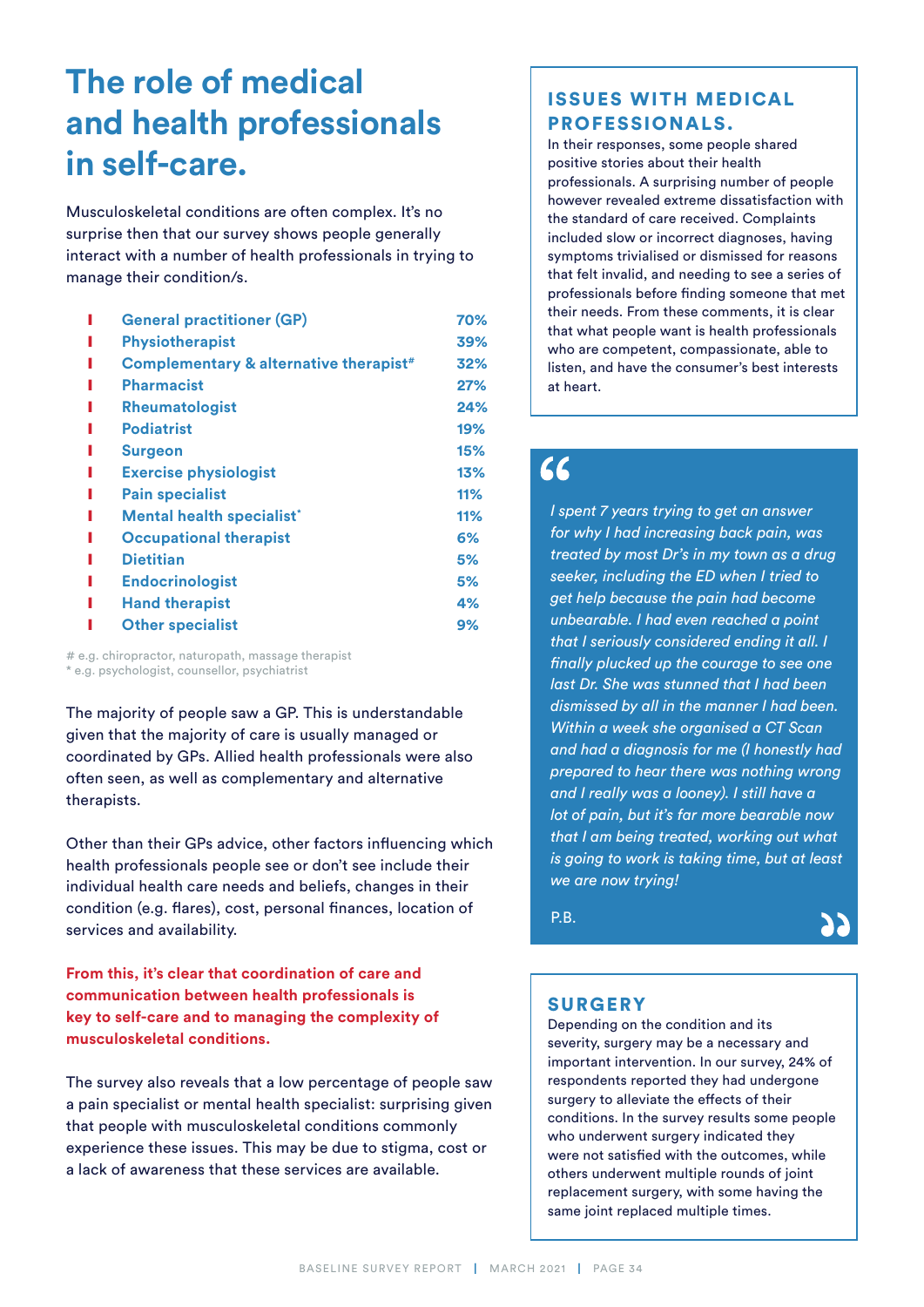# **The role of pharmaceuticals and supplements in self-care.**

People reported using a wide variety of medications and supplements to manage their condition/s, with overthe-counter pharmaceuticals being the most common.

| <b>Over-the-counter medication:</b>                    | 74% |
|--------------------------------------------------------|-----|
| <b>Prescription medication:</b>                        | 60% |
| Supplements (e.g. vitamins, glucosamine, chondroitin): | 48% |

**I** Medication administered by a health professional (e.g. cortisone injections): 36%

Clearly, pharmaceuticals and supplements are key components in self-care: people may use them to help manage pain, control or modify the disease process, aid sleep or support mental health. But how people make informed choices about what they take is complex.

It is not uncommon for people to take a combination of prescription medications, over-the-counter medications and supplements. They may also require medications for other health conditions.

Given the complexity of this mix, there are risks of side-effects and the potential for adverse interactions.

**In addition, medications and supplements can be costly, so money spent unneccesarily on treatments that are ineffective may worsen someone's situation, in that they are unable to afford other treatments that may be more effective.** 

We understand that these are complex issues and that people need reassurance and support to work through them. Our national MSK Help Line provides support so that people can be more informed about the pharmaceuticals and supplements they take.

### $66$

*Throughout the first few years I couldn't get anything but quick fixes from doctors e.g. opiate medication that I could not handle, lots of paperwork but no resolution, explanation or change. My inability to 'get better' made me feel like a failure, exacerbating my PTSD and anxiety.*

*I am on workers compensation payments and live from week to week with my husband juggling weekly medication costs, trying to get reimbursed by my insurer. I am also on medicinal cannabis which has had an unbelievable and positive impact on reducing my pain and reducing all opioids and benzodiazepines. But medicinal cannabis is not on the PBS and is very expensive which we have to pay for without reimbursement as my insurer does not view medicinal cannabis as appropriate medication for pain relief.*

S.J.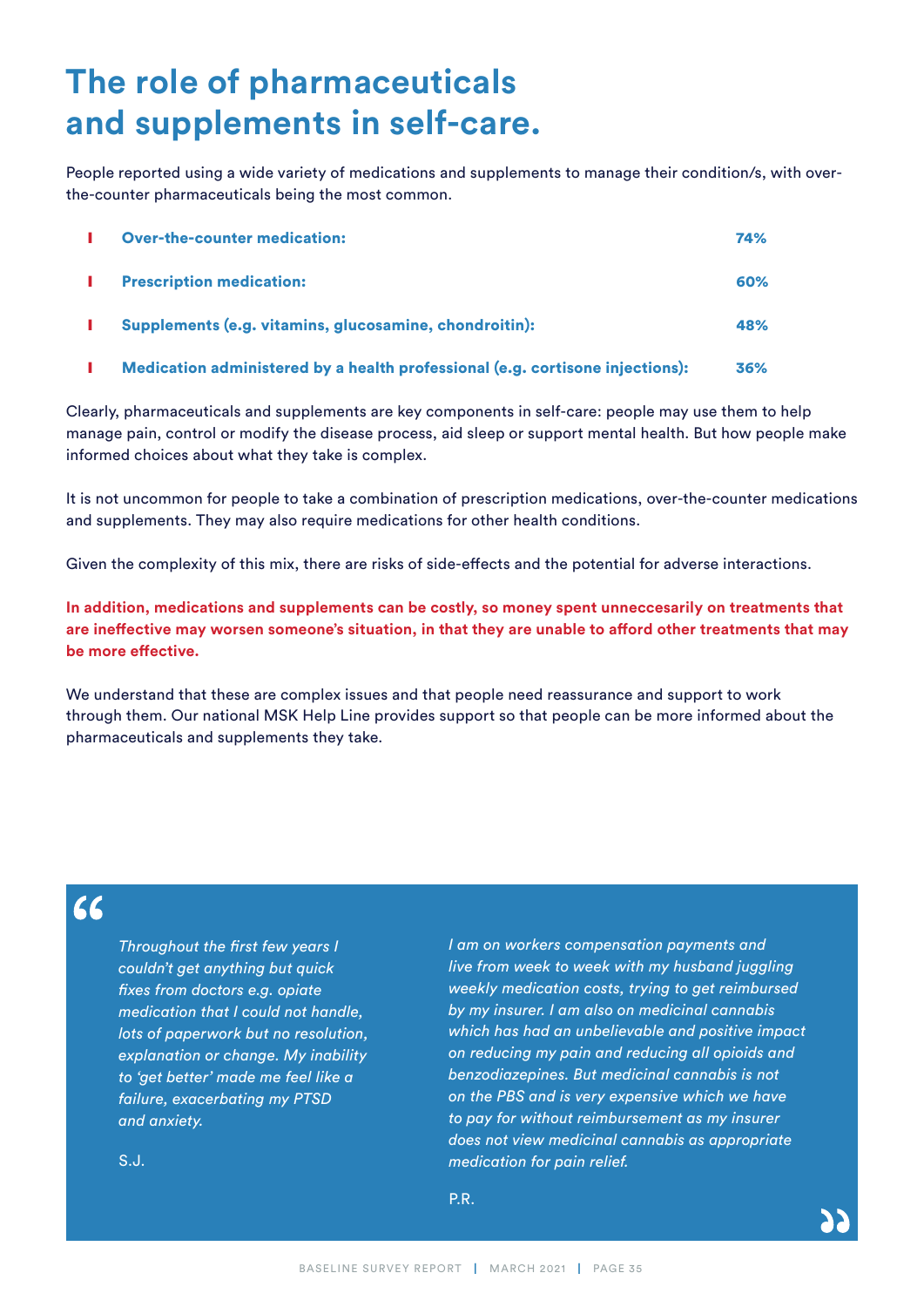# **The role of lifestyle strategies in self-care.**

The survey revealed that many people are actively trying to reduce the impact of musculoskeletal conditions on their lives by using a variety of lifestyle strategies.

|   | I Healthy eating or a special diet:                                  | 70% |
|---|----------------------------------------------------------------------|-----|
| ш | Land-based exercise (e.g. gym, strength training, walking):          | 63% |
|   | Mind-body techniques (e.g. mindfulness, visualisation, distraction): | 31% |
|   | Water-based exercise (e.g. hydrotherapy, swimming, water aerobics):  | 26% |

From this it is clear that the provision of additional support and access to more services would be met with an enthusiastic response.

**People are eager and willing to explore a range of approaches that will make a difference in the management of their condition/s.**



### 66

*Getting out of bed every day and having some sort of plan is way better than laying in bed or sitting all day as that causes the pain to be worse. Heat packs are great. More heat packs strapped onto waist, hips and lower back help make it easier to move and stand, especially in the morning. You can then walk around slowly and helps make movement quicker than without. Movement is the key... but not when flaring at a 9 or 10 level.*

*Pain has existed in most of my adult life. I use pacing, meditation and my movement is restricted. The arthritis pain in my spine is getting so bad I find by the time I make a sandwich I need to stop using my arms. I have a TENS\* machine at home which helps back pain but the arthritis between my shoulder blades is excruciating... I try to keep moving, then the pain gets to the unbearable point and the only thing that settles it is to lie down. This goes on all day.*

R.V.

N.W.

*\* transcutaneous electrical nerve stimulation.*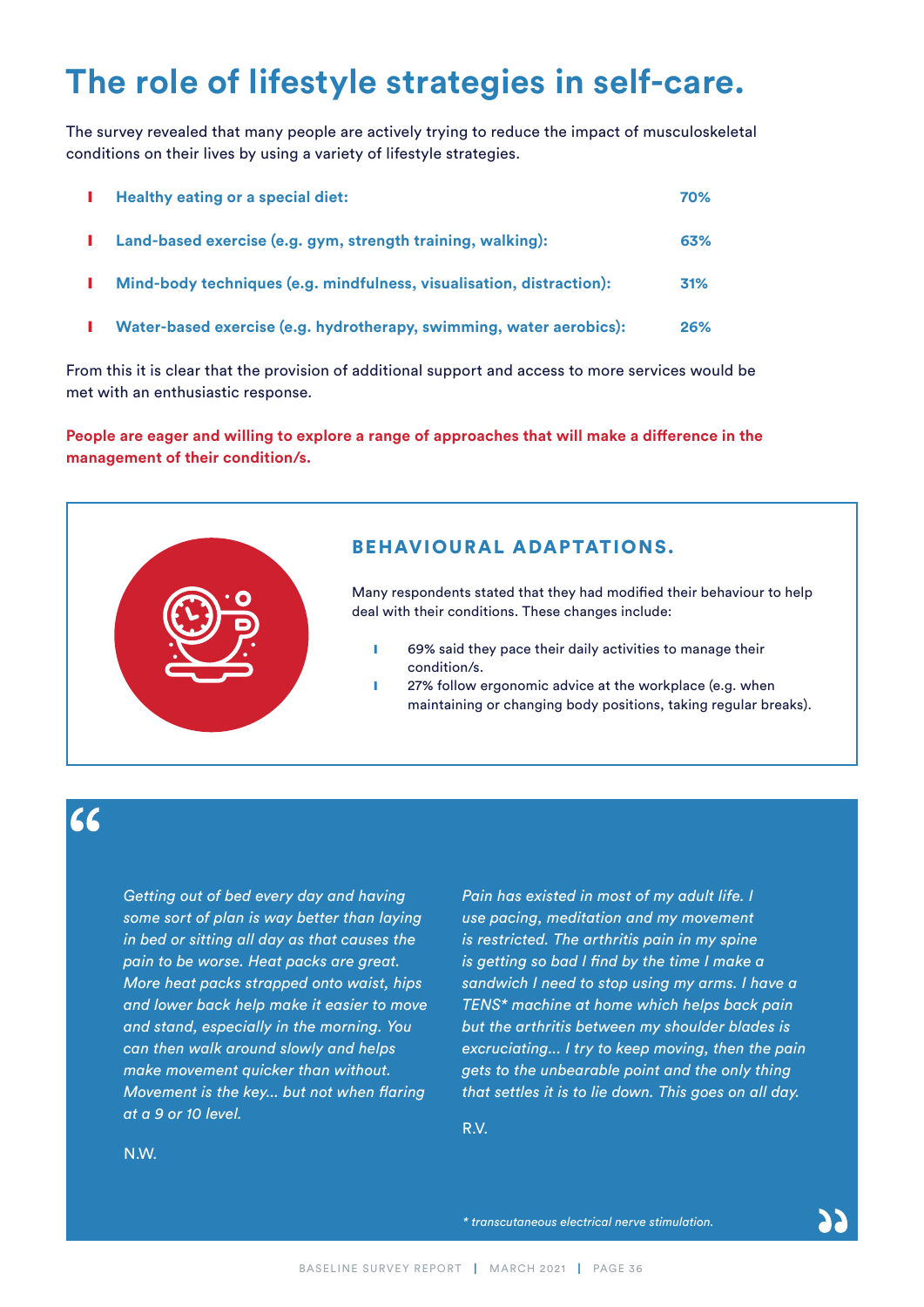Survey Insights

What people need to better manage their musculoskeletal conditions.

# $\blacksquare$ **Mala** I W E **JBD**  $\blacksquare$ John **Lilli**

**MAKING THE INVISIBLE VISIBLE**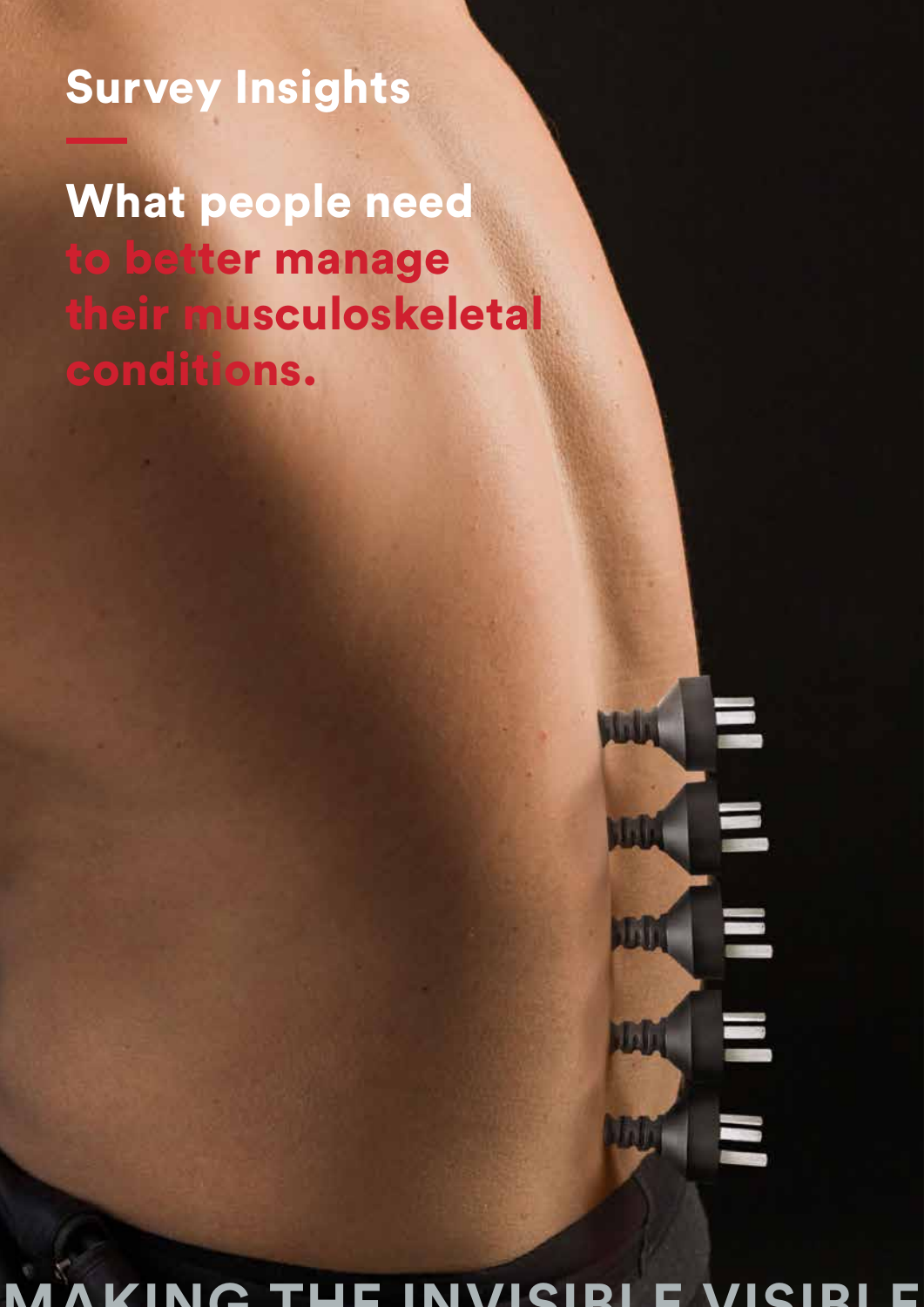## **How to help people better manage their musculoskeletal conditions.**

Our survey has revealed for the first time the extent of the impact that musculoskeletal conditions have across the totality of people's lives. Concerningly the findings suggest that the present approach to caring and supporting people with musculoskeletal conditions is fragmented and inadequate for the task.

While it is possible to infer the types of improvements required, the survey also directly asked people what they felt they needed to better manage their condition/s.

The good news is that 26% of people said they were currently managing well and required nothing more at this time.

However this leaves almost three-quarters of people with a musculoskeletal condition feeling they need more help to manage their condition/s. This is a worryingly high number.

Their stated needs fell into four main areas.

- ❙ **Improvements to the health care system.**
- ❙ **Better access to services.**
- ❙ **Better access to information.**
- ❙ **Financial support.**

These are discussed in more detail in the following section.

### $66$

*Many years of pain, fatigue and misdiagnosis. Flicked from doctor to doctor and due to being unable to work and dependant on Centrelink - the financial impact has meant I'm mostly reliant on the public health system. Which means long waits, referrals lost, no treatment and stuck with junior doctors mostly. No choice in doctors means when one doctor makes a judgement or diagnosis then that sticks even when it's wrong. It then takes years to get to see another specialist - or the only other option is to go private. Which costs a lot of money and I can't afford it.*

T.P.

*I have sero-negative rheumatoid arthritis and fibromyalgia so it took me a very long time to get a diagnosis. I have been very frustrated with the health system as I was unable to be properly treated (have access to the right medication) until I had a diagnosis. Since I found my current rheumatologist, who was caring and took the time to properly investigate and understand what was happening with me (and diagnosed my conditions), I have had access to medication and treatent that has improved my life significantly, proving my conditions were always there, just misdiagnosed.*

F.H.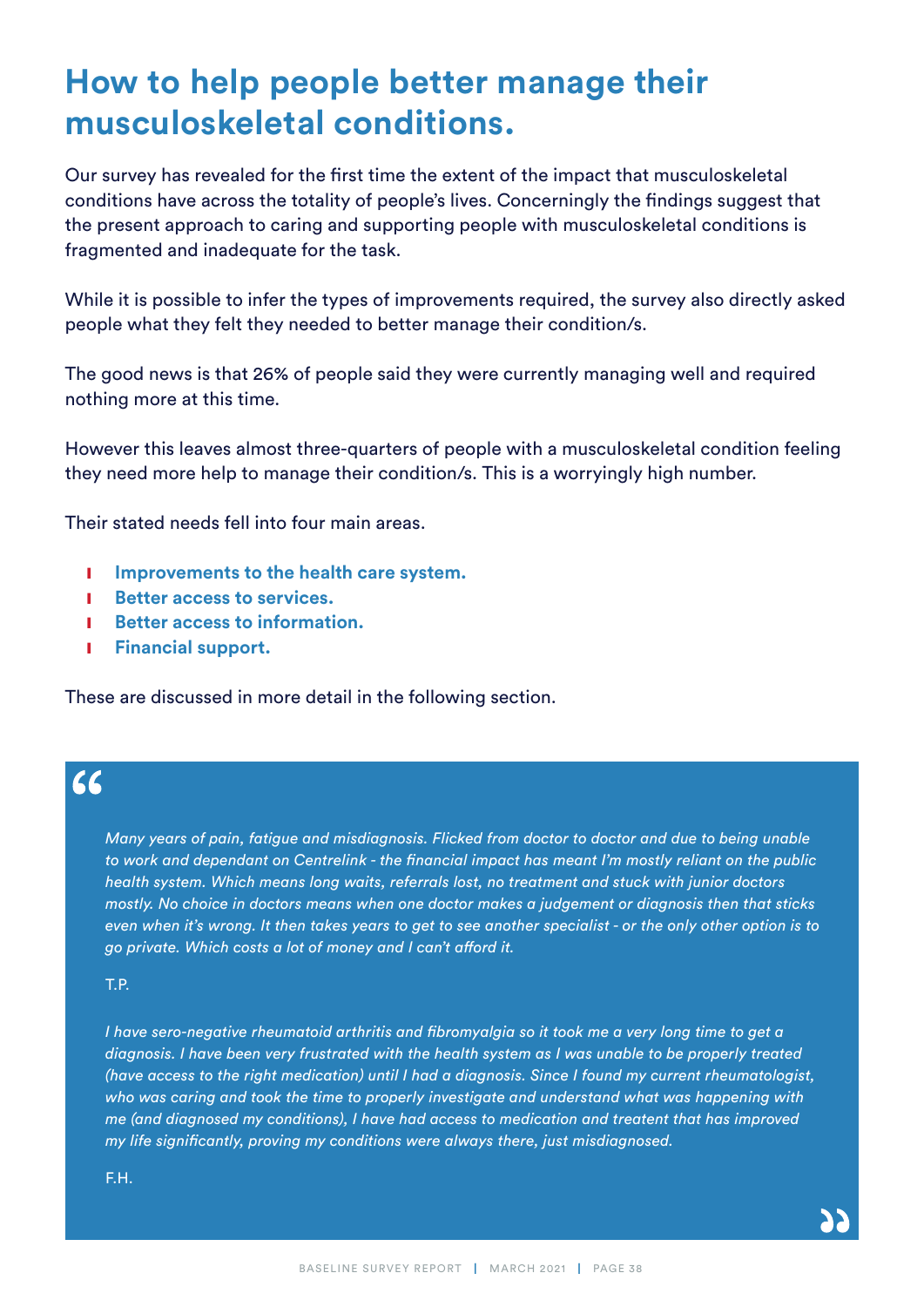### **Improvements to the health care system.**

The survey makes clear that the health care system is not meeting the needs of a significant number of people with musculoskeletal conditions.

- ❙ **27% wanted shorter waiting times to see a specialist.**
- ❙ **25% wanted a better referral to other services (e.g. physiotherapy, podiatry, support groups).**
- **lacks** 19% wanted more help or support from their health **professionals.**
- **lacks** 13% wanted shorter waiting times for surgery.

Over the last 10 years governments have funded the development of many musculoskeletal specific action plans, models of care and economic reports. They have explicitly highlighted gaps in the health system and provided strategies for improvement.

**However willingness by government to support and fund those initiatives has been meagre at best, with the sector being effectively defunded over the last decade. This is despite arthritis and musculoskeletal conditions being listed as a national health priority since 2002.** 

As our survey shows, the consequences of this are today being felt by countless Australians.

In addition, open responses provided by survey respondents revealed another troubling finding: a significant number of people reported major problems with the health care system, ranging from slow diagnosis and misdiagnosis, to a refusal to take a person's complaints seriously, with ongoing health problems a direct consequence of these behaviours.

### 66

*I am dismayed about the way the govt is currently assisting (in this case not assisting) patients with their pain There are almost NO pain clinics. Waiting times for the ones that exist are over 6 months and the response to people's pain is take 2 Panadol (not everyone can take anti–inflammatories). I have a friend whose husband took his own life because of unmanaged severe pain. If you have chronic pain in Australia you are treated like a 2nd class citizen or a drug seeker.*

L.S.

*At 63 I get angry and depressed that my life is basically over as I knew it. Recently went away to the Gold Coast for my birthday - couldn't enjoy the sights, couldn't walk on the beach, just sat while others enjoyed the surroundings. I know that my surgery will fix my knees and I may be able to walk normally again... but it would seem I have to wait for a change of Govt to bring the waiting lists down again. I'm over it! If I had \$25,000 to get my knees done privately they would be done but it is not to be so I will continue to wait my turn.*

Z.T.

*It has been a long journey of doctors and specialists with long public waiting lists and appointment times that are quick and dismissive or give no results or definitive answers. These specialists make you doubt what is actually happening to your own body as sometimes they seem like they do not believe you or book you in to get some test but you may have to wait 6 months or more.*

A.R.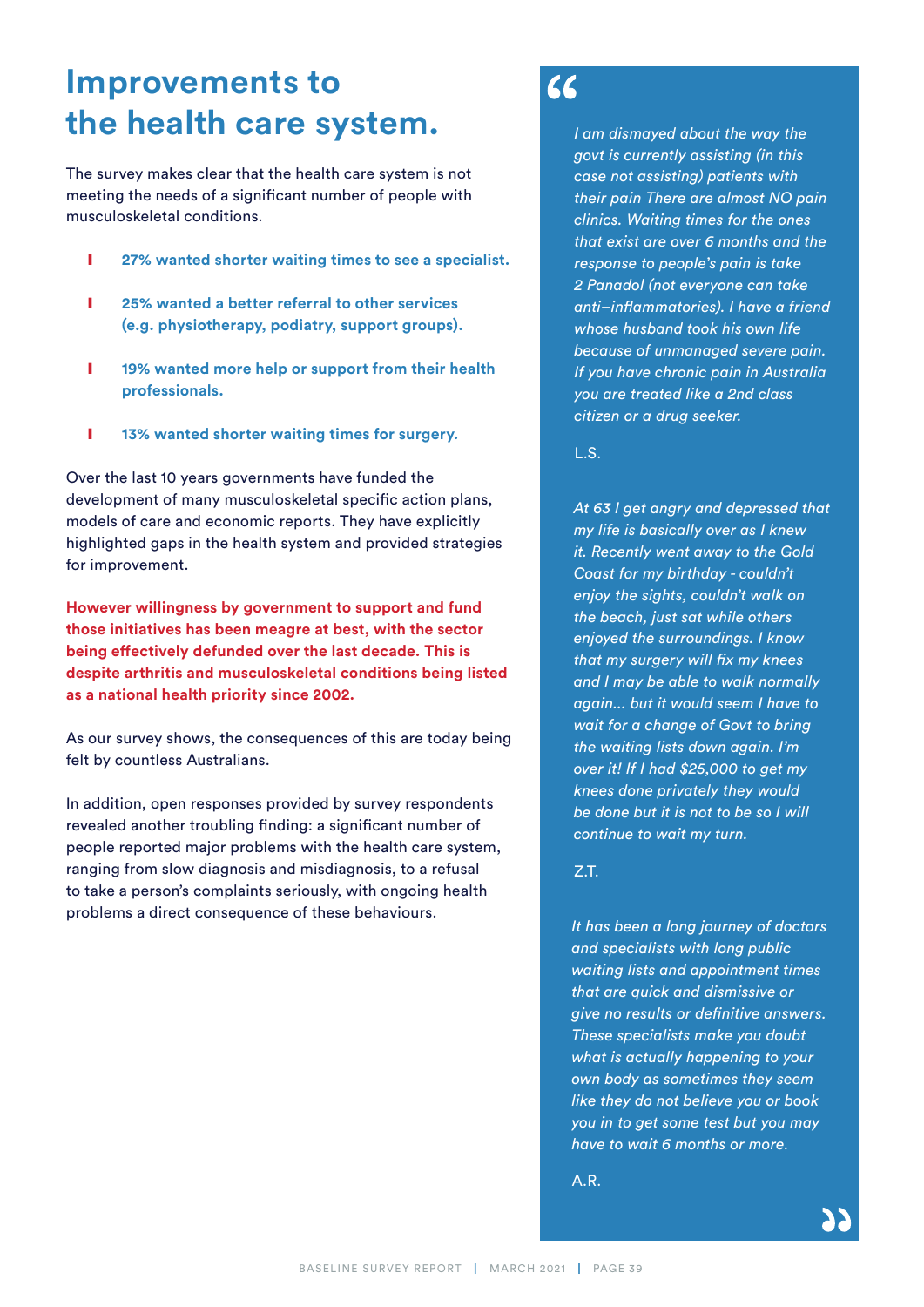### **Better access to services.**

The survey revealed a widespread problem with getting access to services and support.

- **l 40% wanted to know more about the services that may be available to them (e.g. GP chronic disease management plan, physiotherapy, financial aid, transport assistance etc).**
- ❙ **25% wanted access to support and services in their local area.**
- **l** 23% wanted to get help, support and information in a timely manner (i.e. when they needed it).
- **lack 17% wanted better social services specifically for people with musculoskeletal conditions.**

The causes of these problems, and the solutions, are varied. For instance, some of the issues may relate to location, with a lower availability of services in regional areas compared to major cities.

**Other issues may relate to lack of knowledge and poor referral from health professionals, with respondents unaware of the health services that are available to them or the mechanisms to access them (e.g chronic disease management plans) and many finding it difficult to access information about services they're entitled to.**

Furthermore, people who may be eligible for social services support (e.g. My Aged Care, National Disability Insurance Scheme and the Disability Support Pension) are often not aware of these services or how to apply for them.

To assist, we are committed to helping people identify relevant services and to navigate through the complicated health and social services systems to access them.

### $66$

*Have had surgery on both feet twice to straighten, then to fuse the toes. All unsuccessful. Now I have hip pain and is perhaps osteoarthritis, we shall see. Generally life is a pain. I live in a regional city and not a lot of support services (e.g. peer support groups) are available.*

#### L.P.

*My condition has prevented me from doing the only things that support my mental health physical activities and driving/travelling. The most incredibly frustrating aspect is the length of time to get diagnosis/treatment. In a recent bad episode while driving, I ended up calling the ambulance after I thought I might have been having a stroke my symptoms were so bad. I did this as the ABSOLUTE last resort as my symptoms would not abate and were the worst they had ever been... If doctors had to put up with the pain and discomfort I have and others have, they would not put up with it for a day before getting treatment. I think there is a definite stigma re musculoskeletal conditions - the proverbial 'bad back', it's invisible so it could be made up or 'in your mind'. It is not in my mind when my symptoms flare and I have 30 seconds before I vomit. Or have to urgently pull off the road because I can't feel my hands on the steering wheel...*

B.L.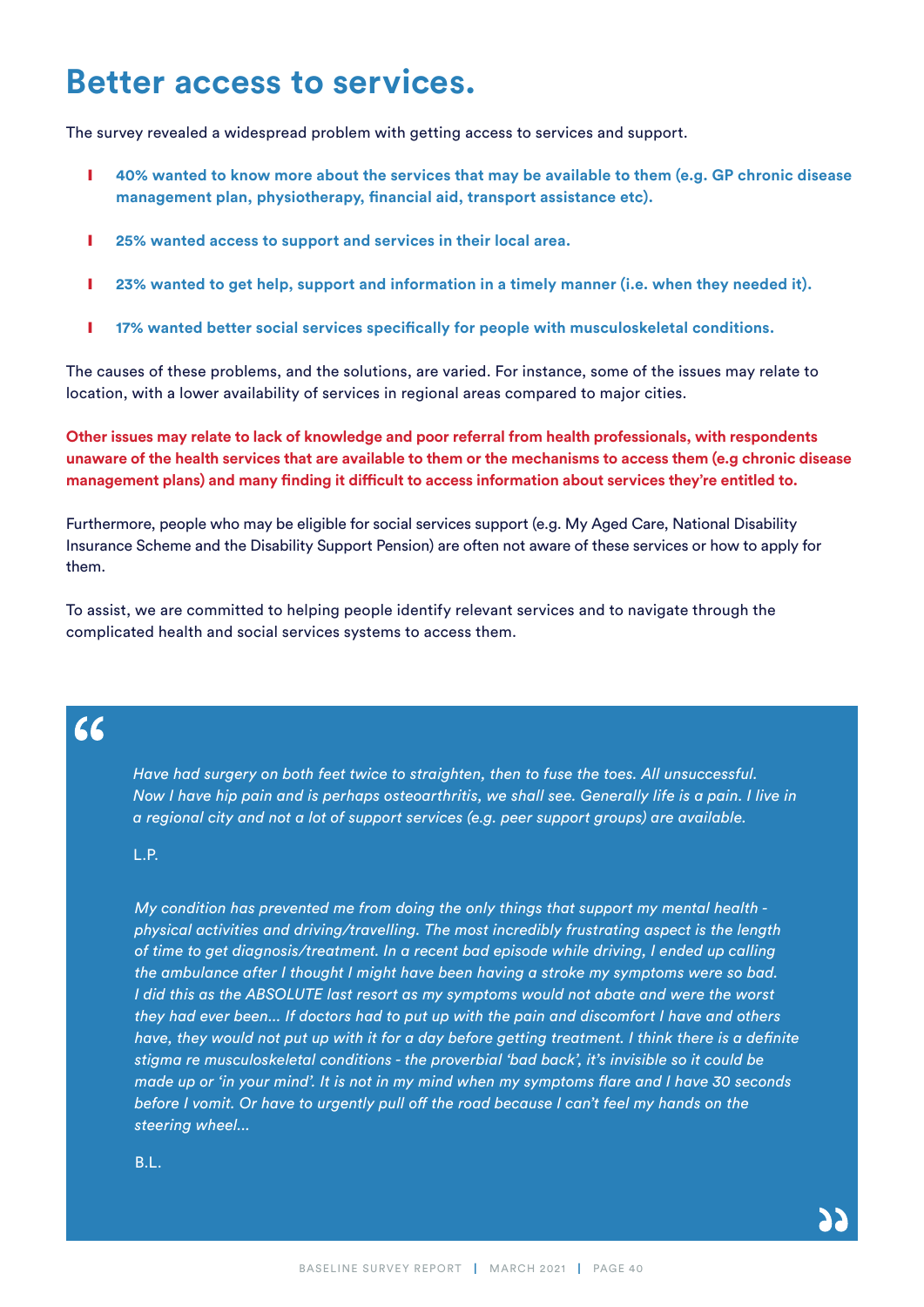# **Better access to information.**

In order for people to make informed decisions it is critical that the information they receive is factual, up-to-date and based on solid research.

It should also be delivered in a format that best suits their needs and is easy to understand.

Survey respondents showed a clear interest in understanding their musculoskeletal condition/s and how to manage them.

- ❚ **35% wanted a better understanding of their condition/s and how to manage them.**
- ❚ **24% wanted information resources that are easy to access and understand.**

The appetite for information is admirable and suggests many people with musculoskeletal conditions are eager to inform themselves and to more actively practise self-care.

Our survey also showed that 54% of people sourced their information through online searches and 10% used social media. Although these are rich sources of information, the volume can be overwhelming. It can also be difficult to find and identify credible information as people are often time poor and may lack the skills to critically appraise the information they access online.

**People with musculoskeletal conditions need authoritative information sources that provide them with everything they need to know about their condition/s, the treatments and support services available to them and the many options they can try, so they can make the best and most informed choices on their health.**

This is at the heart of what we do. We provide information based on research and facts that people can understand and apply according to their own personal circumstances.



#### **INCOMPLETE** INFORMATION IS AN ISSUE.

There may be gaps in how health information is communicated to people by their health professionals. The survey showed that people get information from various sources and even though the majority are getting information from their GP (70%), specialist (40%), and allied health professionals (40%), over a third (35%) said that they wanted a better understanding of their condition/s and how to manage it.

### $\epsilon$

*I was diagnosed with psoriatic arthritis when 14 years old - such a tricky age, which impacted me quite profoundly and long-term (e.g. in terms of confidence, self-assurance etc). Lots of readily available support, especially for teenagers and young adults who contract conditions such as arthritis, is really important, I believe.*

*I have no quality of life, I spend long hours on my own with little contact outside of my home. I am lucky I have a supportive husband but I am unable to do domestic chores, travel or socialise. I don't think my GP has any idea as what to do next, other than medication. Hard to get advice.*

J.F.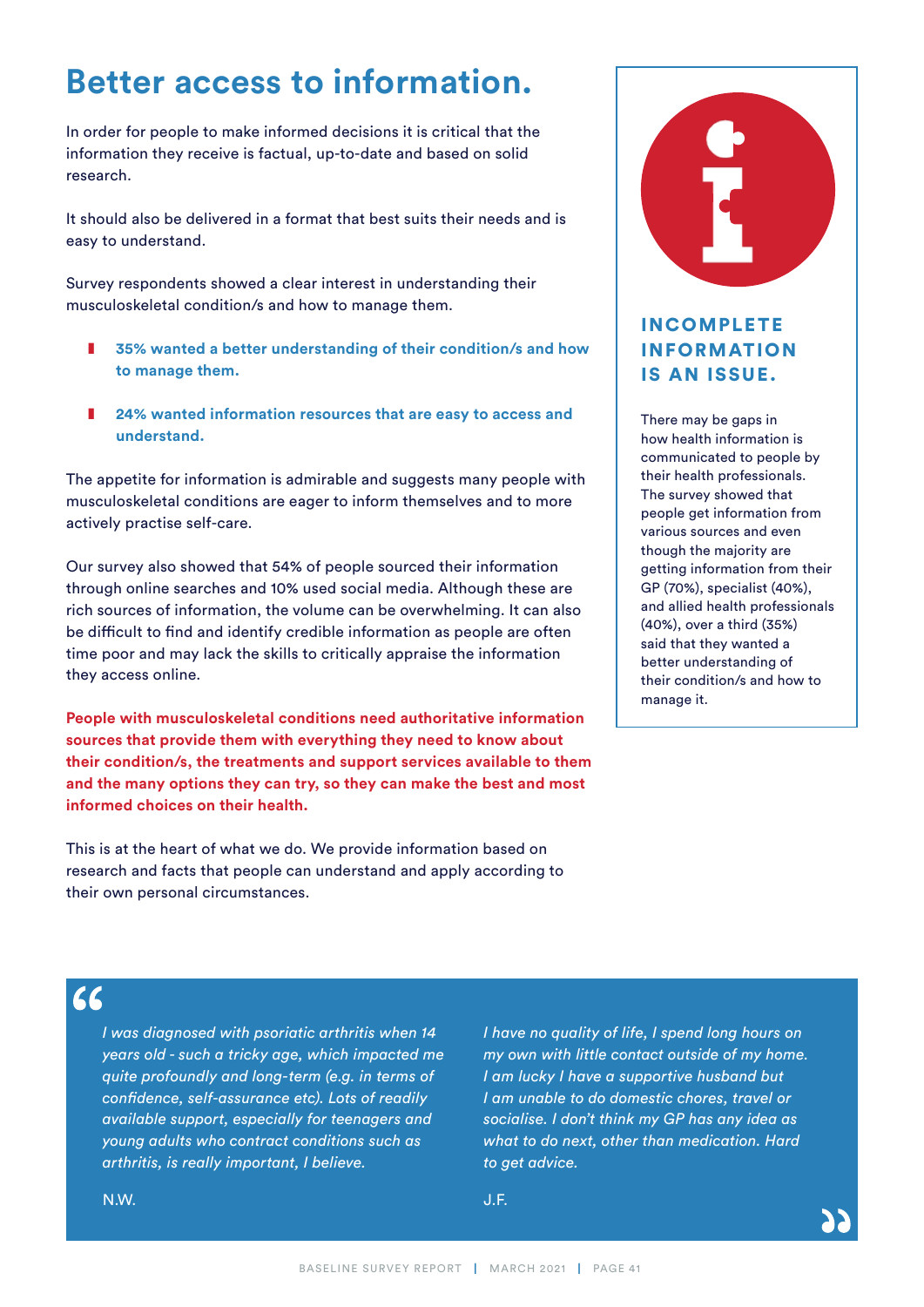# **Financial support.**

The survey has revealed the widespread financial impact of musculoskeletal conditions on individuals. Therefore it is no surprise that many respondents would like financial assistance in managing their conditions.

- **lacks** 57% wanted affordable treatment options and services (e.g. physiotherapy, exercise classes, **medication).**
- **lace 46% wanted more government support specifically for the ongoing cost of treatment (e.g. costs of medication, GP chronic disease management plans and mental health plans).**

While this implies additional costs to Australia's health systems, it is likely that a move to a self-care model focused on alleviating the impact of musculoskeletal conditions may lead to more efficient, and therefore less costly outcomes in future, to say nothing of better outcomes for the people affected.

Having a musculoskeletal condition can cost a considerable amount of money and can cause financial stress for many people. For those with multiple conditions this cost can increase exponentially. This is compounded when peoples' ability to work and their ability to earn a living is impacted by their condition/s.

Where financial assistance is available it can be complex and difficult to navigate, and people may not be aware that they are eligible for assistance.

Other services which allow subsidised access to allied health services (e.g. GP chronic disease management plans) are not adequate to meet the ongoing medical needs of people with chronic and complex musculoskeletal conditions.

**For people to live with dignity they need to be able to afford the care they need. With an optimal level of care, people may be able to break out of the vicious cycles that can make a musculoskeletal condition feel like a one-way street. This is a key area of our advocacy work.**

#### $\epsilon$

*The cost of treatments and medications is huge and I am one of the lucky ones who can afford it, but life would be... a lot less stressful if more financial support was available.*

*I have had to battle to prove that rheumatoid arthritis is permanent (to the NDIS ). I am constantly having to battle to get the least amount of help the govt continues to give u what they think you should get not what you need.*

Y.P.

R.O.

*I have had to restrict what specialists I see each year on my care plan as I only get five visits paid for and cannot afford to pay for more... Because I am not covered by aged pension, I get no subsidy for medications or health professionals and this also impacts on the costs I can afford (there is not a bottomless pit of money available). I cannot even get a permit for a disabled parking space when I go shopping.*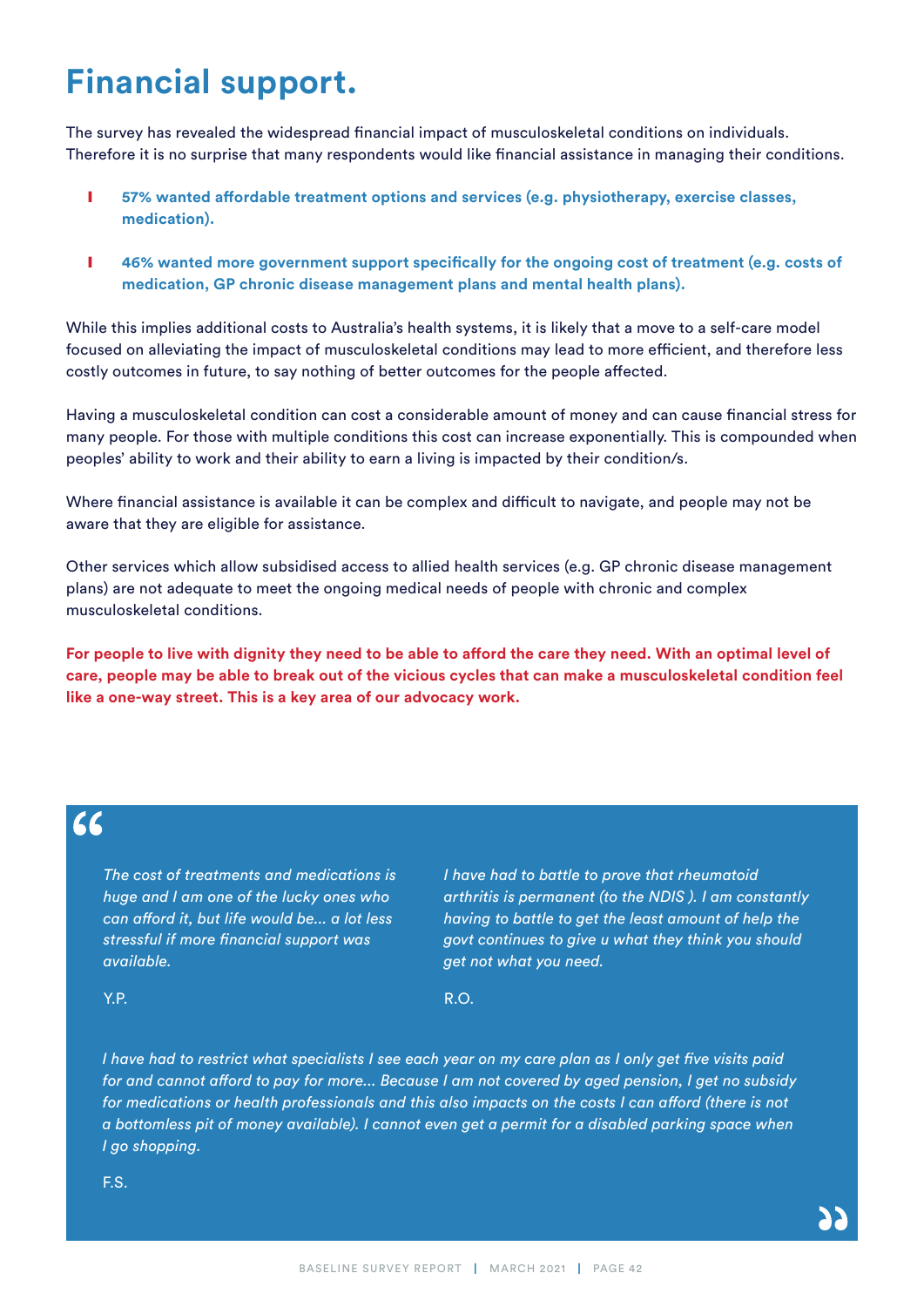# What needs to happen next?

**MAKING THE INVISIBLE VISIBLE**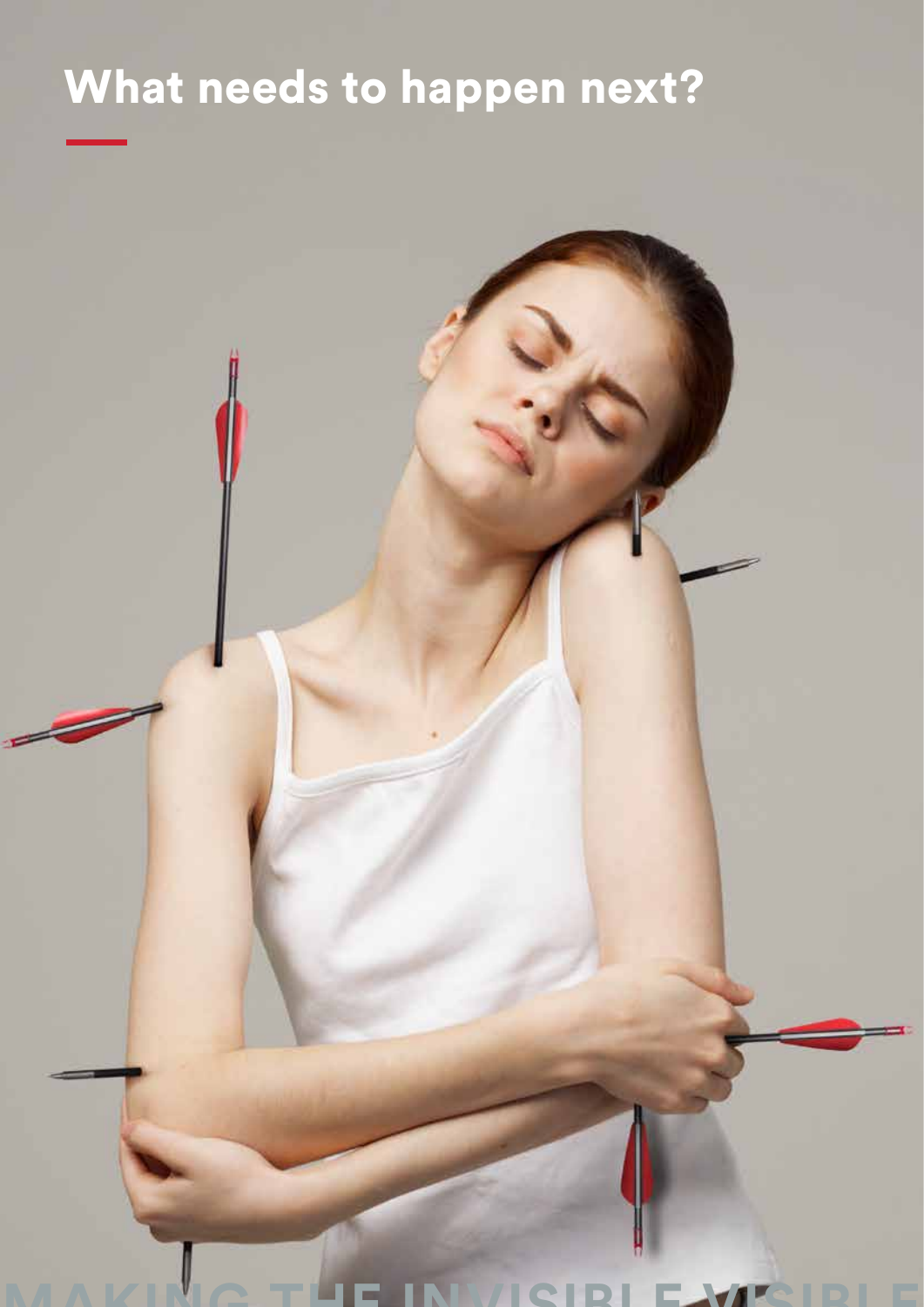## **Six steps to ease the pain.**

The survey has opened our eyes to the complexity of the difficulties faced by people with musculoskeletal conditions and the deficiencies in the systems that should support them.

The need for change is clear. We see six areas of action.



These actions are substantial, but they are not insurmountable. Together we can create real change so that 7 million Australians can finally be seen, and have their voices heard, and they can live the full, rich lives we all deserve.

66

*It took over 8 years to get any diagnosis at all... Because of this, I really would love more awareness to doctors and the public that young people get sick too.*

J.A.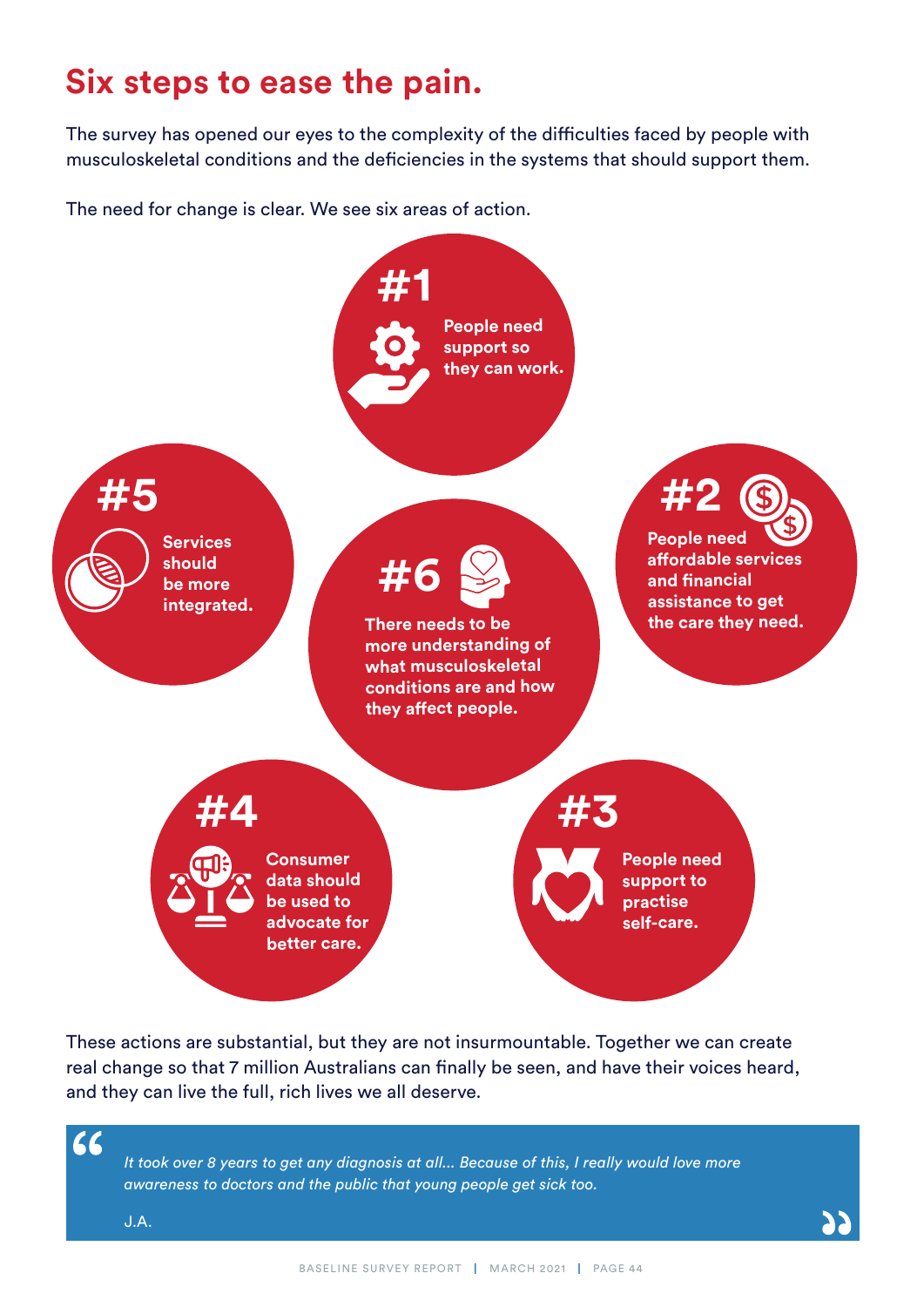# **1: People need support so they can work.**

Work is good for your health and a vital part of modern life, providing people with an income, independence and a valuable source of purpose and meaning. It is a major and important facet of many peoples' lives.

However our survey showed that 66% of people said their condition affected their ability to work.

Studies have shown that having a musculoskeletal condition is the leading cause of sickness and absence from work.

Information about the employment status of people with long-term health conditions in the 2011–12 National Health Survey (NHS) showed that people with musculoskeletal condition aged 35–64 were less likely to be employed and more likely not to be in the labour force than those without these conditions.

It is important to state that issues relating to work and work performance is on the most part due to having a musculoskeletal condition, not due to a person's lack of skill, knowledge, ability or willingness to work.

Therefore people with musculoskeletal conditions need to be better supported so they can work and have financial stability to live their lives and support the cost of their care.

#### **To support people to continue to work we will:**

- **I** provide access to our workplace program which provides education and resources to help employees better manage their conditions at work. Information resources focus on topics such as managing pain, career planning and transition, nutrition, physical activity and mental health. Workers are able to choose one or all components of the program to best suit their needs.
- **I** increase employers' awareness of the impact of musculoskeletal conditions and the resources available by engaging with industry bodies and corporations.
- **I** increase people's knowledge around what services are available to understand their rights in the workplace when their work is impacted by their condition/s.

### $66$

*I am 42 years old, living with SLE [systemic lupus erythematosus] & Sjogren's disease. I am taking methotrexate (weekly) which greatly reduces my symptoms such as joint stiffness, pain & swelling, but it also slows me down physically & cognitively for 3 days after I take the medication. My employer has been very accommodating & is allowing me to work a short day from home 1 day a week to help me manage the effects. However, it is difficult to explain the impact of the conditions & treatment to my colleagues. People often say things like 'Oh, you're just tired. I'm tired too (I've got 3 kids etc) - why do you get special treatment?'*

W.L.

*I have however learnt to be quite inventive with problem solving and adapting how I approach situations in life. I have challenged myself to learn new skills so I have been lucky to have an understanding employer which has allowed me to continue working part time. People have asked how and why I continue to work. Work is important to me. It gives me a purpose and social contact with others. I laugh at myself often and out loud.*

S.B.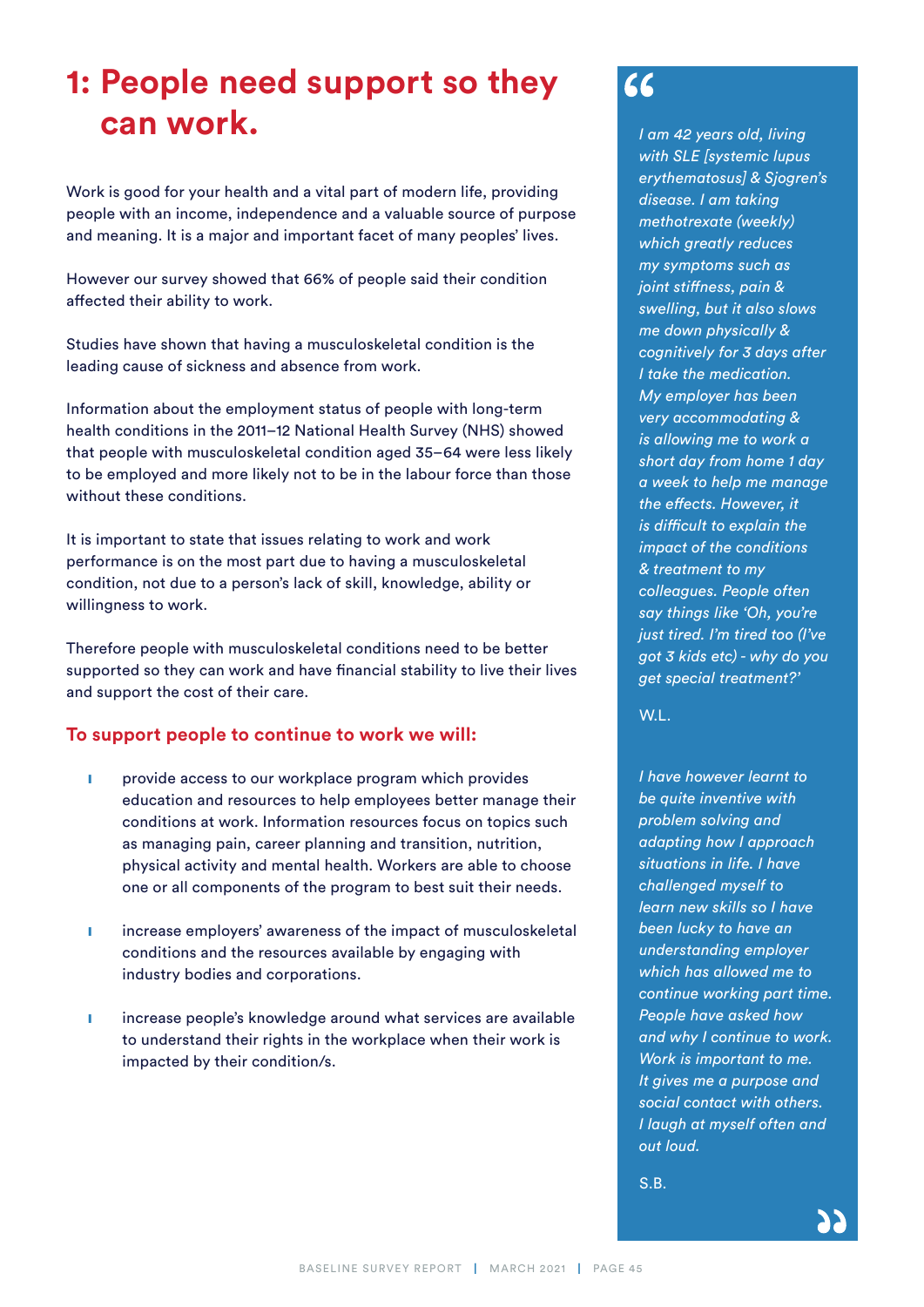# **2: People need affordable services and financial assistance to get the care they need.**

The survey has clearly highlighted that people want affordable treatments and management models and want government assistance to afford the care they need.

The ongoing management of musculoskeletal conditions involves a combination of lifestyle strategies (e.g. healthy eating, physical activity), primary care (i.e. care provided by GPs and allied health services), care delivered by medical specialists and care provided in hospitals. Our survey highlights the management of conditions also includes other costs (e.g. hospital gap payments, aids, equipment, medications).

This can all add up to a considerable amount of money and cause financial stress for many people. This burden is increased when people have multiple health conditions, as 80% of people responding to our survey indicated.

Compounded by the impact these conditions have on ability to work and the effect this has on financial security, this becomes a significant issue for many Australians. Where financial assistance is available it can be complex and difficult to navigate, and people may not be aware that they are eligible for assistance.

#### **To reduce this financial burden on people we will:**

- **i** advocate for the GP chronic disease management plan to be expanded to recognise complex conditions, including comorbidities. The current number of visits allowed in the plan is inadequate and does not allow for optimal multi-disciplinary care for people living with one chronic condition, let alone multiple conditions.
- **I** work to increase people's understanding around financial support programs.
- **■** continue to provide a free musculoskeletal National Help Line. Our nurses provide information about healthcare pathways to save people time and money by helping them find and access appropriate services in their area (where they exist). In addition they provide information and assist people to navigate complex government programs involving financial assistance (e.g. NDIS, My Aged Care).

### $66$

*I have pain every day and have had to learn to live with it. I cannot afford to go to physio as often as I need to. This has worsened as I age and I suffer from anxiety and depression because of it. I have support from family but I don't think they understand how it wears me down. I don't think doctors understand this either. I feel like I have been struggling forever. I would love one single day without pain!*

*They don't understand how expensive it is to be ill in the country. My medical bills are big and with no support all I have is Medicare which doesn't go far enough if you have illnesses like mine. There is so much I can't afford to do for my health and mental wellbeing. I would love to see a psychologist to help me deal with my mental health issues but there is no way I can afford it without a health care card or a supplement of some sort. The NDIS is useless to most of us and needs to be revamped to actually support us.*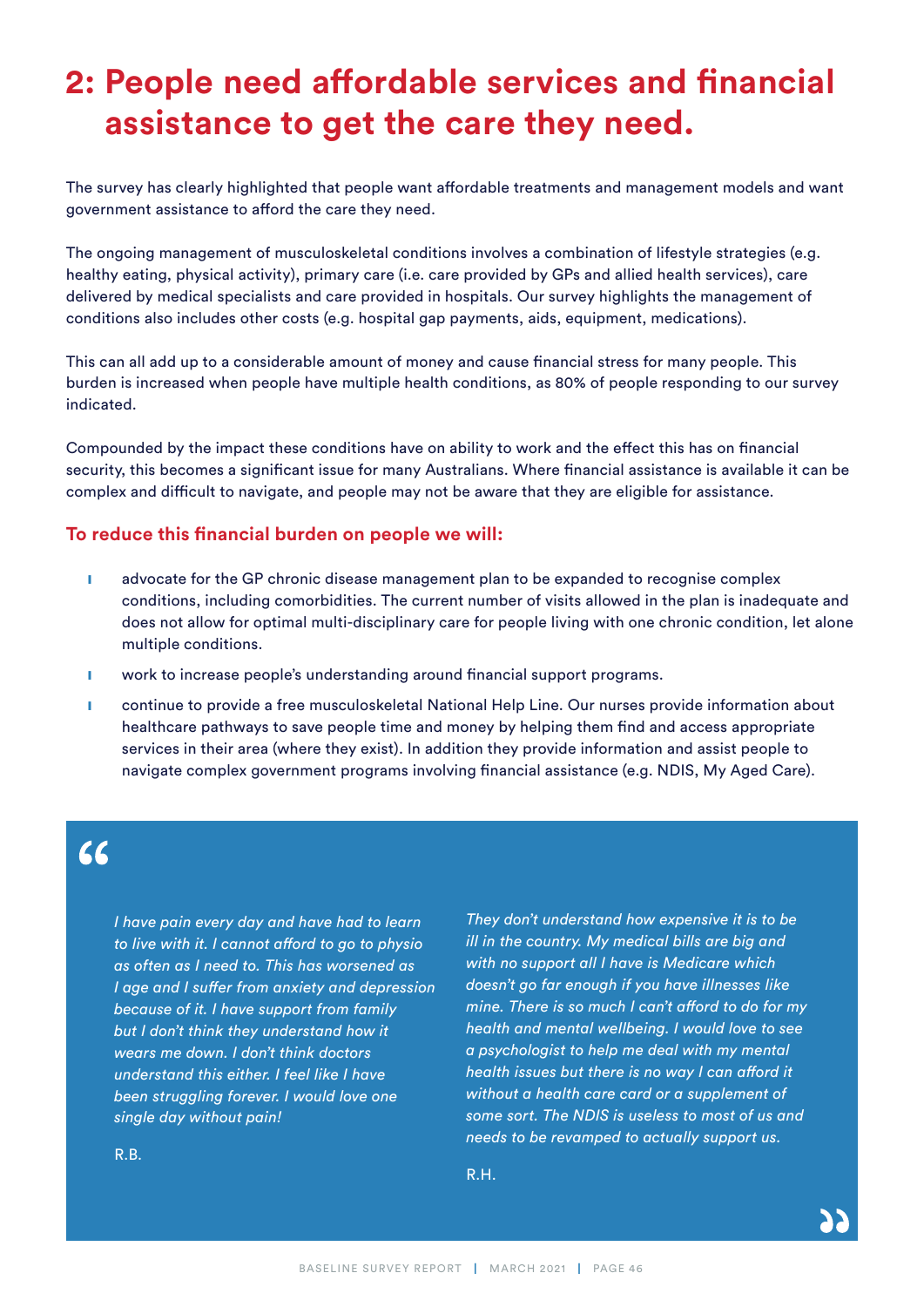## **3: People need support to practise self-care.**

Self-care encompasses all activities that people do to manage their conditions and contributes to the best level of physical and mental health and overall wellbeing.

Our survey revealed that people are practising self-care by exercising, eating healthfully, appropriately using medications, working with their healthcare team, using mind-body techniques and seeking peer support.

But they also indicated they needed support to do this.

We want people to feel empowered to play an active role in managing their condition/s and we want support for self-care to be embedded across health services.

Because self-care is not just the responsibility of the individual, governments need to provide support to enable people to do this.

#### **To address this we will:**

- **I** embed self-care principles in our programs.
- **I** work with partners to lobby government to develop suitable funding models to support self-care for people with complex health issues like musculoskeletal conditions as outlined in the Mitchell Institute, Victoria University report: *Self-care for Health: A National Policy Blueprint.*
- **I** connect people with our National Help Line to encourage and coach them in aspects of practising selfcare, especially people with low health literacy and from culturally and linguistically diverse (CALD) communities.
- **I** source further funding to translate information into other languages and formats, for example radio/TV ads for people from CALD backgrounds (using culturally specific media) and for people with low health literacy.
- **I** develop self-care plans encompassing resources and support to build people's capability, knowledge, skills and confidence to effectively manage their condition/s.

 $66$ 

*The things that have helped me are having a very good GP, rheumatologist, doing hydro, seeing a dietitian and trying to stay positive.*

P.G.

*I injured my back when thrown from a horse at the age of 12. This started a lifetime of management beginning with chiropractic and physiotherapy. I was diagnosed with fibromyalgia in my 30s and osteoarthritis in my 40s. I have had several surgeries including a left hip joint replacement to manage arthritic joints. Despite these conditions I am physically and mentally active, even more so in retirement. Knowing there are no cures for these conditions set me on a path early on to manage and live with them and to stay as active as I possibly can. I rarely take pain medication preferring to use alternate approaches including a clean diet and some herbal/vitamins. I was in excruciating pain leading to my hip surgery but still walked and did exercise which helped me recover quickly. I firmly believe that you cannot let these issues stop you and one of the keys is to keep moving, stretching, etc, and mentally stimulated.*

S.D.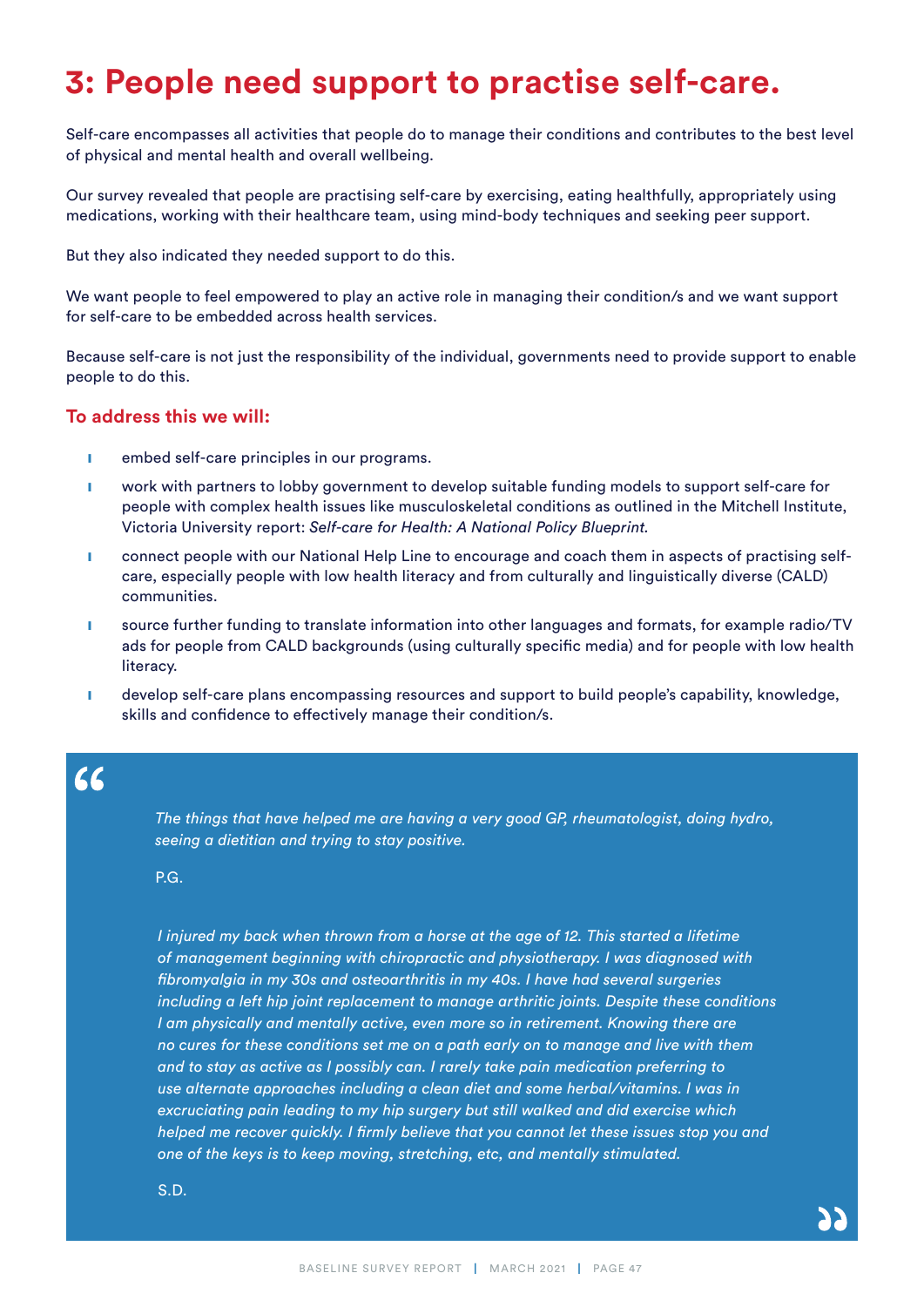# **4: Consumer data should be used to advocate for better care.**

The consumer voices provided in this survey create a powerful dataset that can be used to inform the changes that must be made to enhance health care for people with musculoskeletal conditions.

This includes, but is not limited to, better resourcing and recognition of these conditions in healthcare, research and policy as well as increased public awareness.

Following on from this baseline survey we will expand and leverage this new resource.

#### **We will increase value and impact over time by:**

- **I** undertaking a regular survey of people living with musculoskeletal conditions and their carers so we can obtain their ongoing perspectives, needs and experiences, and continue to make their voices heard.
- **I** seeking resources to expand the scope and build on the baseline data from this survey to broaden and diversify the voices and perspectives. That means reaching a broader sample of people from all walks of life, including those with a wide variety of conditions, cultural backgrounds, locations, age groups and genders. This will provide a more representative view of those affected by musculoskeletal conditions in Australia.

#### **We will use data to improve services and effect change by:**

- **I** harnessing data from others sources (e.g. web scraping, research) to provide de-identified information on the broader needs, behaviours and perspectives of people with musculoskeletal conditions. We will be able to interrogate this data to understand the impact of conditions on different subsets of the population (e.g. rural and remote Australians, people living with specific conditions, carers), as well as highlighting trends and emerging issues.
- **I** using the data to advocate for better services and support for Australians with musculoskeletal conditions.
- **I** establishing a publicly accessible dataset portal providing access to the de-identified results of the national survey as well as other aggregated datasets to those who can help us effect change, such as researchers, industry, government, funders and universities.

 $66$ 

*I live in rural NSW and can't access much information or many services. Isolation has been my norm for about the last ten years. Good luck with this study, I hope you will focus on resources for rural and remote communities... we are desperate.*

A.H.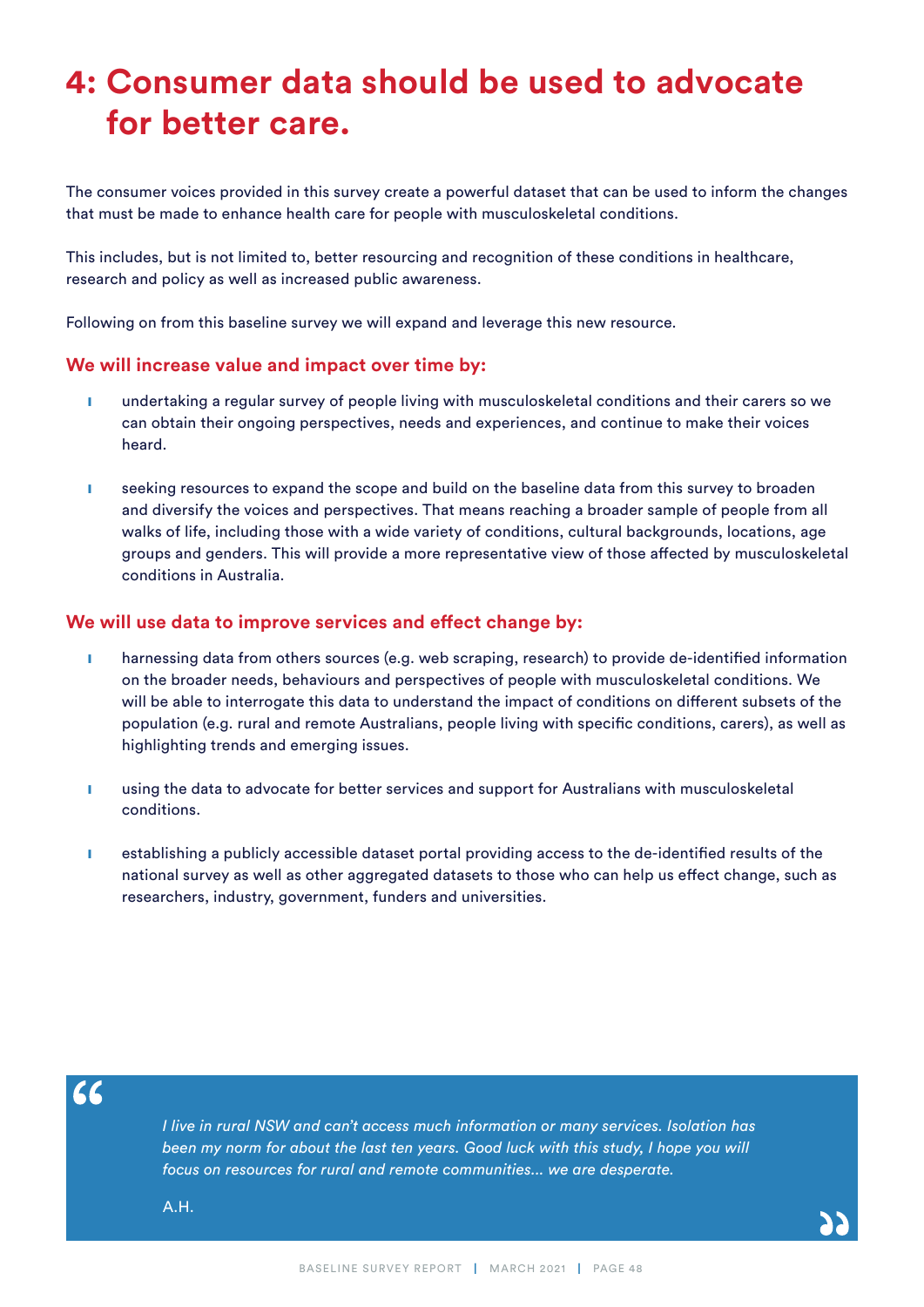## **5: Services should be more integrated.**

Based on the survey results, the care people receive is often not integrated and communication between health professionals and appropriate referral to other specialities and services is lacking.

It is evident there are substantial practice gaps in service delivery and access to care. This limits the potential for improved consumer outcomes and system efficiencies.

Because musculoskeletal conditions are often complex, disabling, and long-term they require seamless continuity of care if consumers are to get the best health outcomes. However we know this is often not happening, especially for people living in rural and regional Australia. People are falling through the cracks in the health system.

#### **To optimally align health services to consumers' needs and the current evidence we will:**

- **I** continue to provide the consumer perspective in the development and implementation of accessible and effective health service delivery for people with musculoskeletal conditions (e.g. models of care).
- **i** advocate persistently for governments to adopt and fund musculoskeletal health models of care which have been developed.
- **I** provide information and education to people with musculoskeletal conditions to enhance their knowledge of best practice care so they understand their choices and can make decisions in their healthcare.
- **I** work with our partners to investigate opportunities for the establishment of comprehensive and integrated musculoskeletal health services to enhance the health outcomes of people with these conditions.

### $66$

*I developed rheumatoid arthritis at age 12 so it's all I can really remember. Most days I cope with it but over the last few years having anxiety and RA [rheumatoid arthritis] has made it harder to cope with everyday life stresses. I am doing better since seeing a psychologist and starting on anti-depressants and feel able to cope much better. Developing health anxiety was difficult to cope with as I was in constant fear of developing something worse or getting sick. I have found a good GP and psychologist. That has made a big difference.*

*It has taken a long time to be diagnosed and treated for my conditions but knowledge is power so the more you know the more you can deal with and prepare yourself. Having a multidisciplinary team to assist me in navigating my disease and treatment has been the best thing and would recommend people to seek out a team to work with you for the best outcomes.*

A.I.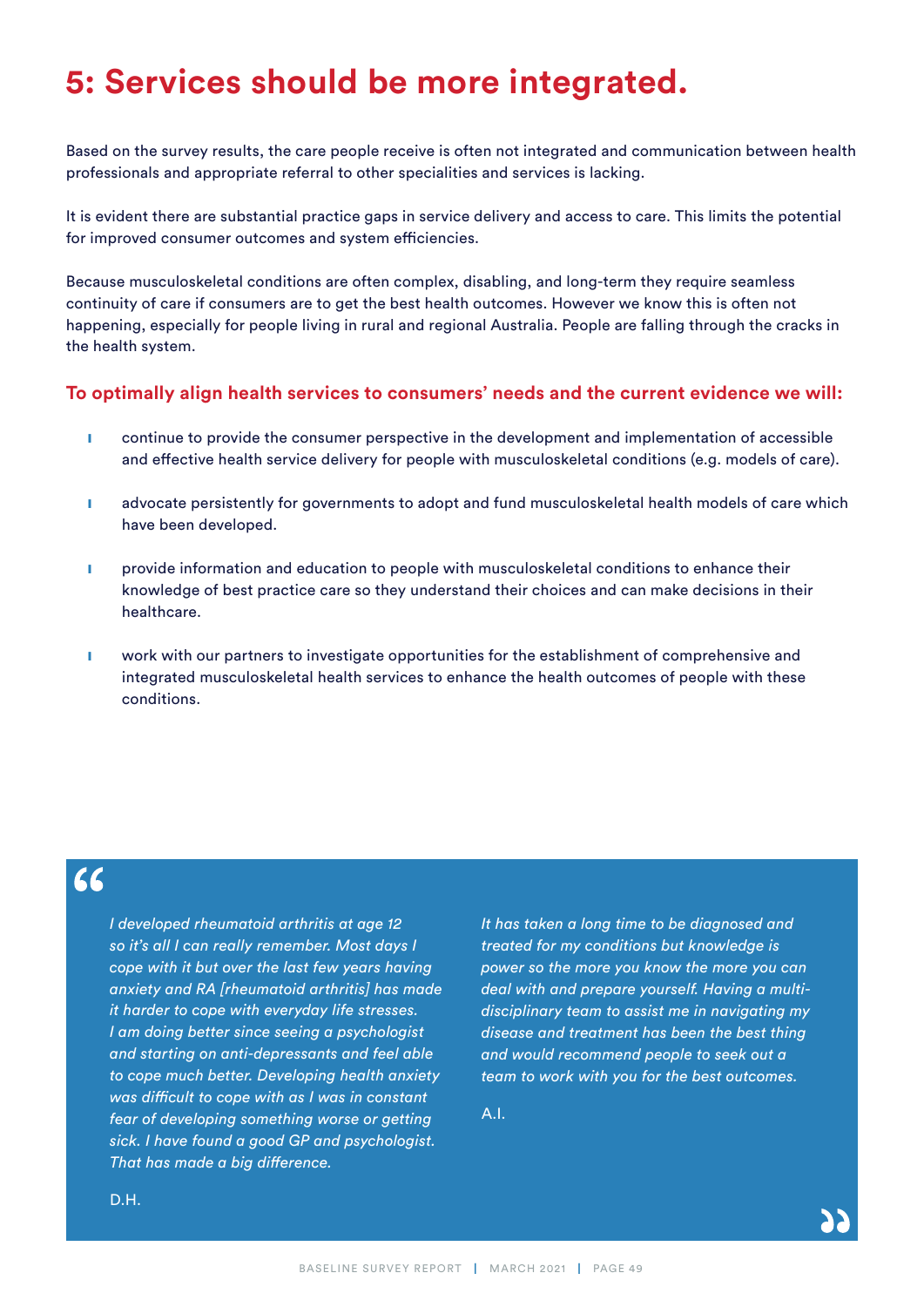# **6: There needs to be more understanding of what musculoskeletal conditions are and how they affect people.**

Musculoskeletal conditions are often downplayed as "normal wear and tear" or misunderstood as being "just aches and pains".

The results of this survey clearly show that these conditions cause chronic, often debilitating pain, fatigue and reduced mobility. They cause sleep deprivation, time off work, loss of employment, financial pressures and can have significant effect on a person's emotional and mental wellbeing.

However because there is often little visible sign of the pain and suffering caused by musculoskeletal conditions, the general population is mostly unaware of the impact they have. These conditions really are invisible.

#### **We believe it is time to make these invisible conditions visible by:**

- **I** educating the community about the symptoms of musculoskeleletal conditions. Early treatment of musculoskeletal conditions is essential for the best health outcomes, so being aware of potential signs and risk factors will enable people to seek timely treatment.
- **I** promoting the findings of this survey to health professionals, industry, researchers, government, funders and the broader community to bring these conditions to the forefront, so that they may appreciate the gravity of the situation. This can no longer be dismissed as 'just arthritis'.
- **I** working with consumers, health professionals, industry, researchers, government and other organisations to consolidate the recommendations of this report.
- **I** launching an annual MSK Day that engages the diverse community of people living with musculoskeletal conditions and those that support them to create a sustainable movement to raise awareness of the wide variety of these conditions and the impact they have on people's lives.

#### $66$

*I find very few people except my immediate family who see what I go through actually understand RA [rheumatoid arthritis]. Even work colleagues who are also healthcare professionals don't seem to understand it. There are weeks where I am doing better but mostly for me it's a struggle to get my work done in the time allowed so I work overtime. I have asked*  for support and it is not given easily. Once when I had a month off work with breast cancer I was given great empathy and support BUT never has anyone ever asked about the RA. I don't *complain about it, that's not my style, but it must be obvious on days I limp or can't move very well. I think people really don't know how to handle it. I don't look like I have a disability but I do.*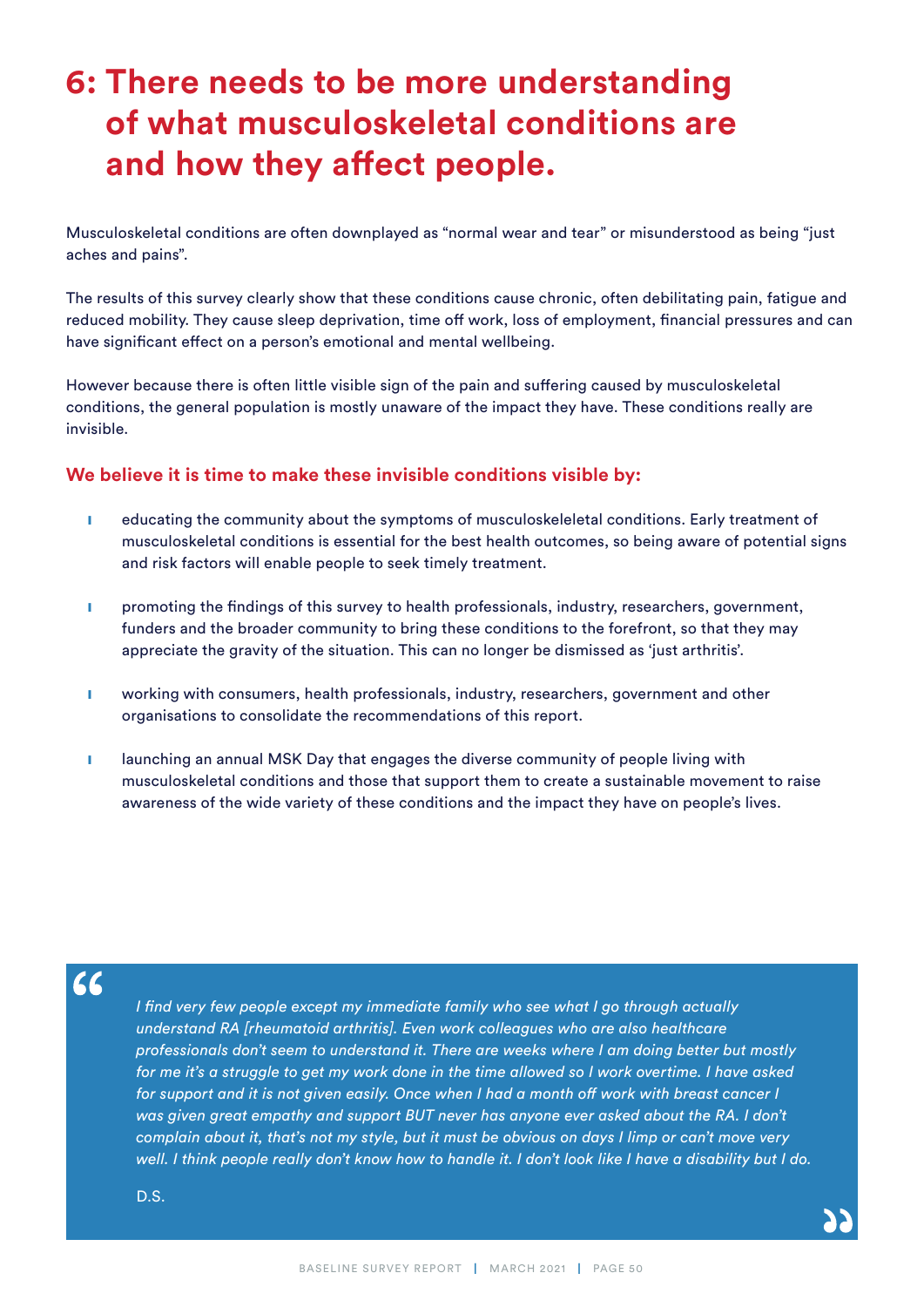## **Other voices heard in the survey.**

#### $\epsilon$

*I have so many issues, I don't even know where to start.* A.P.

*I was diagnosed with RA [rheumatoid arthritis] just after I turned 20, half way through my teaching degree, and fibromyalgia a year later. I was told I would never be a teacher with my conditions. I am currently in my third year of teaching, am nearly 25 and have been married for 2.5 years. Every day I battle with my conditions, but I am determined to not let it stop me from living my life. I am however, worried about my ability to have kids when the time comes.*

S.K.

*I have a strong family history of osteoarthritis. I don't usually have pain at rest but I can now only walk a short distance without pain. I used to get great pleasure from bush walking with friends, as well as walking a lot in daily life. It has been sad to lose this part of my life and to experience a general loss of fitness because of this physical limitation.*

L.O'B.

*Having RA [rheumatoid arthritis] for the past 5 years has been incredibly difficult both physically and mentally. COVID-19 has increased my isolation, and reduced access to support. I have not left our property, except to collect groceries, since March 2020. I worry about the long term impacts of reduced treatment options due to the pandemic.*

T.F.

*I sleep very little due to pain, so find myself very tired during the day, which makes it harder to manage the pain. I no longer have contact with friends as I stopped going places and they don't understand what it's like to be in pain all day. Thankfully I have a helpful partner as I cannot manage most of the daily house chores.*

O.H.

*I have gone from someone who despite my condition for 20 yrs enjoyed travel and socialising to someone who finds everything difficult, in tears with pain almost daily. One medication gave me lung damage so taken off and on trial drugs for 2.5yrs. Now back on original but osteoarthritis got really bad. Have no family support and struggling to see how my life is playing out. I miss being able to make arrangements and then cancelling my plans all the time.* L.R.

*My daughter has transitioned to adult this year and definitely not the same as a children's hospital experience where we were spoilt. I worry about her future if we cannot pay allied health/swim/gym/ other appointments and have no private health insurance for her. I worry that there is no support now to keep her well and only if she becomes unwell can she access NDIS. Why can't she access this now to prevent deterioration? Seems illogical.*

S.R.

*My 6 year old daughter broke her femur in a terrible school ground accident. After months of recovery, the femur bone repaired itself, however, she was seemed to still be struggling to walk and I noticed her hands were blowing up. After visiting GP after GP and getting absolutely nowhere, it wasn't until we were at the final visit to our orthopedic surgeon I shared my concerns and he directed us to a paediatric physiotherapist. This paediatric physiotherapist recognised her arthritic condition straight away and diagnosed her to have polyarticular juvenile arthritis in over 40 of her joints. He immediately got us to Monash Childrens rheumatology.*

M.M.

*Every day is a trade off between what's essential and what has to be postponed.*

C.B.

And many, many more...